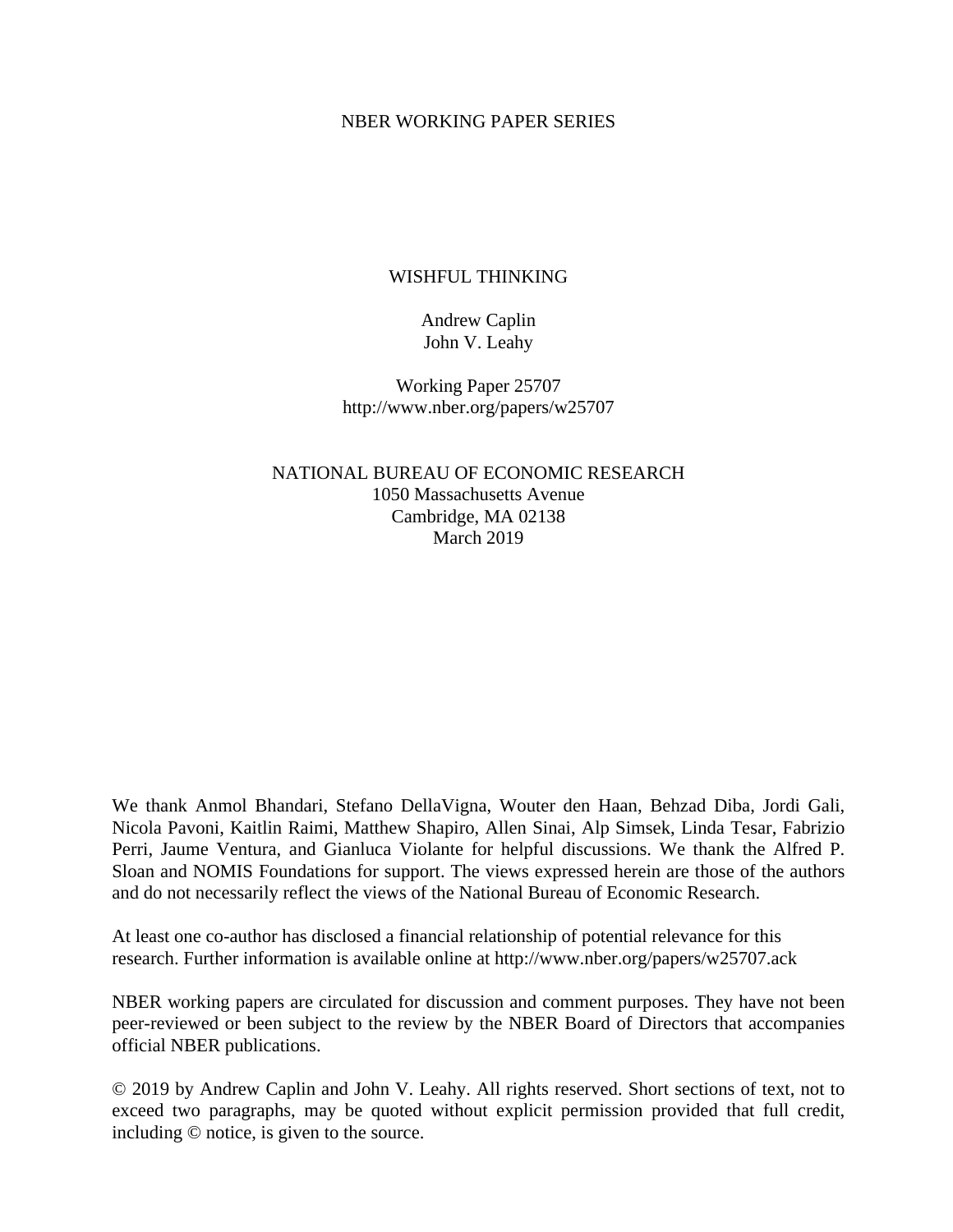Wishful Thinking Andrew Caplin and John V. Leahy NBER Working Paper No. 25707 March 2019 JEL No. D84,D91,E03,E71

#### **ABSTRACT**

We model agents who get utility from their beliefs and therefore interpret information optimistically. They may exhibit several biases observed in psychological studies such as optimism, procrastination, confirmation bias, polarization, and the endowment effect. In some formulations, they exhibit these biases even though they are subjectively Bayesian. We argue that wishful thinking can lead to reduced saving, can make possible information-based trade, and can generate asset bubbles.

Andrew Caplin Department of Economics New York University 19 W. 4th Street, 6th Floor New York, NY 10012 and NBER andrew.caplin@nyu.edu

John V. Leahy Gerald R. Ford School of Public Policy University of Michigan 3308 Weill Hall 735 S. State St. #3308 Ann Arbor, MI 48109 and NBER jvleahy@umich.edu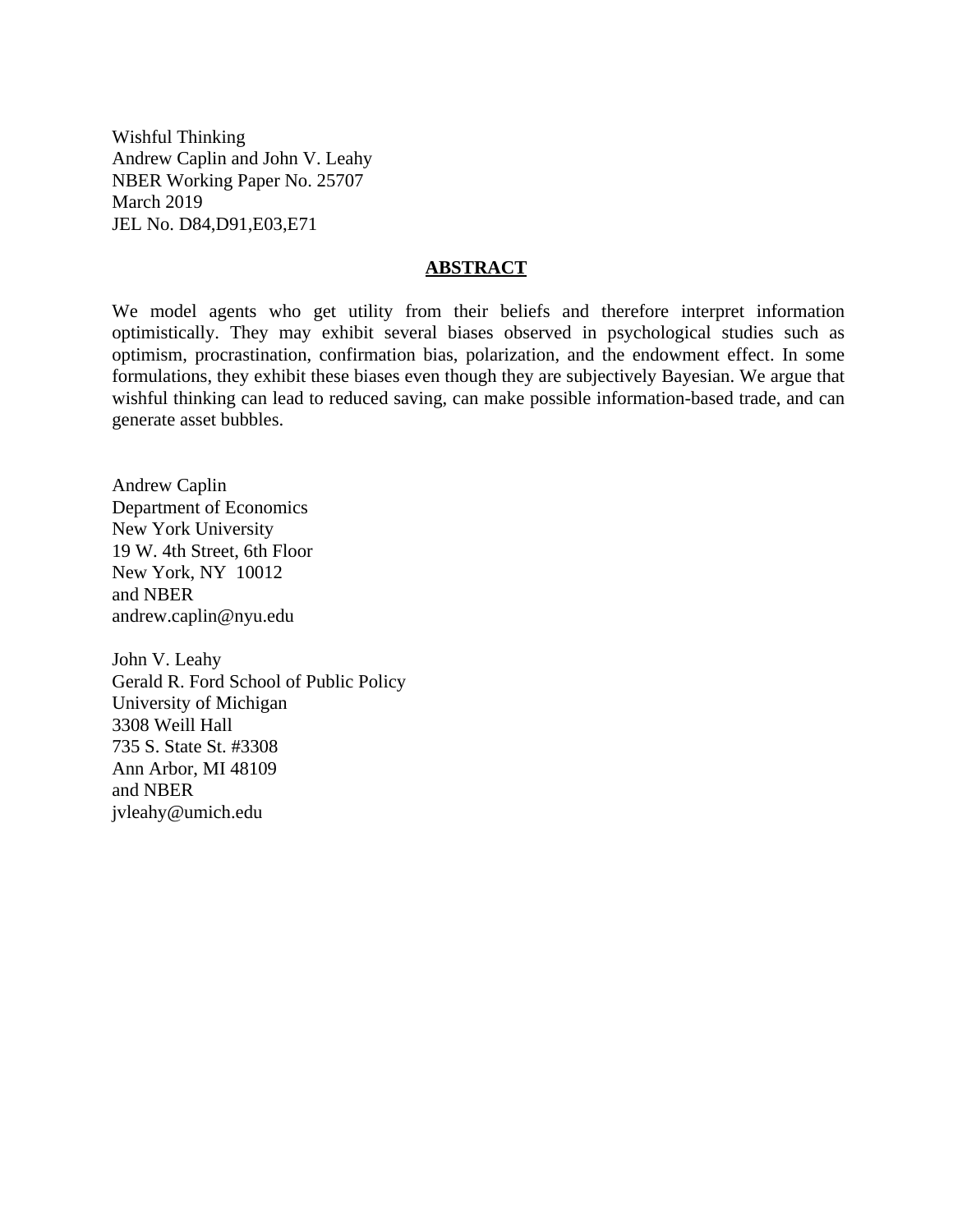# Wishful Thinking

Andrew Caplin<sup>†</sup> and John Leahy<sup>‡</sup>

March 2019

#### Abstract

We model agents who get utility from their beliefs and therefore interpret information optimistically. They may exhibit several biases observed in psychological studies such as optimism, procrastination, confirmation bias, polarization, and the endowment effect. In some formulations, they exhibit these biases even though they are subjectively Bayesian. We argue that wishful thinking can lead to reduced saving, can make possible information-based trade, and can generate asset bubbles.

ìFor a man always believes more readily that which he prefersîFrancis Bacon (1620)

## 1 Introduction

Expectation formation is central to many economic questions. Workers must form expectations regarding retirement. Investors must form expectations of risk and return. Price setters must form expectations of competitor's prices. While expectations are central, we do not fully understand how expectations are formed. The typical approach is to assume that expectations are model consistent. Agents understand the world in which they live and

We thank Anmol Bhandari, Stefano DellaVigna, Wouter den Haan, Behzad Diba, Jordi Gali, Nicola Pavoni, Kaitlin Raimi, Matthew Shapiro, Allen Sinai, Alp Simsek, Linda Tesar, Fabrizio Perri, Jaume Ventura, and Gianluca Violante for helpful discussions. We thank the Alfred P. Sloan and NOMIS Foundations for support.

<sup>&</sup>lt;sup>†</sup>Center for Experimental Social Science and Department of Economics, New York University. Email: andrew.caplin@nyu.edu

<sup>&</sup>lt;sup>‡</sup>Department of Economics and Gerald R Ford School of Public Policy, University of Michigan and NBER. Email: jvleahy@umich.edu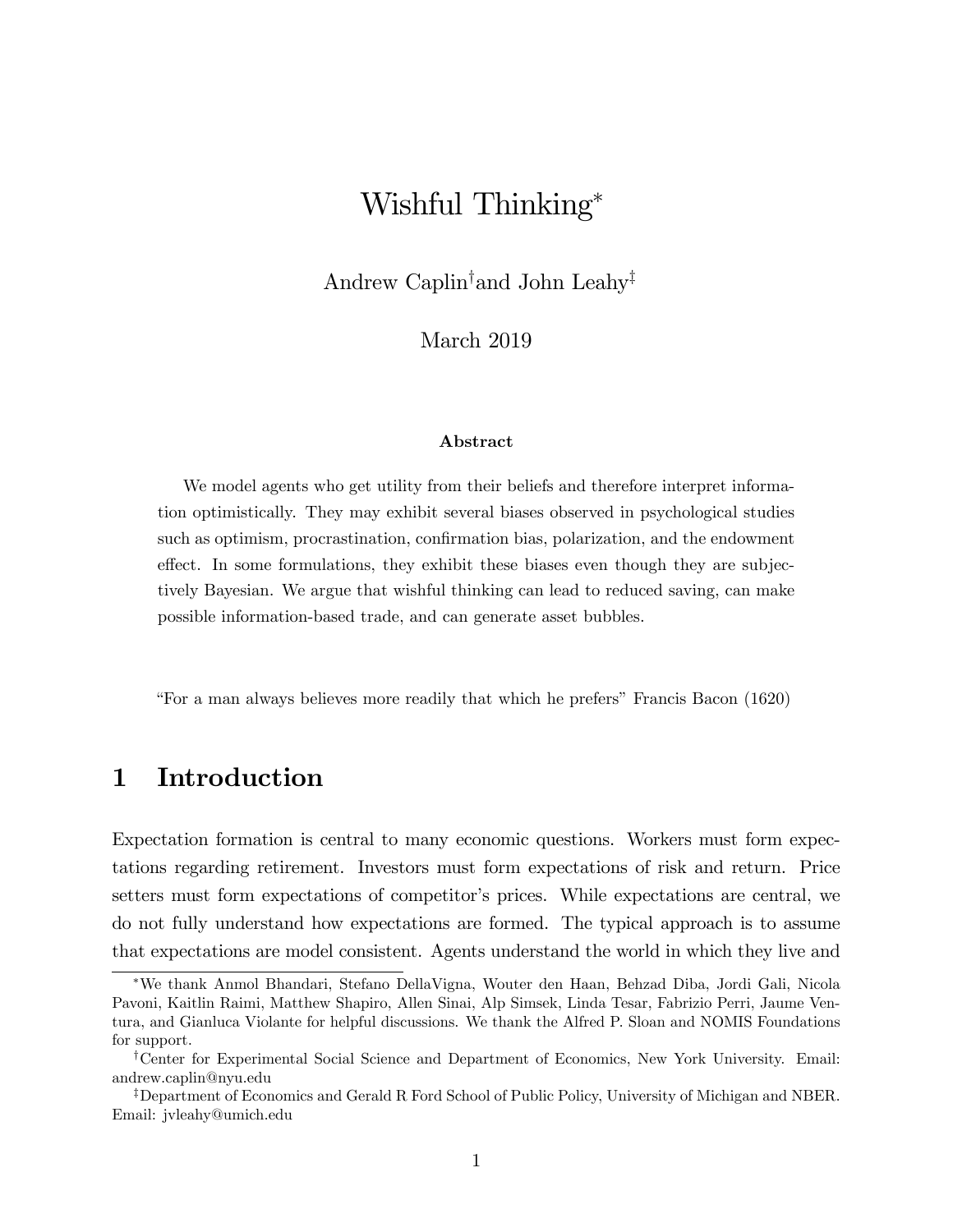form expectations rationally. There is a lot of psychological evidence, however, that agents are poor information aggregators. They are often over-confident. They tend to interpret information in accordance with their priors. Beliefs seem to be sensitive to rewards. It is therefore of interest to develop models of belief formation that go beyond the assumption of rational expectations.

In this paper, we proceed in the spirit of Becker and model beliefs as a choice. Agents choose beliefs that raise their subjective utility subject to a cost. This desire to "see the world" through rose colored glasses" naturally leads to several apparent deviations from rationality such as optimism, procrastination, confirmation bias, and polarization. We illustrate the economic implications in a series of simple examples and models. We show how wishful thinking may reduce saving and create bubbles. We show how wishful thinkers may engage in information based trade.

Any model of belief choice must specify the costs and the benefits of distorting beliefs. In the standard economic model, there is no benefit to believing anything other than the truth. Agents get utility from outcomes, and probabilities serve only to weight these outcomes. Getting the probabilities wrong muddles one's view of the payoffs to an action and leads to mistakes. In the standard model, there are strong incentives to have accurate beliefs, since accurate beliefs lead to accurate decisions.

To model the benefits of belief choice we follow Jevons (1905), Loewenstein (1987) and Caplin and Leahy (2001) and assume that some portion of current wellbeing depends on the anticipation of future outcomes. Caplin and Leahy argue that anxiety, fear, hopefulness and suspense are all ways in which beliefs about the future affect wellbeing today. The American Psychiatric Association defines anxiety as "apprehension, tension, or uneasiness that stems from the anticipation of danger." Jevons is even more direct. He argues that agents only care about the future because beliefs affect wellbeing in the present. In either case, the dependence of current wellbeing on beliefs about the future creates an incentive to believe that "good" outcomes are more likely than "bad" outcomes. As in the Bacon quotation above, wishful thinking involves choosing to believe that the truth is what one would like the truth to be.

Without constraints a theory of belief choice would lack content. One could believe whatever one liked. Our model of the constraints rests on the idea that there are often lots of possible beliefs that are consistent with experience. Experience is rarely definitive. We limit our agents to "plausible beliefs", by which we mean beliefs that are not obviously contradicted by the available evidence. We do not model the technology by which agents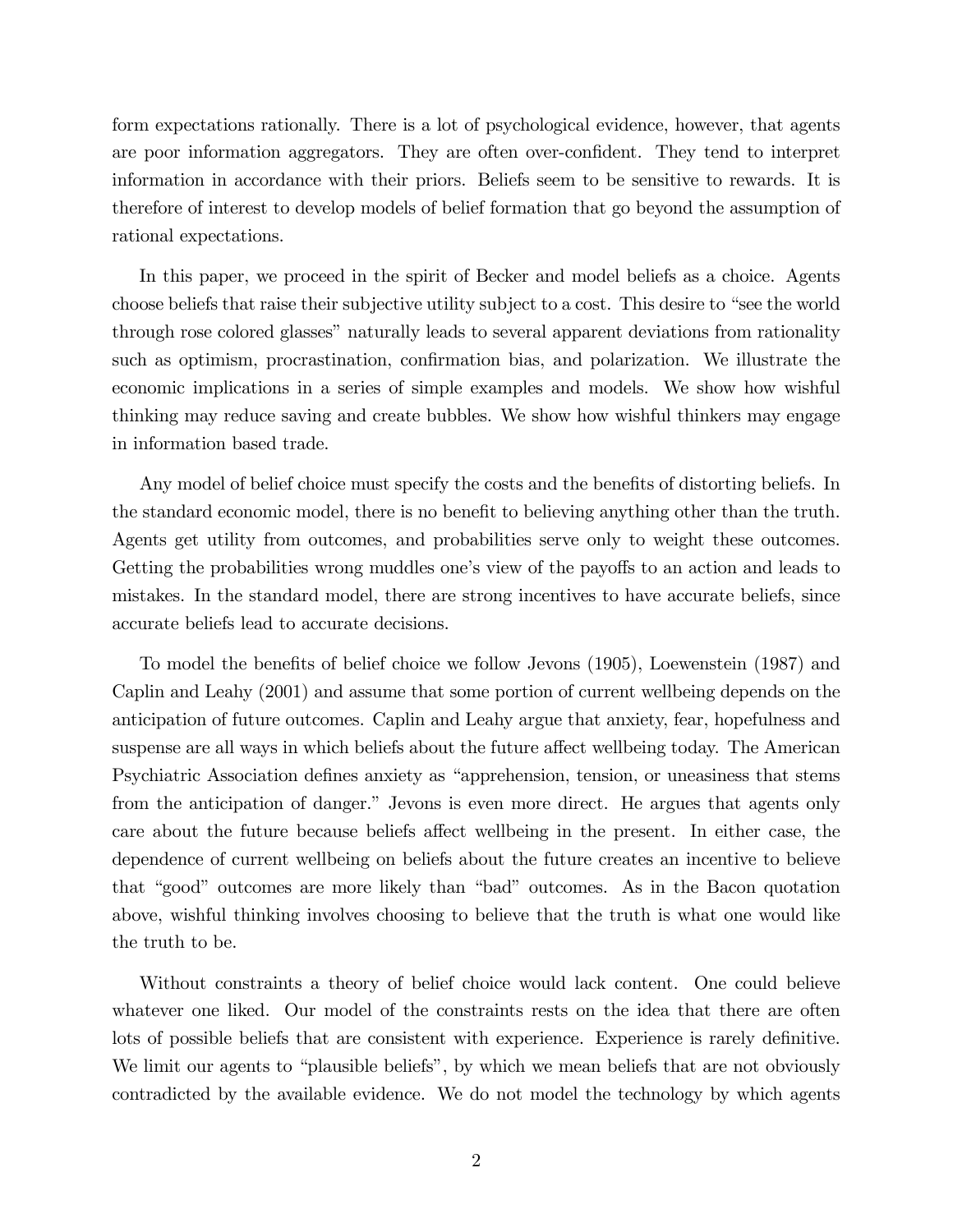choose beliefs. Instead we follow Hansen and Sargent (2008) and impose a cost to beliefs that are too far away from the truth, where we associate the truth with the beliefs that an objective observer would hold. This cost is related to the likelihood that the subjective beliefs would be rejected in favor of the objective ones. The more unlikely the truth, the more costly the beliefs.

The outcome is a model of belief choice. Optimal beliefs tend to twist the probabilities in the direction of events with high utility. The upper bound on probabilities limits wishful thinking about very likely events. Events can only be so likely. While unlikely events with high payoffs receive more weight, wishful thinking is also not magical thinking. Low probability events remain low probability, and zero probability events remain zero probability. Wishful thinking is strongest when outcomes are uncertain and payoff differences are large. Such situations might plausibly include choices that are made infrequently so that the agent lacks experience. Planning for retirement is an example. They might also include situations in which the options are difficult to value such as the valuation of real estate where every house is in some sense a unique asset and few houses trade at any given time. They might include any situation in which there are multiple theories on the table and very little evidence to distinguish between them as is often the case with asset bubbles.<sup>1</sup>

We present two formulations of the cost function which differ as to how beliefs are chosen. In the first formulation, we allow agents to directly choose their posterior beliefs. This formulation is simpler, and allows us to directly incorporate many of the tools developed by Hansen and Sargent (2008) to study robust control. It leads directly to optimism and over-confidence as agents overstate the probability of desired states. Wishful thinkers, in this formulation, tend to value uncertainty as it opens up the possibility of wishful thinking. This can lead them to delay actions when the future is uncertain, which can explain procrastination. It also can lead them to take actions that are themselves uncertain, which can help explain bubbles.

In the second formulation, we allow agents to choose how they interpret signals which then enter into their posterior beliefs. This formulation is mathematically more complex, but gives rise to a richer set of apparent deviations from rationality. In addition to optimism and procrastination, agents appear to twist information in the direction of their priors, a phenomenon known in psychology as confirmation bias. After observing the same information, two agents with divergent priors may also come to hold these divergent beliefs more strongly, a phenomenon known as polarization. This second formulation has the additional

 $1$ Reinhart and Rogoff title their study of credit booms "This Time is Different", emphasizing that there are multiple interpretations of the evidence and a tendency to gravitate towards the optimistic ones.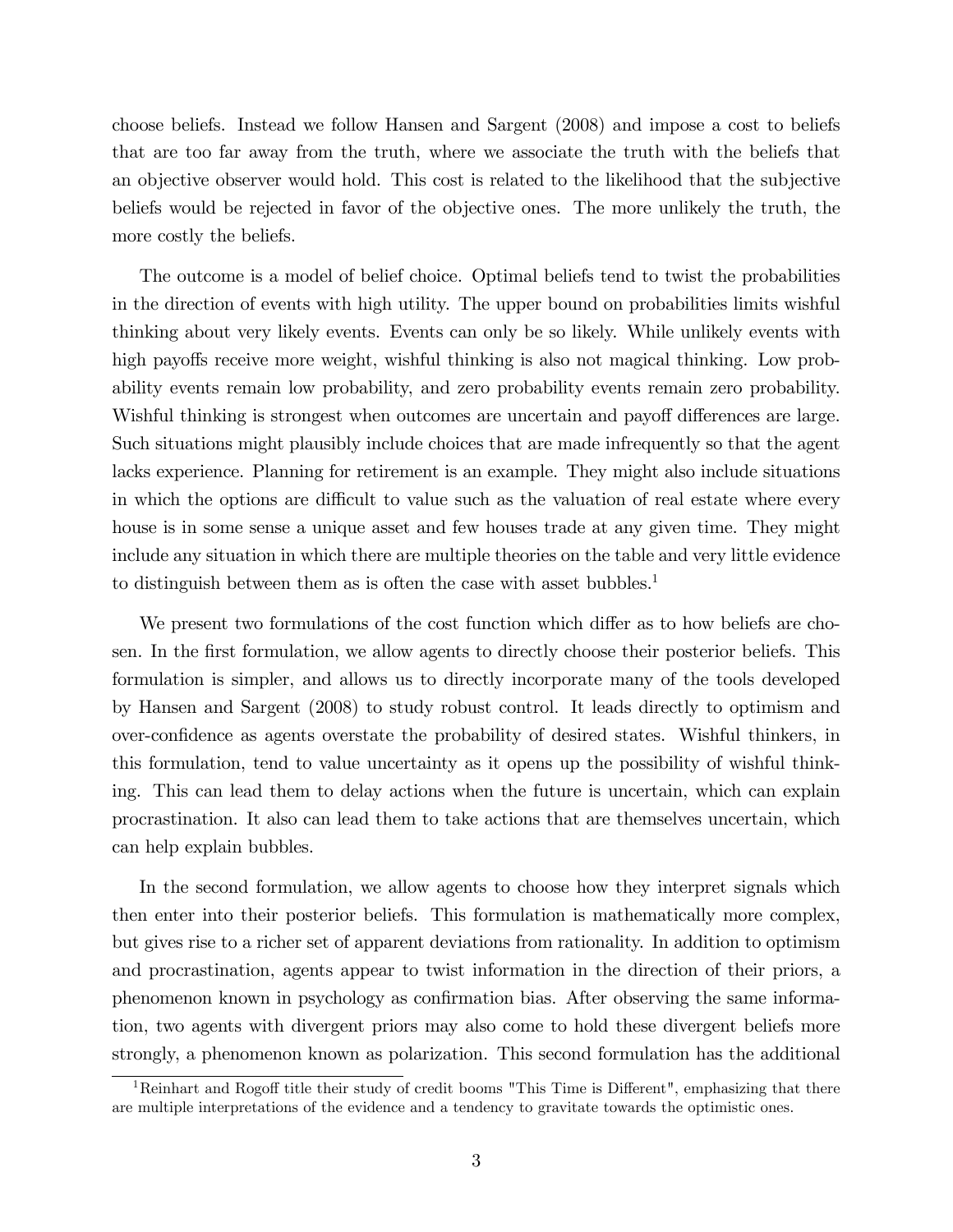distinction that these apparent deviations from rationality all occur in a model in which agents are subjective Bayesians. In this formulation, agents accurately combine subjective signals with priors to form subjective posteriors, so that their subjective reality is rational. Their problem is that is that their subjective interpretation of the signals differs from the objective counterpart. While subjectively Bayesian, they will appear non-Bayesian to an objective observer. We label the first formulation the cumulative model since the cost is on the posterior, which is the sum of all accumulated information, and we label the second formulation the flow model since the cost is on the flow of new information.

We present three economic implications of wishful thinking. First, we extend the cumulative model to a dynamic setting and present a simple model of consumption and saving in the presence of idiosyncratic income risk in the style of Huggett (1993). The economy is populated by both wishful thinkers and objective agents. Wishful thinkers tend to be optimistic regarding their future labor income. They therefore tend to place relatively high weight on high utility states which also tend to be the low marginal utility states. This leads them to consume more and save less, and therefore accumulate less wealth than do the objective agents. Second, we show that our setting is outside of the class of models considered by Milgrom and Stokey (1982). We present an example in which a wishful thinker and an objective agent actively trade based on private information. In the example, agents do not hold their beliefs dogmatically. They learn from the other agent's desire to trade. Nevertheless they agree to disagree. The wishful thinker knows the beliefs of the objective agent but chooses to believe differently. Third, we sketch a model of asset bubbles. We consider the introduction of a new and uncertain technology and argue that the wishful thinkers will bid its price above its fundamental value, where fundamental value is determined by the valuation of the objective agents. We map our description of a bubble to the narrative in Kindelberger (1978).

Our premise is that people shade their beliefs in ways that make desired states more likely. There is evidence that supports this assertion. In a classic study of cognitive dissonance, Knox and Inkster (1968) interviewed bettors at a race track and found that bettors placed higher odds on their preferred horse when interviewed after placing their bets than bettors did when interviewed while in line waiting to place their bets. Knox and Inkster attribute this phenomenon to a desire to reduce post-decision dissonance, that is a desire to match oneís world view with ones decisions. Mijovic-Prelec and Prelec (2010) perform a similar analysis in a controlled experimental setting. They had subjects make incentivized predictions before and after being given stakes in the outcomes, and found that there was a tendency for subjects to reverse their predictions when the state that they had predicted to be less likely turned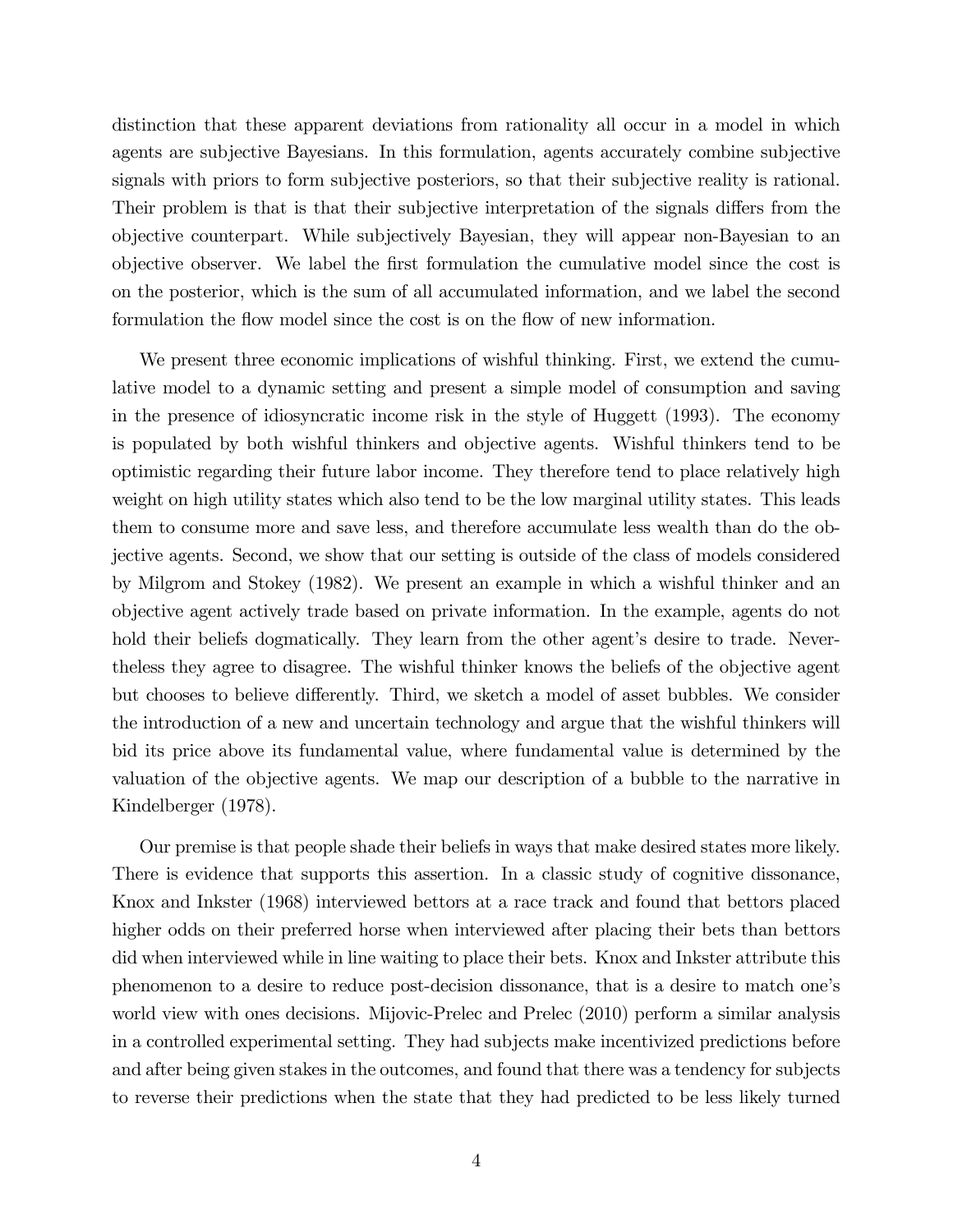out to be the high payoff state. Closer to economics, Ito (1990) surveyed the exchange rate expectations of Japanese firms and found evidence of "wishful expectations." Firms expected the exchange rate to change in directions that benefitted them. Exporters tended to expect greater yen depreciation, whereas importers expected greater yen appreciation. More recently, Exley and Kessler (2018) find that agents interpret uninformative signals of their ability as positive signals, a phenomenon that they attribute to motivated reasoning.

While we consider the effect of anticipatory utility on belief choice, there may be other motivations for choosing beliefs that differ from objective reality. Beliefs may aid in goal attainment (Benabou and Tirole, 2002). People may react to the fear disappointment (Loomes and Sugden, 1982) or a concern for robustness (Hansen and Sargent, 2008). People might fear that their beliefs will affect outcomes (Pronin et al., 2006). Some of these alternative theories may predict people choose pessimistic beliefs. It is not our contention that all people at all times choose beliefs that make them happier. Rather we believe that wishful thinking is an important component of belief choice that can help to explain a large variety of apparently irrational behavior.

Section 2 discusses related literature. Section 3 presents the cumulative model. Section 4 presents the áow model. Section 5 discusses the economic applications. Section 6 discusses a number of issues, including alternative modeling choices and the relationship to the literature on robust control. Section 7 concludes.

## 2 Related Literature

We contribute to three literatures. The first is the literature on belief choice which is surveyed by Benabou and Tirole (2016). Benabou and Tirole divide the literature into two classes depending on the motivation for distorting one's beliefs. In one class, beliefs enter directly into utility. In the other beliefs are instrumental in motivating desirable actions or achieving desirable goals. In this latter class, beliefs may aid in overcoming self-control problems, signaling one's type, or fostering commitment.

Our paper Öts into the Örst class. Akerlof and Dickens (1982) is a prominent early contribution to this literature. They present the example of an agent considering a job in a hazardous industry. Upon accepting the job the agent may choose to understate the probability of an accident in their industry. This is desirable because it reduces fear, and fear reduces utility in their model. The cost of distorting beliefs is that mistaken beliefs may lead to suboptimal decisions in subsequent periods. For example, the agent may choose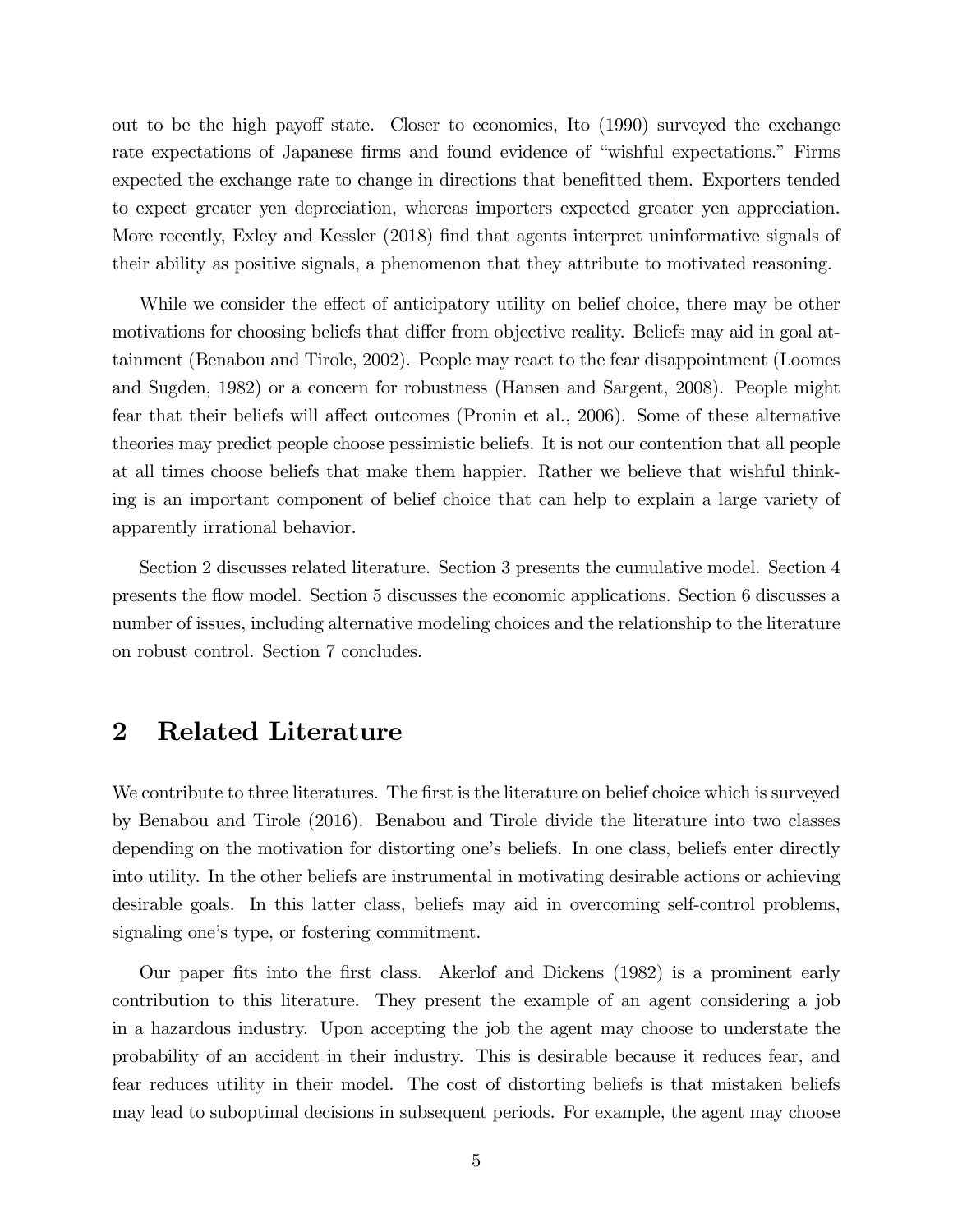to forgo safety equipment if they believe that the risk of an accident is low. Akerlof and Dickens assume that the agent chooses beliefs balancing the gain in belief utility against the cost of suboptimal decisions. The agent uses the objective probabilities when making this choice. Brunnermeier and Parker (2005) is another closely related paper. They assume that an agent chooses their beliefs at the beginning of their life prior to making any other decisions. Given this prior, the agent then behaves as a Bayesian in all subsequent periods. Like Akerlof and Dickens, they model belief choice as balancing the gain to anticipating a more positive future against the cost of suboptimal decisions. Like Akerlof and Dickens the agent evaluates belief choice using the objective probability distribution, and then proceeds with the chosen beliefs. There is a sense in which both of these models are models with divided selves.<sup>2</sup> When choosing beliefs the agent evaluates outcomes using the objective probabilities. When choosing actions the agent uses the chosen beliefs to evaluate the same outcomes. This tension makes it difficult to place these models into dynamic settings in which beliefs are chosen repeatedly over time, since it is difficult to model an agent who switches from being objective in one setting to optimistic in another. In our model, the only role of the objective beliefs is to anchor the cost of distorting beliefs. The objective beliefs are not used to evaluate the costs and benifits of choices. We discuss the relationship between our model and Brunnermeier and Parker's in detail in Section 6 below.

A second literature is the literature on anticipatory utility. Jevons (1905), Loewenstein (1987) and Caplin and Leahy (2001, 2004) all suppose that current happiness depends in some way on beliefs regarding future outcomes. Jevons believed that agents acted only to maximize current happiness. Intertemporal optimization, in this view, maximized the sum of the happiness from actions today and the current happiness arising from the anticipation of future actions. Loewenstein builds a model to explain why an agent might wish to bring forward an unpleasant experience to shorten the period of dread, or to postpone a pleasant experience in order to savor the anticipation. Caplin and Leahy model emotional responses to future risks such as anxiety, suspense, hope, and fear.

Our paper also contributes to the recent explosion of work that deviates from rational expectations. A partial and incomplete selection includes the following. Hansen and Sargent  $(2008)$  consider robust expectations that incorporate a fear of model misspecification. Fuster, Laibson, and Mendel (2010) propose what they call "natural expectations" which involve a weighted average of rational expectations and the prediction of a simple linear forecasting model. Gabaix (2014) considers a "sparsity-based" model in which agents place greater

 $2$ One interpretation of the Brunnermeier and Parker model is that parents choose beliefs for their children. In this interpretation there really are two selves.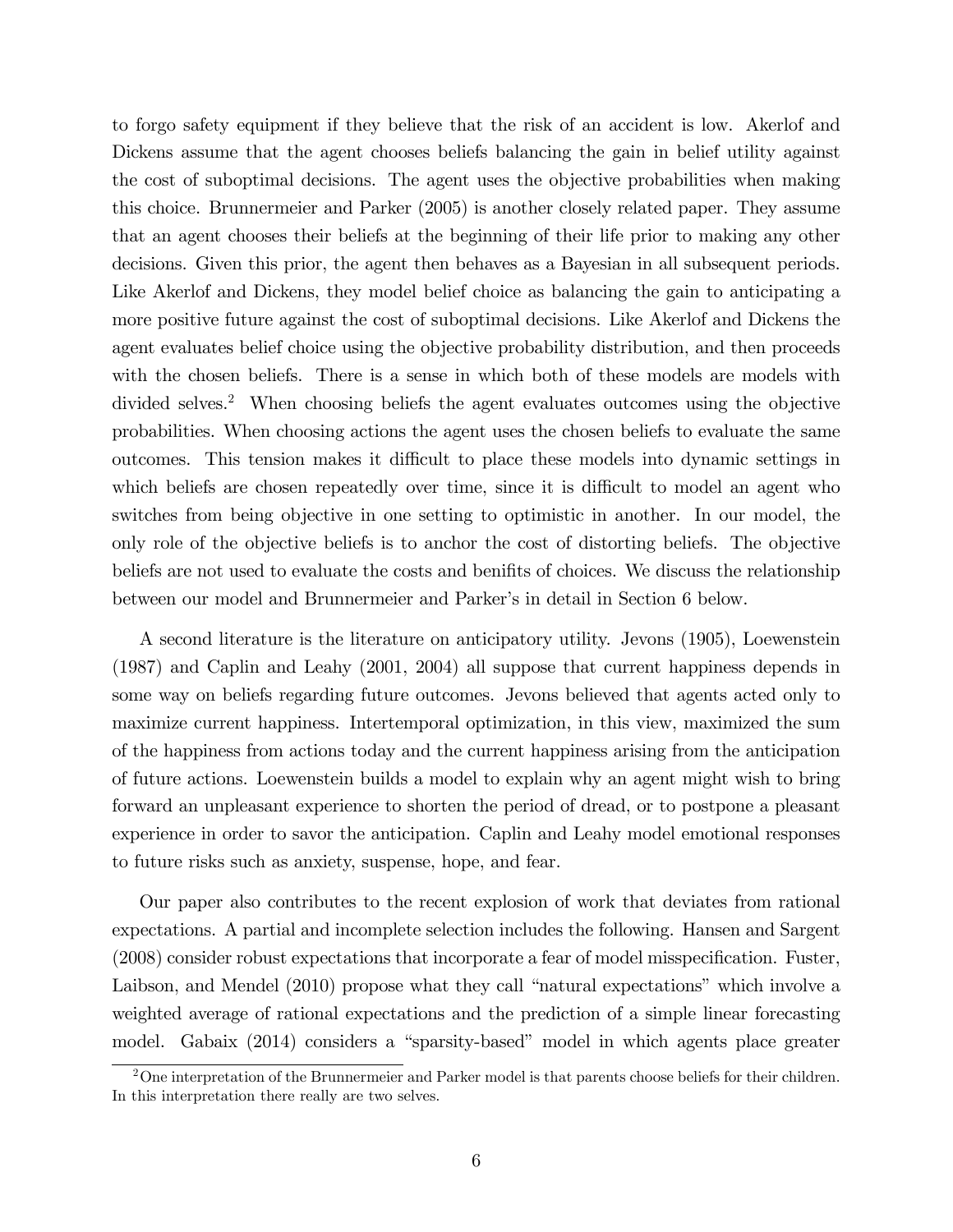weight on variables that are of greater importance. Burnside, Eichenbaum and Rebelo (2016) develop a model in which the distribution of expectations in the economy are influenced by social dynamics. Bordalo, Gennaioli, and Schleifer (2018) consider what they call "diagnostic expectationsî. These are based on what psychologists call the representative heuristic and involve an overweighting of outcomes that are becoming more likely. All of these papers focus on the consumers of information. Mullainathan and Schleifer (2005) model the supply side. They show how the public's preference for biased information affects the supply of information that is produced by the news media.

### 3 A Simple Model of Belief Choice

We begin with the cumulative information model in which the agent chooses their posterior beliefs and discuss the flow model in the next section. The essential elements of both theories are: (1) a decision whose outcome is unknown; (2) objective probabilities of the outcome;  $(3)$  utility from beliefs regarding the outcome; and  $(4)$  a cost to choosing beliefs that differ from the objective probabilities. We discuss these elements in turn.

There are two periods. In the first period, an agent chooses an action  $\alpha$  from a finite set of potential choices A. In the second period, nature selects a state  $\omega$  from a finite set of potential states of the world  $\Omega$ . There is an objective probability distribution over the second-period states  $\bar{\gamma} \in \text{int}\Delta(\Omega)$ , which we associate with the beliefs of an objective observer.

We follow Jevons (1905) and assume that the agent maximizes their current subjective expected utility. Current subjective expected utility incorporates both utility from current experience and utility from the anticipation of future outcomes. For simplicity we abstract from the former and focus solely on the anticipation of the future. We break down the utility from the anticipation into two components. The first is the payoff that the agent anticipates receiving in state  $\omega$  should they choose action a, which we denote  $u(a, \omega)$ . The second is the agents' subjective probability that state  $\omega$  will occur, which we denote  $\gamma(\omega)$ . We assume the agent understands their preferences so that they have an accurate assessment of  $u(a,\omega)$ .<sup>3</sup> We allow the agent's subjective beliefs  $\gamma$  to differ from  $\bar{\gamma}$ . Subjective beliefs  $\gamma$  may also depend

<sup>&</sup>lt;sup>3</sup>Nothing is lost in assuming that the agent cannot manipulate their beliefs regarding  $u(a, \omega)$ . We can interpret  $\omega$  broadly as including the quality of the match between the agent and the action a. An increase in the probability of a good match is equivalent to an increase in  $u(a, \omega)$ .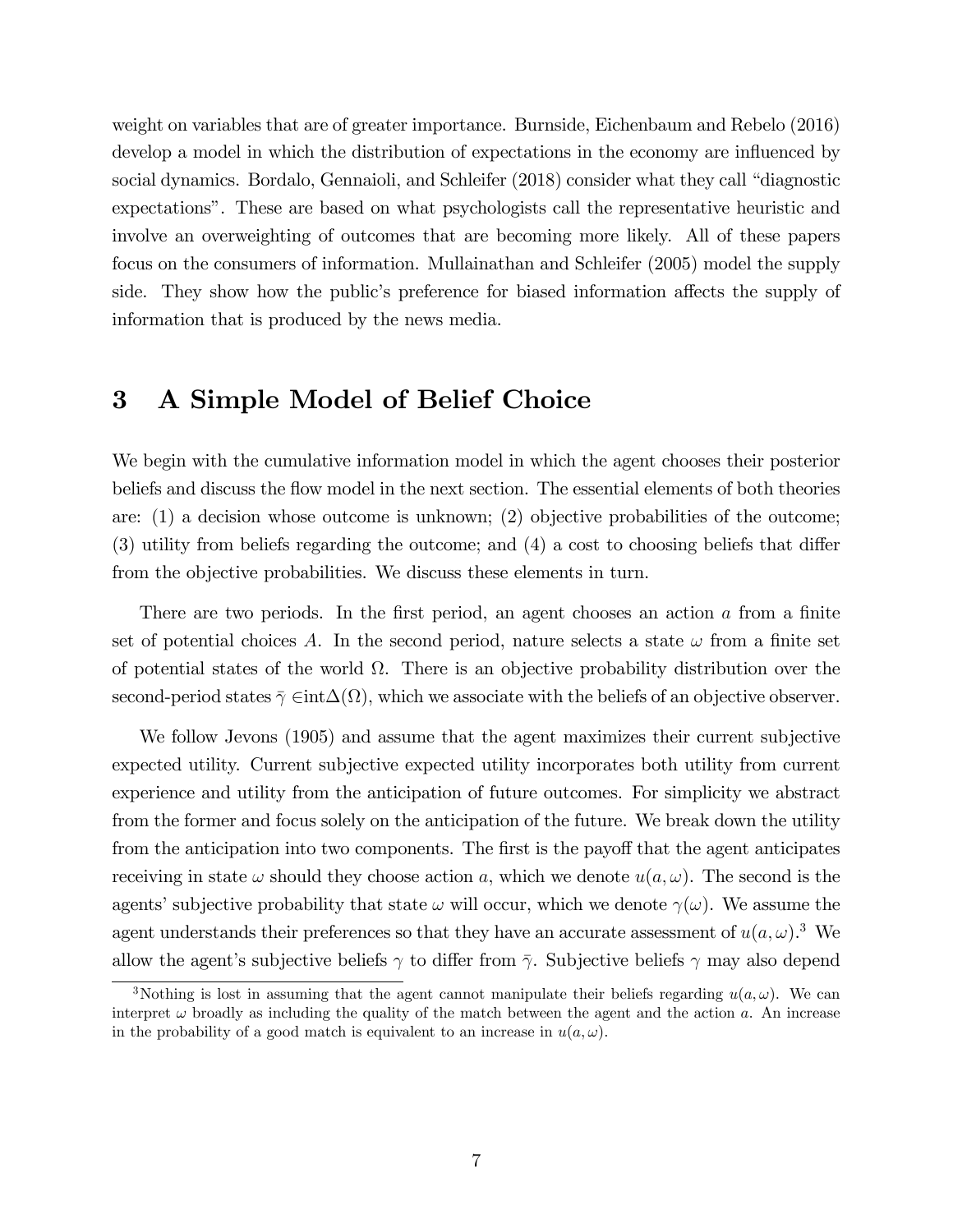on the action choice a. The agent's subjective expected utility from the action a is:<sup>4,5</sup>

$$
\sum_{\omega \in \Omega} \gamma(\omega) u(a, \omega) \tag{1}
$$

Maximizing (1) generates an incentive to choose beliefs. We discipline this choice with a cost of distorting beliefs. Rather than model the specific technology by which beliefs are distorted, for example by selective memory, selective attention, or self-signalling, we hypothesize that the costs of belief distortion are increasing in the size of the distortion.<sup>6</sup> We follow Hansen and Sargent (2008) and relate the cost of choosing  $\gamma(\omega)$  to the Kullback-Leibler divergence from  $\bar{\gamma}(\omega)$  to  $\gamma(\omega)$ . The cost is:

$$
\frac{1}{\theta} \sum_{\omega \in \Omega} \gamma(\omega) \ln \frac{\gamma(\omega)}{\bar{\gamma}(\omega)} \tag{2}
$$

This cost (2) is the expected likelihood ratio under the subjective measure  $\gamma$ . It measures the ability of the agent to discriminate between  $\gamma$  and  $\bar{\gamma}$  given that the agent believes  $\gamma$ . The idea is that it is easier to choose a subjective belief that is not wildly contradicted by experience.

This cost function provides the link between the agent's subjective reality  $\gamma$  and the outside world  $\bar{\gamma}$ . We will think of  $\bar{\gamma}$  as reflecting the objective view of an unbiased expert. Agents understand what the expert is saying, but are aware that experts are not all knowing and are frequently wrong. Even in the best of cases, estimates of models come with standard errors. The cost function states that beliefs become harder and harder to justify, the further they are from expert opinion.

An alternative interpretation of the model is there exists a collection of experts with differing views. Such would be the case with many fundamental macroeconomic questions such as size of the fiscal multiplier, the slope of the Phillips curve, or the level of the natural rate of unemployment. In these cases there is no consensus on the true structural model and

<sup>&</sup>lt;sup>4</sup>The advantage of Jevon's formulation is that the objective probabilities do not enter this calculation. The agent does not directly care about their future self and therefore does not consider the potential costs of mistaken beliefs as they do in the models of Akerlof and Dickens (1982) and Brunnermeier and Parker (2005). An interesting way forward is incorporate a concern for future mistakes into the model.

<sup>&</sup>lt;sup>5</sup>The agent receives utility from the action a both through prior anticipation and eventual experience. In Jevons' view, only the former influences choice. In dynamic models with multiple periods choice is time consistent if anticipatory utility mirrors experienced utility and the agent discounts the anticipation of future utility exponentially. Optimal policy invloves additional complications. See Caplin and Leahy (2006).

<sup>&</sup>lt;sup>6</sup>See Benebou and Tirole (2016) for a discussion of theories of selective memory, selective attention and self-signalling.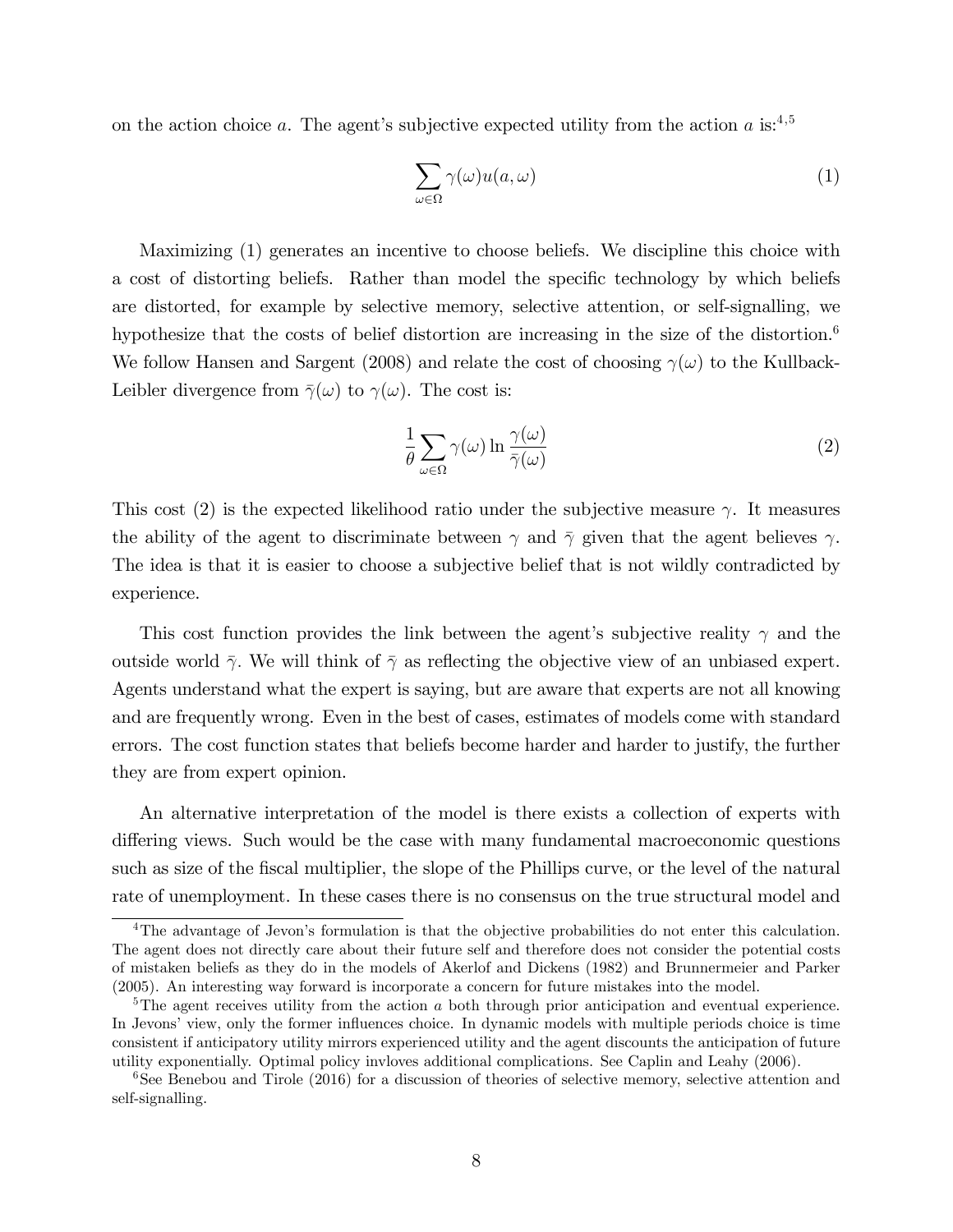experts come to vastly different conclusions. In this interpretation,  $\bar{\gamma}$  represents mainstream opinion. The agent chooses which expert to believe and sees an increasing cost to choosing an expert that deviates too far from the consensus. In this interpretation,  $\bar{\gamma}$  need not reflect the "truth" or "objective opinion." Instead  $\bar{\gamma}$  might reflect the prevailing orthodoxy and the cost function might reflect the cost of deviating from this orthodoxy.<sup>7</sup>

The parameter  $\theta$  captures the ease with which the agent can manipulate their beliefs. The larger is  $\theta$  the greater the amount of evidence the agent would need before they reject their chosen beliefs in favor of the objective ones. When  $\theta$  is equal to infinity, any beliefs are possible. When  $\theta$  is equal to zero, any deviation from  $\bar{\gamma}$  comes at an infinite cost.

Summarizing the above, the agent's maximization problem becomes:

$$
V(\bar{\gamma}) = \max_{\gamma \in \text{int}\Delta(\Omega), a \in A} \sum_{\omega \in \Omega} \gamma(\omega) u(a, \omega) - \frac{1}{\theta} \sum_{\omega \in \Omega} \gamma(\omega) \ln \frac{\gamma(\omega)}{\bar{\gamma}(\omega)}.
$$
 (3)

The first term is the subjective expected utility of choice a given the belief  $\gamma$ . The second term is the cost of the believing  $\gamma$ . Implicit in the maximization problem (3) is the assumption that the agent understands that their beliefs  $\gamma$  will depend on the choice a. We consider the implications of assuming that the agent is naïve in Section 6.

The maximization problem (3) is very similar to the robust control problem in Hansen and Sargent (2008). There are two differences. First, Hansen and Sargent maximize over  $a$ and conditional on a minimize over  $\gamma$ . Second, because Hansen and Sargent minimize over  $\gamma$ , they add rather than subtract the cost (2). This is equivalent to replacing  $\theta$  with  $-\theta$ . It is therefore not surprising that many of our conclusions will be exactly the opposite of those of Hansen and Sargent.

#### 3.1 Implications for belief choice

Given that the agent understands the interaction between belief choice and action choice, it does not matter whether the agent chooses beliefs and then actions or actions and then beliefs. We will therefore fix the action and focus, for the time being, on belief choice. Given that the action a is fixed, we write  $u(\omega)$  for  $u(a, \omega)$ . The first order condition for  $\gamma(\omega)$  implies

$$
\gamma(\omega) = \frac{\bar{\gamma}(\omega) \exp\left[\theta u(\omega)\right]}{\sum_{\omega' \in \Omega} \bar{\gamma}(\omega') \exp\left[\theta u(\omega')\right]}
$$
(4)

<sup>&</sup>lt;sup>7</sup>If we take this view then an interesting way forward is to endogenize the supply of experts along the lines of Mullainathan and Schleifer (2005) .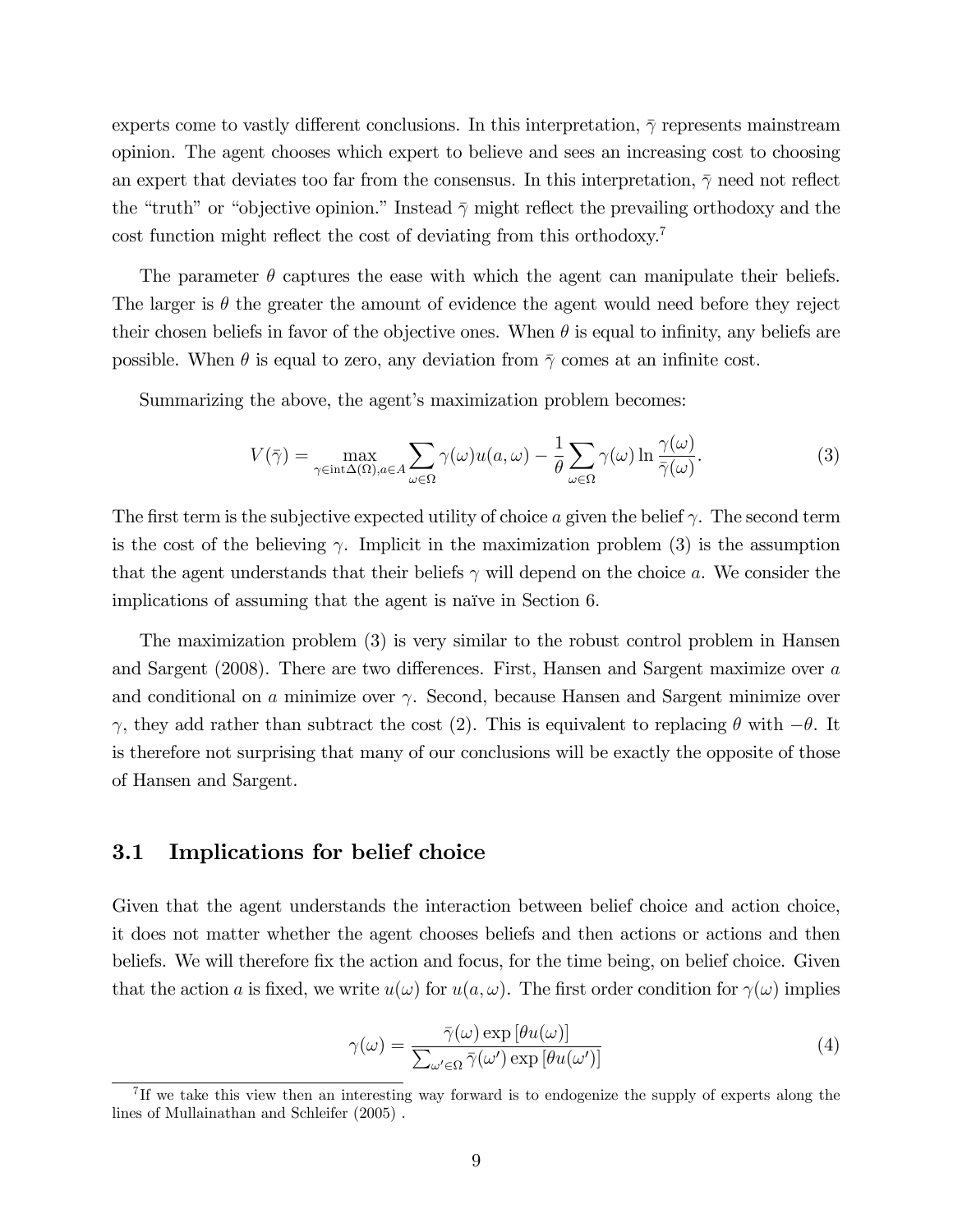

Figure 1: The figure depicits  $\gamma_H$  as a function of  $\bar{\gamma}_H$  for  $\mu_L = \mu_H = .5$  and  $\theta(u_H - u_L) = 2$ .

According to (4), if  $u(\omega) = u$  for all  $\omega$ , then the agent has no incentive to distort beliefs.<sup>8</sup> Otherwise, the agent distorts their beliefs. They tend to increase the probability of states with high utility and they reduce the probability of states with low utility.

Figure 1 graphs  $\gamma(\omega)$  as a function of  $\bar{\gamma}(\omega)$  for an example with two states: a high utility state  $\omega_H$  in which utility is  $u_H$  and a low utility state  $\omega_L$  with utility  $u_L < u_H$ . The objective probability of the high utility state is on the horizontal axis. The solid line represents the chosen probability as measured on the vertical axis. The dashed line is the 45 degree line. The gap between the two lines represents the extent of wishful thinking,

$$
\gamma_H - \bar{\gamma}_H = \frac{\bar{\gamma}_H \bar{\gamma}_L (\exp[\theta u_H] - \exp[\theta u_L])}{\bar{\gamma}_H \exp[\theta u_H] + \bar{\gamma}_L \exp[\theta u_L]}
$$

Since the  $\omega_H$  is the good state,  $\exp[\theta u_H]-\exp[\theta u_L] > 0$  and this gap is everywhere positive. The constraint that probabilities are less than one, limits the amount of wishful thinking when the good state is very likely. It is hard to be over-optimistic about a near certain event. For example, Germans may be optimistic about their team's chances to win the FIFA world cup, but this does not necessarily reflect wishful thinking. Similarly, it is hard to be too optimistic about very uncertain events. Wishful thinking is not magical thinking. If  $\bar{\gamma}_H$  is zero, then  $\gamma_H$  is zero too. Once the US team has been eliminated from the world cup, it is difficult to for Americans to fantasize about winning the tournament.

 $8$ Exley and Kessler (2018) find that when they remove motivation for distorting beliefs, agents appear unbiased.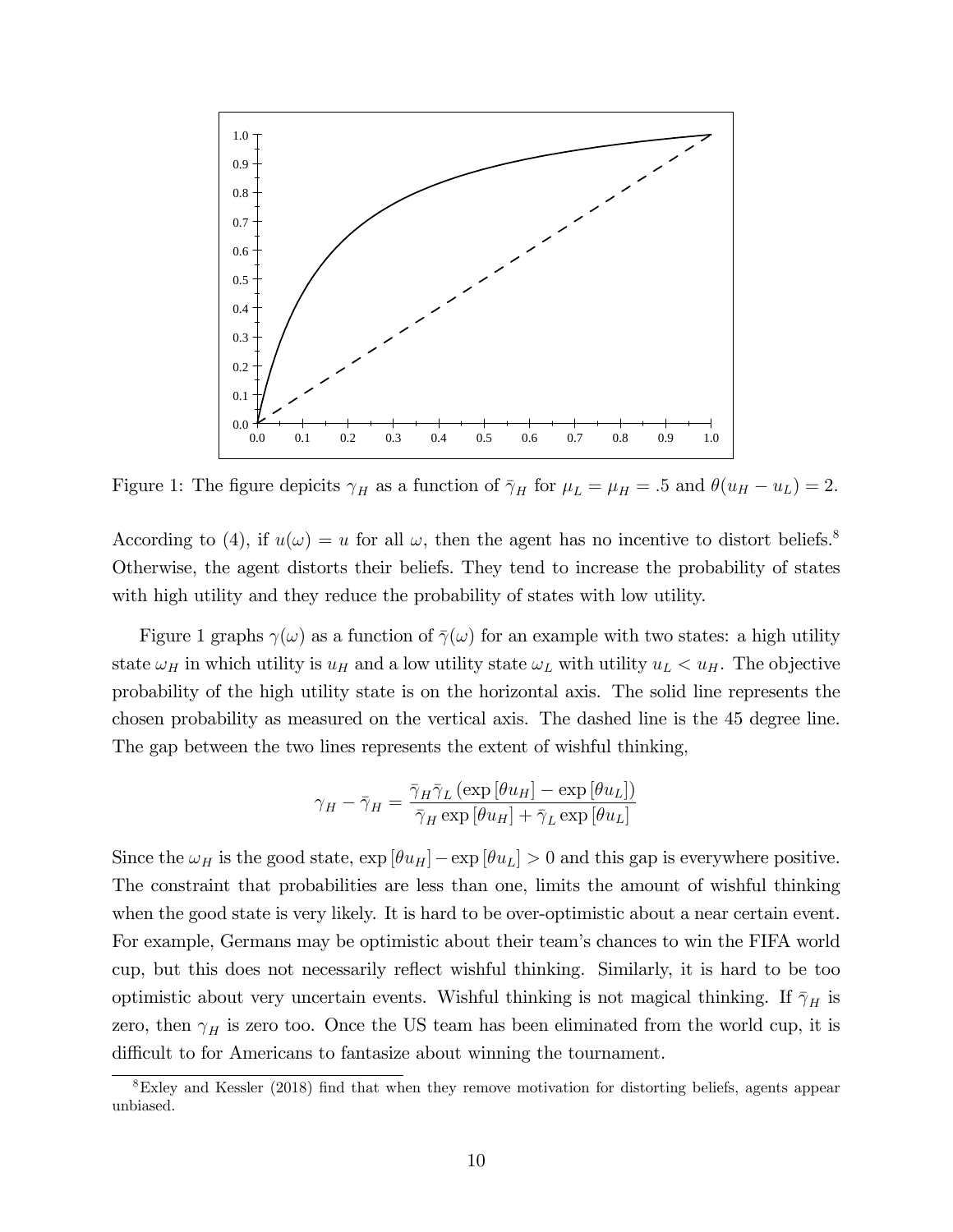Wishful thinking is strongest when the state is unknown. The situations in which we are likely to see wishful thinking are situations in which it is difficult to know the value of an option, such as the purchase of a house, or the agents have little experience, such as retirement, or there are multiple theories on the table, such as when there are trends in the data.<sup>9</sup>

It is easy to show that the difference between  $\gamma_H$  and  $\bar{\gamma}_H$  peaks at  $\bar{\gamma}_H < \frac{1}{2}$  $\frac{1}{2}$ , so that wishful thinking is strongest when the good state  $\omega_H$  is slightly less likely than the bad state. This has two implications. First, the agent interprets uninformative signals positively. Consistent with this result, Exley and Kessler (2018) Önd that subjects in their experiment update favorably upon receiving a signal that is known to be uninformative. Second, there is a range of  $\bar{\gamma}_H$  for which  $\bar{\gamma}_H < \frac{1}{2}$  $\frac{1}{2}$  and  $\gamma_H > \frac{1}{2}$  $\frac{1}{2}$ , so that the wishful thinker believes that the good state is more likely than the bad state, whereas the objective observer believes the opposite. This can help explain why people gamble. Note that the house can exploit this behavior to a certain extent but not too much. The odds can favor the house but  $\bar{\gamma}_H$  must stay close enough to fair, so that agents can believe  $\gamma_H > \frac{1}{2}$  $\frac{1}{2}$ .

### 3.2 Action Choice

We can calculate the value of the action  $a$  under the optimal beliefs. Substituting  $(4)$  into  $V(\bar{\gamma})$  for a given action choice a yields

$$
V(\bar{\gamma}) = \max_{a} \frac{1}{\theta} \left( \ln \sum_{\omega} \bar{\gamma}(\omega) e^{\theta u(a,\omega)} \right)
$$
 (5)

This has the form of Epstein-Zin (1989) preferences,  $f^{-1}(E{f(u(\omega)})$  where  $f(x) = \exp(x)$ . Given that  $\exp(x)$  is convex, the agent has a preference for late resolution to uncertainty. This is not surprising as it is uncertainty that allows the agent to engage in wishful thinking.

While we have modeled an agent who distorts their beliefs, choice in this model turns out to be observationally equivalent to the choice of an agent with distorted utility. One way to test for the difference between these two settings would be to combine data on choice and beliefs.

<sup>&</sup>lt;sup>9</sup>One has to be careful in defining the state space  $\Omega$ . For example, the outcome of the flip of a fair coin is unknown, but there may be little room for wishful thinking if it is known that the coin is fair. In such a case  $\theta$  is very small and it is difficult to believe  $\gamma$  is too different from  $\bar{\gamma}$  Alternatively, one might take the state to be the fairness of the coin, in which case wishful thinking is more likely to be significant.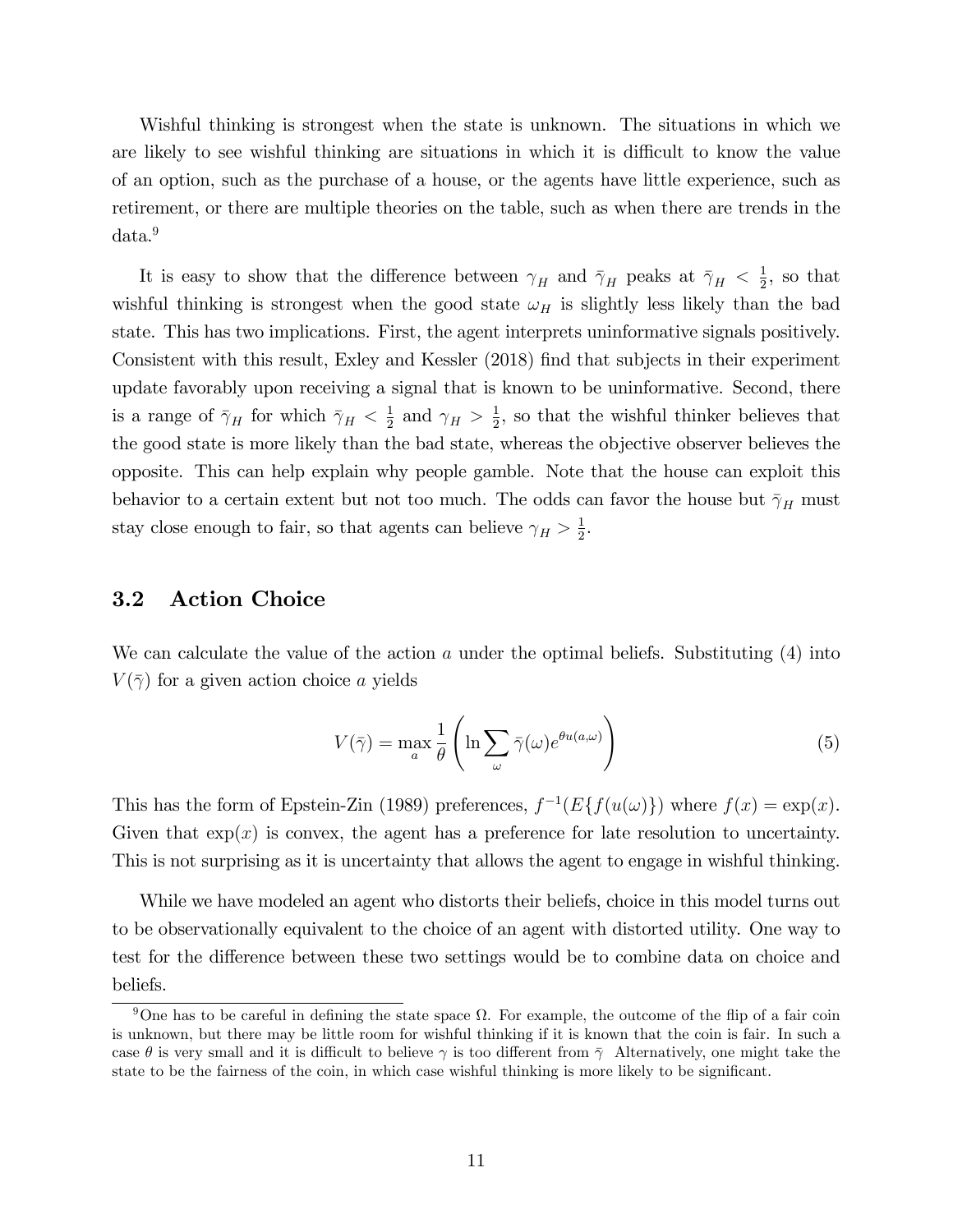#### 3.3 Overconfidence

Debondt and Thaler (1995) write, "Perhaps the most robust finding in the psychology of judgement is that people are overconfident." Experimental tests of overconfidence take several forms. In one type of experiment, an agent is asked to choose the correct answer from a set of potential answers and then asked their subjective probability of getting the correct answer. In this case, overconfidence takes the form of optimism and arises when the subject's subjective probability of being correct exceeds the observed frequency with which they in fact answer correctly. Another set of experiments asks for a numerical answer to a question and for a subjective confidence interval. In this case, overconfidence takes the form of excess precision and arises when the correct answer fails to lie in the subjective confidence interval as often as believed.

The spirit of these tests can be captured in a tracking problem in which the agent must guess the state after receiving a signal. Suppose that there are N states labeled  $\omega_1$  through  $\omega_N$  equally spaced around a circle, so that the distance between  $\omega_1$  and  $\omega_2$  is equal to the distance between  $\omega_1$  and  $\omega_N$ . Nature picks the true state  $\hat{\omega} \in \Omega$ , and the agent picks a state  $a \in \Omega$ . Let  $\delta(a, \hat{\omega})$  denote the minimum distance (about the circle) between the true state and the choice, and suppose that u depends only on  $\delta$ :  $u(a, \hat{\omega}) = u(\delta(a, \hat{\omega}))$ . This payoff function captures both types of experiment. In the first case, there is a correct answer and a collection of incorrect answers:  $u(\delta) = 1$  if  $\delta = 0$  and  $u(\delta) = 0$  otherwise. In the second case, the loss is increasing in the  $\delta$ . Suppose that the objective expert has a uniform prior over the states and receives a signal  $s \in \Omega$  that has an objective density that is symmetric about the true state and declining in the distance from the true state. The symmetry of the prior and the signal imply that the experts beliefs are symmetric about the signal:  $\bar{\gamma}(\omega|\omega = s + x) = \bar{\gamma}(\omega|\omega = s - x)$  for all  $x \leq |\Omega|/2$ .

Given the symmetry of the problem, the optimal choice is obvious: the agent simply reports the signal:  $a = s$ . The question that we focus on is what the agent chooses to believe. The first-order condition (4) becomes:

$$
\gamma(\omega) = \frac{\bar{\gamma}(\omega) \exp \left[\theta u(\delta(s, \omega))\right]}{\sum_{\omega'} \bar{\gamma}(\omega') \exp \left[\theta u(\delta(s, \omega))\right]}.
$$
\n(6)

Without loss of generality label the signal state  $\omega_0$ . Label the states to the right of  $\omega_0$  (as we move about the circle):  $\omega_1, \omega_2, \ldots$ , and label the states to the left  $\omega_{-1}, \omega_{-2}, \ldots$  If there are an odd number of states keep the number of states with positive and negative indices equal. If there are an even number of states, label the state furthest from  $\omega_0$ ,  $\omega_{N/2}$ . With this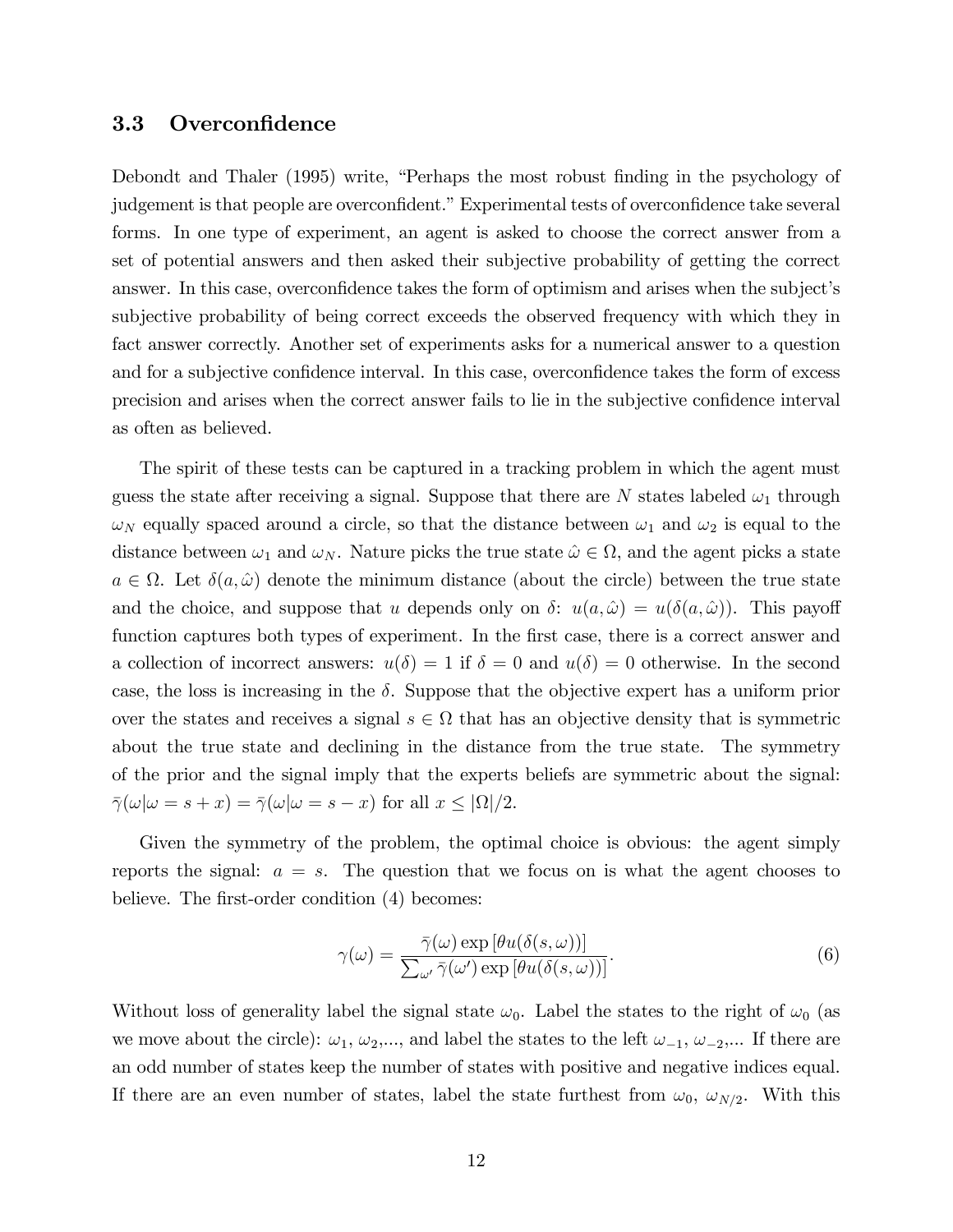labeling, the absolute value of the index is equal to  $\delta(s, \omega)$ . Now consider the ratio implied by  $(6)$ :

$$
\frac{\gamma(\omega_m)}{\gamma(\omega_n)} = \frac{\bar{\gamma}(\omega_m) \exp \left[\theta u(|m|)\right]}{\bar{\gamma}(\omega_n) \exp \left[\theta u(|n|)\right]}
$$

Several observations follow immediately. First,  $\overline{\gamma}(\omega_n) = \overline{\gamma}(\omega_{-n})$  implies  $\gamma(\omega_n) = \gamma(\omega_{-n}),$ so that  $\gamma$  inherits the symmetry of  $\bar{\gamma}$ . Second, since u is maximized at  $\delta = 0$ ,  $\frac{\gamma(\omega_0)}{\gamma(\omega_n)} > \frac{\bar{\gamma}(\omega_0)}{\bar{\gamma}(\omega_n)}$  $\frac{\gamma(\omega_0)}{\bar{\gamma}(\omega_n)}$  for all  $\omega_n \neq \omega_0$ . As the  $\gamma$  sum to one, it follows that  $\gamma(\omega_0) > \overline{\gamma}(\omega_0)$ . The agent is overconfident that they have selected the correct state. Finally, if we consider any subset of states relatively close to  $\omega_0$ ,  $\bar{\Omega} = \{\omega_n \text{ s.t. } |n| < \bar{N}\}, \frac{\gamma(\omega_n)}{\gamma(\omega_m)} > \frac{\bar{\gamma}(\omega_n)}{\bar{\gamma}(\omega_m)}$  $\frac{\bar{\gamma}(\omega_n)}{\bar{\gamma}(\omega_m)}$  for any  $\omega_n \in \bar{\Omega}$  and  $\omega_m \notin \bar{\Omega}$ . Hence the agent will be overconfident that the true state is in  $\overline{\Omega}$ . It follows that the agent will be overconfident in the sense that their subjective confidence intervals will be too tight.

### 3.4 Procrastination and Self-Control

An example illustrates how the model generates procrastination. Consider the decision problem in Figure 2. There are three periods represented by the nodes A, B, and C. In the first period (node  $\bf{A}$ ), the agent chooses whether to take an action or delay. The cost of the action is 1. If the agent delays, then the agent is either free or busy in period 2 (node B). If the agent is free, they take the action in period 2 at a cost of  $1/2$ . If they are busy, they delay the action until period 3 (node  $\bf{C}$ ) and take the action at a cost of 2. The agent wishes to minimize costs.

#### [Insert Figure 2]

If we assume that it is equally likely that the agent is free or busy in period 2, then an objective agent would calculate the expected cost of delay in period 1 to be 5/4. The objective agent would then choose to act in period 1. What would a wishful thinker do? Conditional on delay in period 1, the wishful thinker would want to increase the probability of being free in period 2. If we take  $\theta = 1$ , then a direct application of (4) implies that the wishful thinker will anticipate an 82% chance of being free. Their subjective cost of delay in period 1 would then be .77. The cost of taking the action is still 1. The wishful thinker would then choose to delay. The agent overestimates their ability to complete the task in period 2 and puts of taking the action.

The reason that the agent procrastinates is that delay is the uncertain option and wishful thinkers value uncertainty. In a model of firm entry such as Dixit (1989), in which the value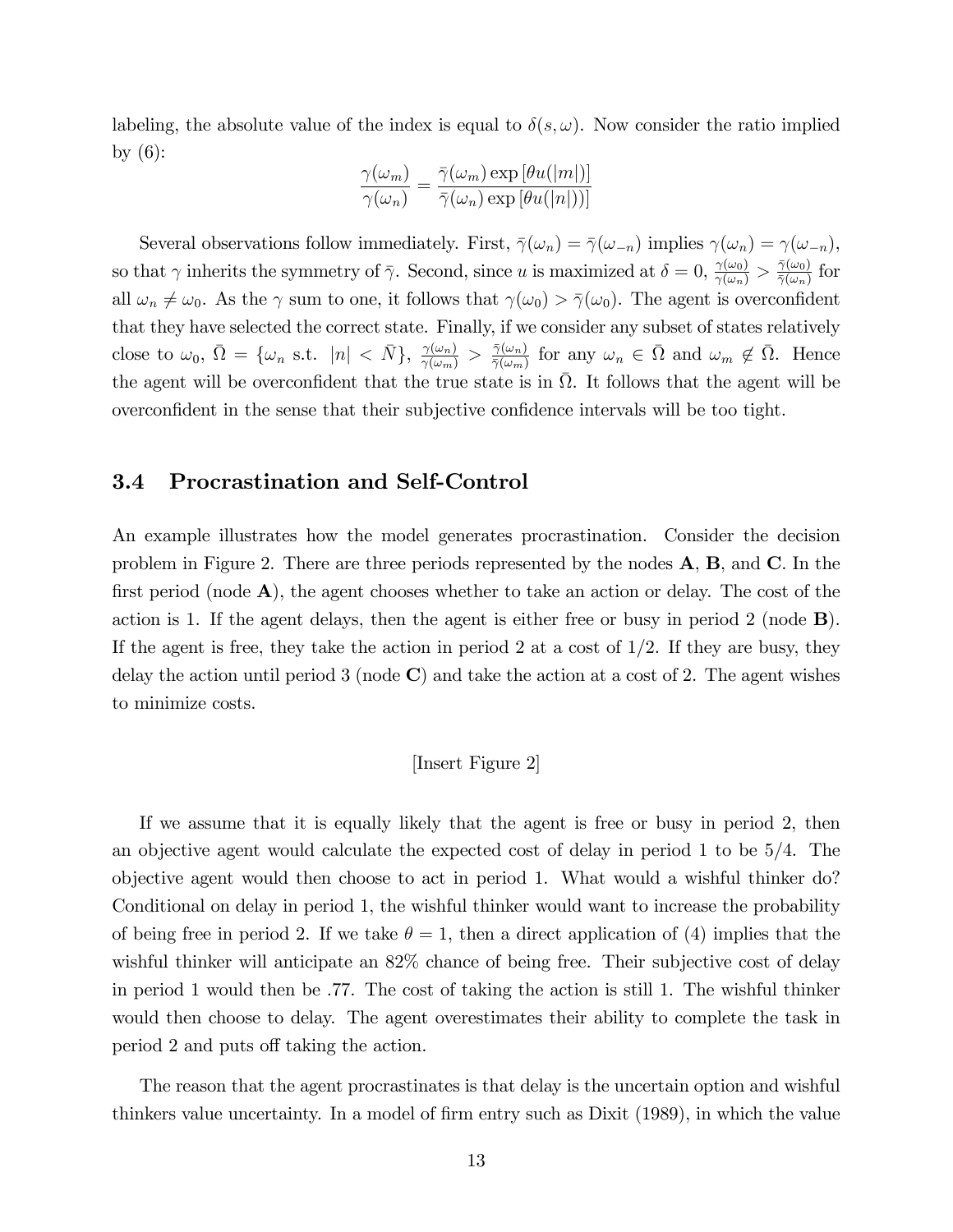of delay is uncertain, wishful thinking will tend to reduce entry. In a model of Örm entry such as Hopenhayn (1982), in which the value of entry is uncertain, wishful thinking will tend to increase entry.

A slight reformulation of the example fits the experimental evidence of DellaVigna and Malmendier (2006). They find that agents who purchase monthly gym memberships would save money if they instead paid for each visit separately. Moreover, they find that agents who purchase monthly memberships, which automatically roll-over in their data set, tend to cancel less often than agents who purchase annual memberships, which do not roll over. Their preferred explanation is that agents both overestimate their ability to attend the gym and overestimate their ability to cancel their membership when desired. In our example, delay would be analogous to the purchase of a monthly membership, and the second period action would be analogous to attendance or cancellation. Note that in our explanation, agents are time consistent. They correctly anticipate what they will do in each state of the world. Their mistake is that they endogenously overestimate the probabilities of the states in which they go to the gym and cancel their membership.

Another reformulation illustrates the planning fallacy of Kahneman and Tversky (1979). The planning fallacy is the tendency of people to underestimate the time that it will take to complete a task. To capture the planning fallacy, we relabel "free" as "short completion time" and "busy" as "long completion time" in the example. Agents will then choose to underestimate the time of completion because they want to believe that the completion time is small. There are many explanations of the planning fallacy in the psychology literature, but Buehler, Griffin and McDonald (1997) attribute it to wishful thinking.<sup>10</sup> In their experiments, they manipulate the incentive for early completion and show that incentives to complete a task earlier exacerbate the planning fallacy. Participants' beliefs respond to incentives.

Agents underestimate the time it will take to complete a task even though they have past experience with the task (Buehler, Griffen and Ross, 1994). This is also consistent with our theory. In our theory past experience would play a role similar to objective information  $\bar{\gamma}$ . So long as past experience is not definitive, there is room for wishful thinking. Buehler, Griffen and Ross discuss several reasons that agents might convince themselves that past experience is not definitive, including arguments such as *past experience is not comparable*, that the situation has changed, and that there might have been extenuating circumstances.

 $^{10}$ Brunnermeier, Papakonstantinou, and Parker (2005) use the model of Brunnermeier and Parker (2005) to explain the planning fallacy.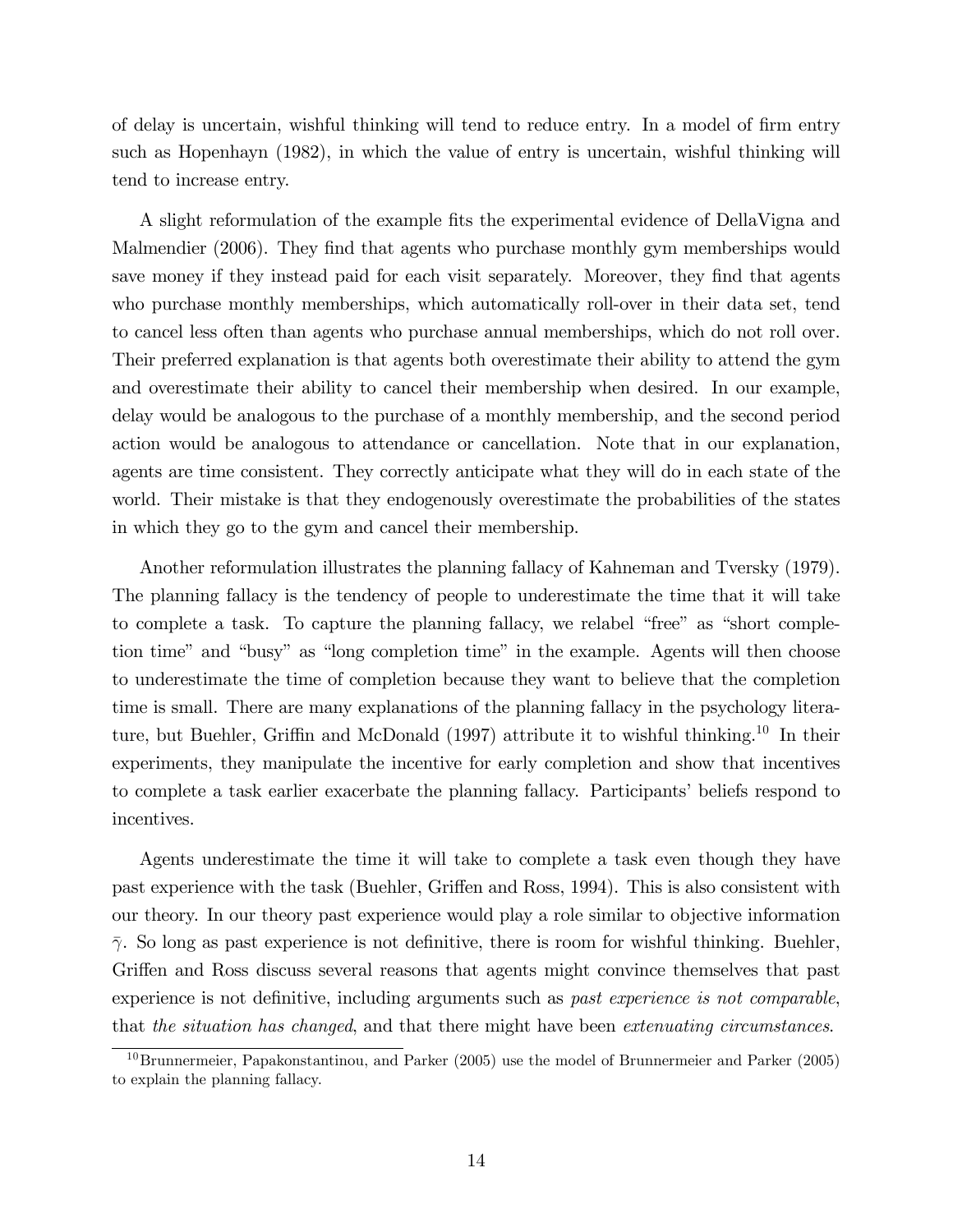# 4 The flow model $11$

In Section 3, we placed the information cost on the agent's posterior. The agent could manipulate their stock of information. An alternative approach is to place the cost on the flow of new information. A feature of this approach is that the agent may be subjectively Bayesian, yet exhibit non-Bayesian behavior to an outside observer.<sup>12</sup> They accurately combine their subjective interpretation of signals with their subjective priors to form subjective posteriors. Their subjective reality is therefore rational. Their bias is that they view the world optimistically and twist the interpretation of the signals that they observe. They see the world through rose colored glasses.

We alter the model of Section 3 to place the cost of information on the flow of new information. As before there is a set of actions  $a \in A$ , a set of future states  $\omega \in \Omega$ , and a payoff to each action in each state  $u(a, \omega)$ . We drop the objective posterior  $\bar{\gamma}(\omega)$ . Instead we assume that the agent has a prior over  $\Omega$  and observes a signal which is informative about the realization of  $\omega \in \Omega$ . We denote agent's prior  $\mu(\omega) \in \text{int}\Delta\Omega$ . This prior need not equal the prior held by an objective observer, as it may be distorted by the interpretation of information in the past. The signal  $s$  is drawn from some finite space of signals  $S$ .  $s$  is generated by an information structure  $\bar{p} : \Omega \to \Delta(S)$ . An objective observer understands this information structure. The wishful thinker can choose to believe that the signal is generated by some alternative information structure  $p : \Omega \to \Delta(S)$ . The cost of choosing p different from  $\bar{p}$  is:

$$
\frac{1}{\theta} \sum_{\omega \in \Omega} \sum_{s \in S} p(s|\omega) \ln \frac{p(s|\omega)}{\bar{p}(s|\omega)} \tag{7}
$$

The agent distorts the mapping between states and signals. The idea is that after seeing a signal, the agent has an incentive to exaggerate the likelihood that it was generated by a desirable state and downplay the likelihood that it was generated by an undesirable state. We assume that the cost is independent of the prior  $\mu$ . Alternatively, we could have assumed that each term in (7) is weighted by  $\mu(\omega)$  with the idea that it is more costly to twist probabilities in more likely states. The cost function (7) is simpler and leads to qualitatively similar phenomenon.

<sup>&</sup>lt;sup>11</sup>We thank Nicola Pavoni and Alp Simsek whose comments greatly improved this section.

 $12$ The agents in Section 3 are not subjective Bayesians. New information alters the set of permissible beliefs leading agents to reinterpret past information as well.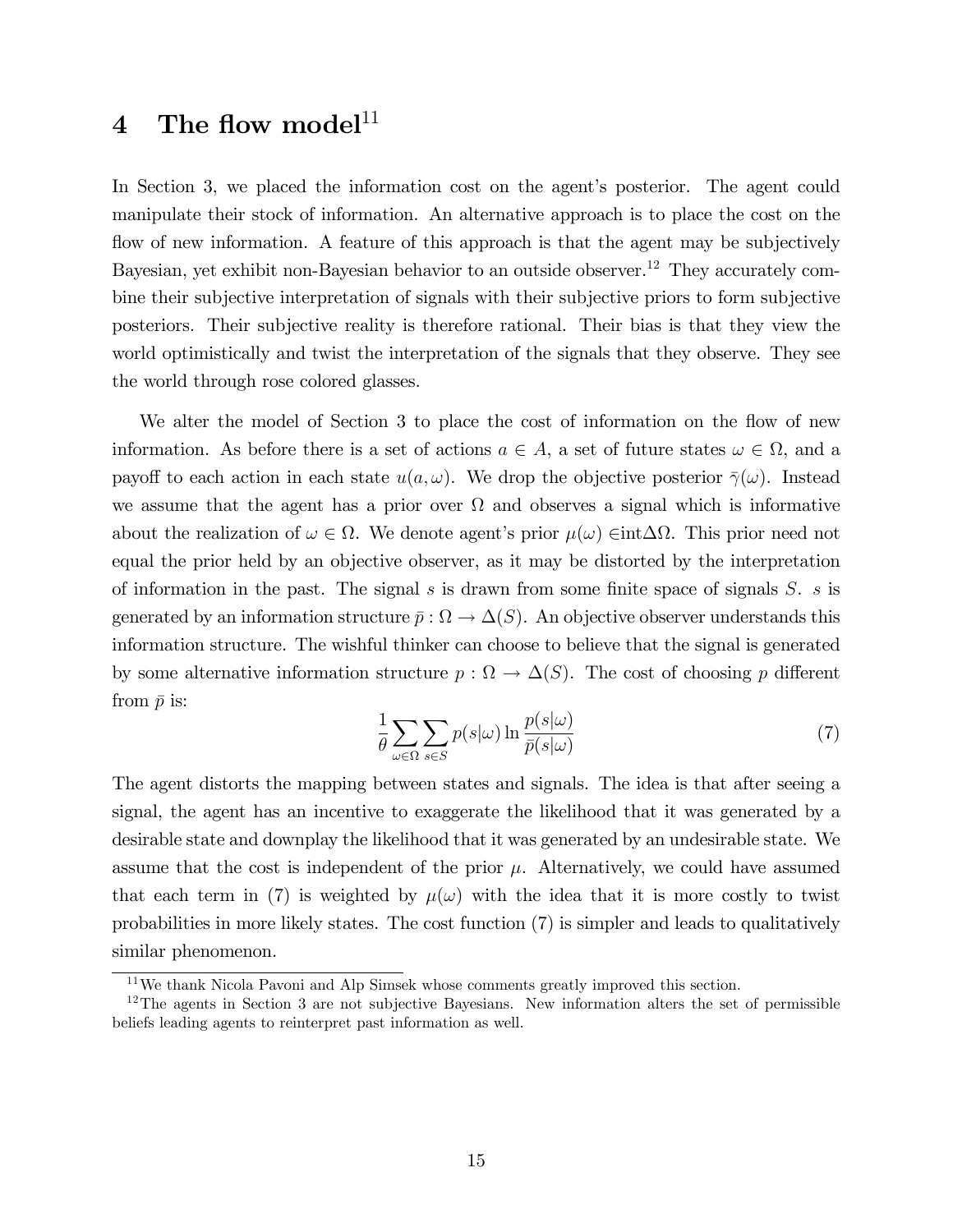The value to choosing an action  $a \in A$  given the prior  $\mu$  and the signal s is then:

$$
V(a,\mu,s) = \max_{p} \sum_{\omega \in \Omega} \frac{p(s|\omega)\mu(\omega)}{\sum_{\omega'} p(s|\omega')\mu(\omega')} u(\omega,a) - \frac{1}{\theta} \sum_{\omega \in \Omega} \sum_{s' \in S} p(s'|\omega) \ln \frac{p(s'|\omega)}{\bar{p}(s'|\omega)} \tag{8}
$$

The first term is subjective expected utility. The agent combines their subjective interpretation of the signal with their prior according to Bayes rule. As the signal  $s$  is known, expected utility depends only on the probability of observing the signal s in each state. Note that there is no presumption that  $\sum_{\omega \in \Omega} p(s|\omega) = 1$ , as each  $p(s|\omega)$  represents the probability of observing  $s$  in a different state. The second term is the cost of information. This depends not only on the signal s, but the probability of observing other signals  $s' \neq s$ .

The agent chooses  $a \in A$  to maximize (8).

#### 4.1 Implications for belief choice

As before we fix the action a and write  $u(\omega)$  for  $u(a, \omega)$ . We also fix  $s \in S$ , and write  $p(\omega)$ and  $\bar{p}(\omega)$  for  $p(s|\omega)$  and  $\bar{p}(s|\omega)$  respectively. Finally let  $\gamma(\omega)$  denote the posterior resulting from the choice of  $p(\omega)$ :

$$
\gamma(\omega) = \frac{p(s|\omega)\mu(\omega)}{\sum_{\omega'} p(s|\omega')\mu(\omega')}.
$$

The first order condition for  $p(\omega)$  implies:

$$
p(\omega) = \frac{\bar{p}(\omega) \exp\left[\theta \frac{\partial E_{\gamma} u(\omega)}{\partial p(\omega)}\right]}{\bar{p}(\omega) \exp\left[\theta \frac{\partial E_{\gamma} u(\omega)}{\partial p(\omega)}\right] + (1 - \bar{p}(\omega))}
$$
(9)

where  $E_{\gamma}u(\omega)$  is the expectation of  $u(\omega)$  with respect to the subjective posterior  $\gamma$ , and  $\frac{\partial E_{\gamma}u}{\partial p(\omega)}$ is the partial derivative of this expectation with respect to  $p(\omega)$ . The derivation of (9) is in the appendix.

According to (9), the agent distorts their interpretation of the signal whenever  $\frac{\partial E_{\gamma}u(\omega)}{\partial p(\omega)}$  is not zero. In this case, they tend to increase the probability of that the signal they received comes from a state if increasing that probability increases expected utility. The derivative can be written as

$$
\frac{\partial E_{\gamma}u(\omega)}{\partial p(\omega)} = \frac{\mu(\omega)}{E_{p}\mu(\omega)}[u(\omega) - E_{\gamma}u(\omega)].
$$

According to the term in brackets, the agent tends to raise the probability of states with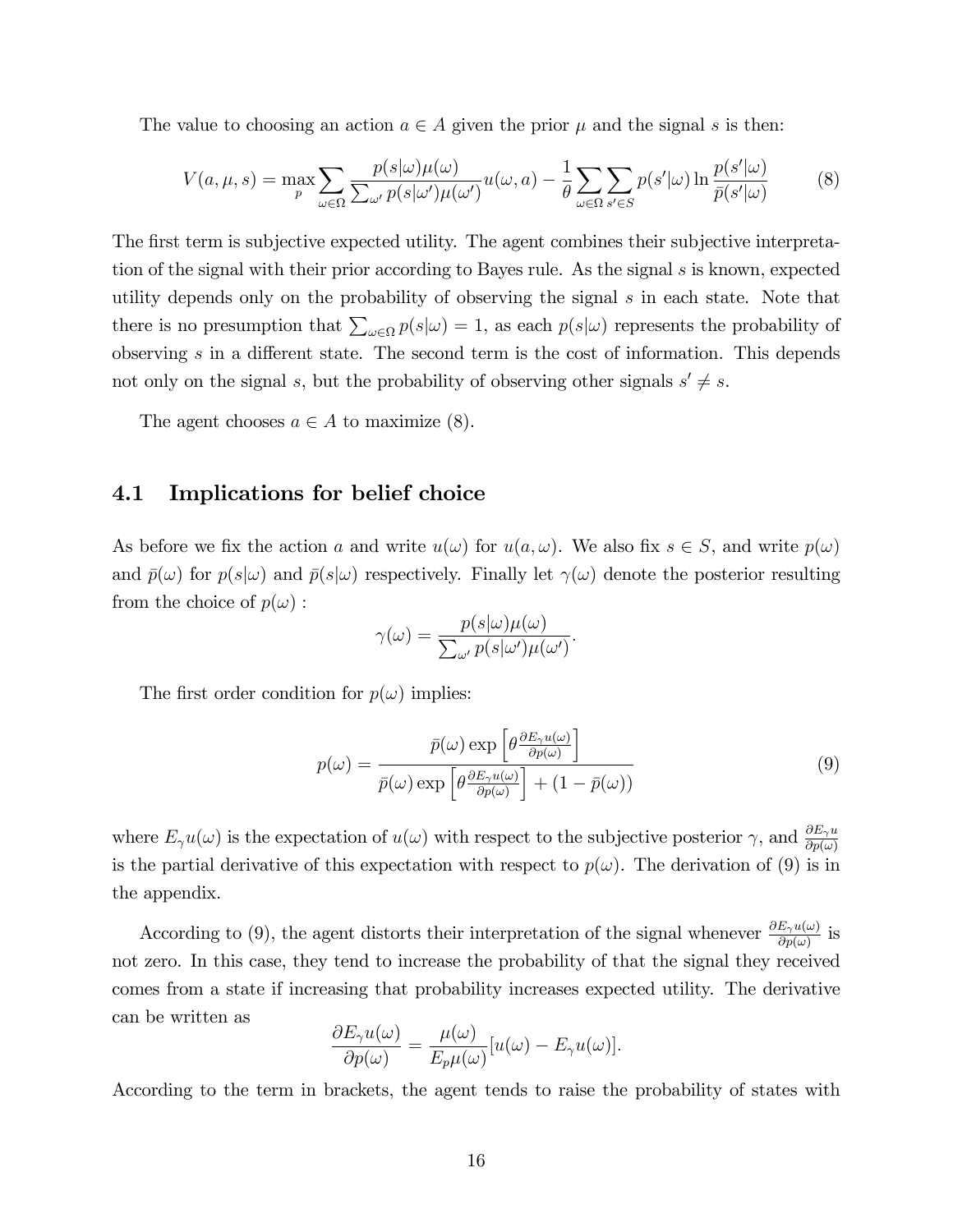above average utility (according to the posterior  $\gamma$ ). This is the essence of wishful thinking. The agent believes to be true what they would like to be true. According to the ratio in front of the term in brackets, the agent tends to distort beliefs more (in absolute value) if the prior probability of the state is high. Given the cost of distorting beliefs, it does not make sense to waste effort distorting unlikely events.  $\frac{\partial E_{\gamma}u(\omega)}{\partial p(\omega)}$  in (9) is multiplied by  $\theta$ . The larger is  $\theta$ , the easier it is for the agent to manipulate their interpretation of the signal.<sup>13</sup>

Note that since  $p$  affects  $\gamma$ , it enters both sides of (9). These first-order conditions therefore define  $p$  implicitly. The next proposition shows that  $(9)$  is not vacuous. A solution always exists. All proofs are in the appendix.

**Proposition 1** Given  $\mu \in \text{int}\Delta(\Omega)$  and  $\bar{p} \in \text{int}[0,1]^{|\Omega|}$ , there exists a  $p \in \text{int}[0,1]^{|\Omega|}$  that satisfies (9) for all  $\omega \in \Omega$ .

It is possible that there are multiple solutions to (9). This can happen when  $\frac{\partial E_\gamma u(\omega)}{\partial p(\omega)}$  is increasing in  $p(\omega)$ , so that an increase in  $p(\omega)$  raises both the gain in subjective utility and the cost of belief distortion. In such cases, the agent chooses the solution associated with the highest  $V(a, \mu, s)$ .

Given that the flow model leads to equations that are less familiar than those of the cumulative model, it is useful to consider an example with two states to see the how the model works.

#### 4.2 Example with two states

Suppose that there are two states  $\omega_H$  and  $\omega_L$  with  $u_H \equiv u(\omega_H) > u(\omega_L) \equiv u_L$  so that  $\omega_H$  is the good state and  $\omega_L$  is the bad state. Let  $\mu_H$  denote the prior belief that the state is  $\omega_H$ and  $\mu_L$  the prior that the state is  $\omega_L$ . Let  $\bar{p}_H = \bar{p}(s|\omega_H)$  denote the objective probability that the signal is s given that the state is  $\omega_H$ . Define  $\bar{p}_L$ ,  $p_H$ , and  $p_L$  accordingly.

With these definitions  $(9)$  can be written as,

$$
p_H = \frac{\bar{p}_H}{\bar{p}_H + (1 - \bar{p}_H)e^{-\frac{\theta \mu_H \mu_L p_L (u_H - u_L)}{(p_H \mu_H + p_L \mu_L)^2}}}
$$
(10)  

$$
p_L = \frac{\bar{p}_L}{\bar{p}_L + (1 - \bar{p}_L)e^{-\frac{\theta \mu_H \mu_L p_H (u_H - u_L)}{(p_H \mu_H + p_L \mu_L)^2}}}.
$$

<sup>&</sup>lt;sup>13</sup>If the terms in (7) are weighted by  $\mu(\omega)$ , then it is more costly to distort beliefs when the probability of the state is high. This effect offsets the desire coming from preferences to distort these beliefs.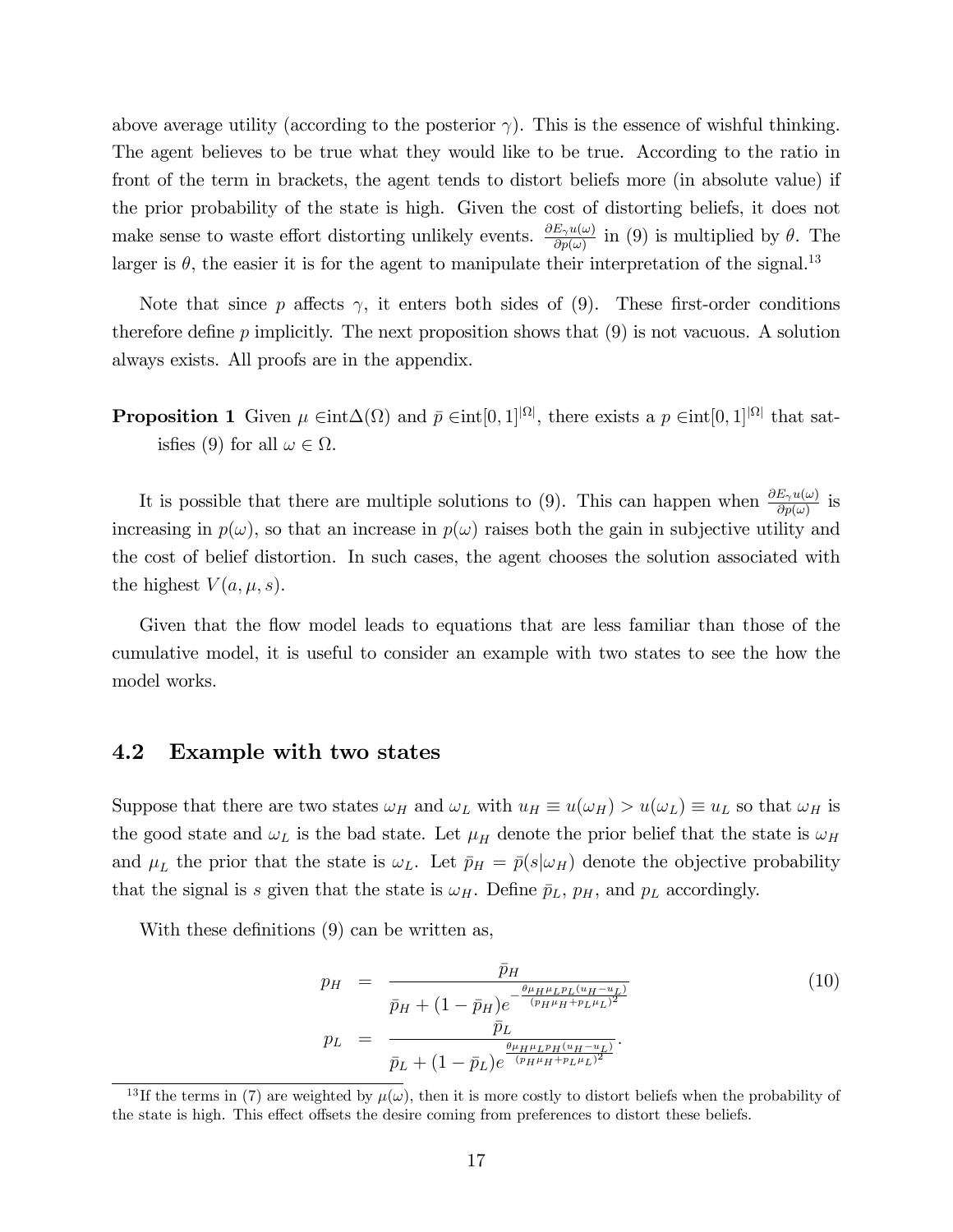In this case,  $p_H$  and  $p_L$  still appear on both sides of the equation, but the assumption of two states eliminates much of the interaction between states and allows us to state several comparative static results cleanly. We collect these in the next proposition. The proposition is proved in the appendix.

Proposition 2 With two states:

- 1.  $p_H > \bar{p}_H$  and  $p_L < \bar{p}_L$
- 2.  $p_H$  is strictly increasing in  $u_H u_L$ , whereas  $p_L$  is strictly decreasing in  $u_H u_L$
- 3.  $p_H$  is strictly increasing in  $\theta$ , whereas  $p_L$  is strictly decreasing in  $\theta$
- 4.  $p_H$  is strictly increasing in  $\bar{p}_H$ , whereas  $p_L$  is strictly increasing in  $\bar{p}_L$
- 5.  $p_H$  is strictly increasing in  $\mu_H$  if  $p_H \mu_H < p_L \mu_L$  and decreasing in  $\mu_H$  if  $p_H \mu_H >$  $p_L\mu_L$ . The opposite applies for  $p_L$ .

Point (1) is the essence of wishful thinking: the subjective probability that the signal originated from the good state rises, whereas the subjective probability that the signal originated from the bad state falls. The subjective interpretation of the signal is therefore more optimistic than the objective interpretation, which implies that the subjective posterior will also be more optimistic. Point (1) follows immediately upon inspection of the sign of the exponent in the exponential term in the denominator of (10). Point (2) states that the extent of wishful thinking is increasing in the relative payoff of the desirable state. Point (3) states that wishful thinking is decreasing in cost parameter  $1/\theta$ . Point (4) reflects the effect of the objective probabilities on the subjective probabilities. Finally, point  $(5)$  reflects the sensitivity of the posterior with respect to the signal. The only surprising result is (5). To understand this result, note that  $\frac{\partial E_{\gamma}u(\omega)}{\partial p(\omega)}=0$  both when  $\mu_H=0$  and when  $\mu_H=1$ , so  $p_H = \bar{p}_H$  in each of the extreme cases. In between,  $p_H$  rises and then falls relative to  $\bar{p}_H$  as  $\mu_H$  rises. It turns out that the inflection point is equal to  $p_L\mu_L/\mu_H$ .

#### 4.2.1 Action Choice

We can calculate the value of the action  $a$  under the optimal beliefs (see the appendix). Substituting (9) into  $V(a, \mu, s)$  for a given action choice a yields,

$$
V(\mu, s) = \max_{a \in A} E_{\gamma(a)} u(a, \omega) + \frac{1}{\theta} \sum_{\omega \in \Omega} \ln \left( \bar{p}(\omega) \exp \left[ \theta \frac{\partial E_{\gamma} u(\omega)}{\partial p(\omega)} \right] + (1 - \bar{p}(\omega)) \right)
$$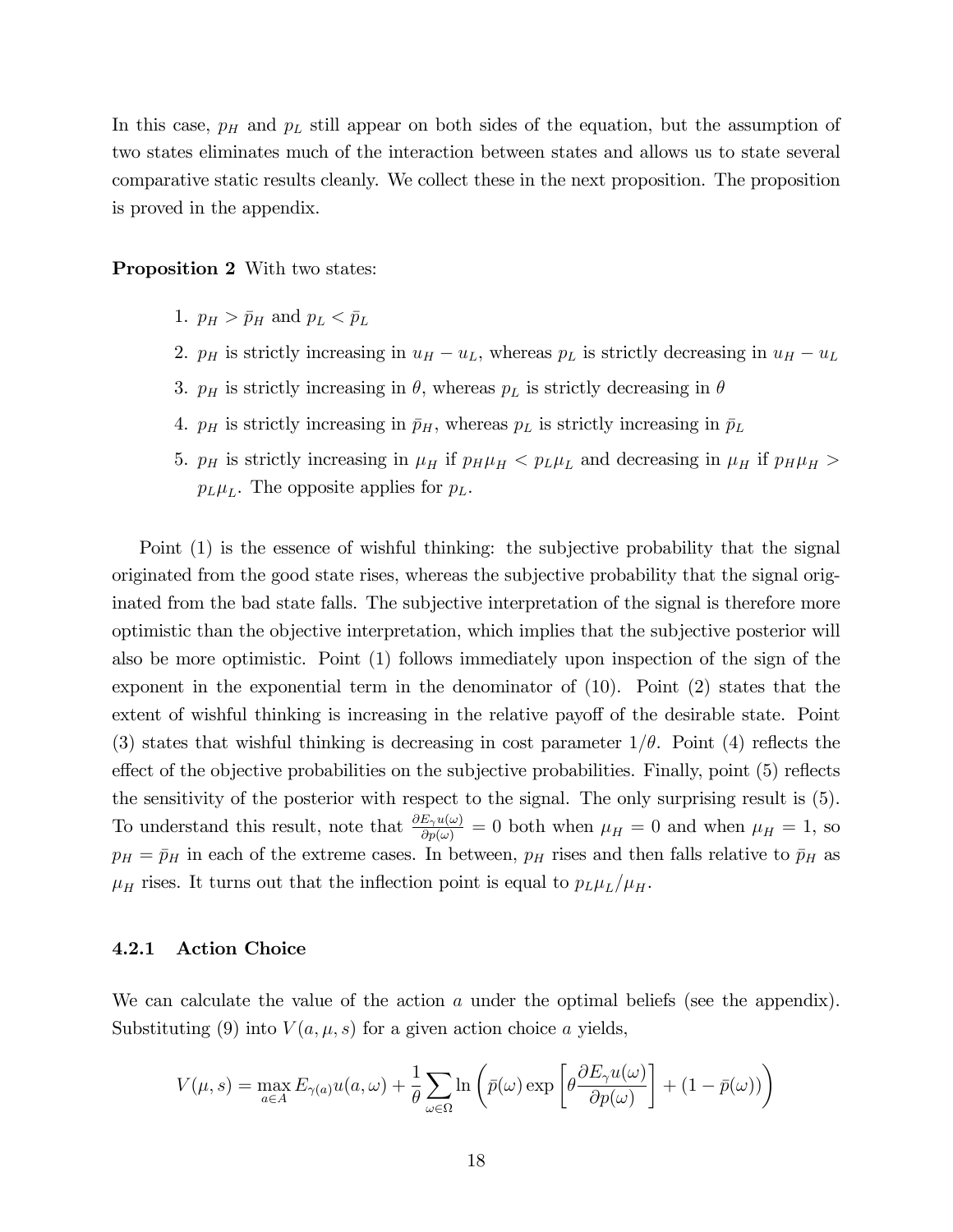where  $\gamma(a)$  is the posterior associated with action a.

Like the cumulative model, the flow model can produce overconfidence and procrastination. The flow model also leads to other apparent deviations from rational behavior such as confirmation bias and polarization.

### 4.3 Confirmation bias

Confirmation bias occurs when an agent interprets information in a way that conforms to their priors. Wishful thinking occurs when an agent interprets information in a way that enhances their subjective utility. The connection between wishful thinking and confirmation bias rests on the observation that the agent's prior is itself the result of wishful thinking in the past and hence also likely correlated with payoffs if payoffs are persistent.

To illustrate confirmation bias, consider the example with two states,  $\omega_1$  and  $\omega_2$ . Consider two agents, one of whom receives high utility from state  $\omega_1$  and the other receives high utility in state  $\omega_2$ . According to Proposition 2, both will twist signals in the direction of their preferred state. Now suppose that the agents unexpectedly receive additional signals. Again applying Proposition 2, each agent will again twist the signals in the direction of their preferred state, which will also be the direction of their priors.

Most tests of confirmation bias take the priors as given and evaluate how an agent interprets additional information. They do not consider the agent's subjective utility. It is therefore difficult to know whether the interpretation of the signal is being influenced by the prior beliefs or whether both beliefs and the interpretation are being influenced by payoffs. A few studies attempt to disentangle the effects of beliefs and payoffs. Mijovic-Prelec and Prelec (2010) had subjects make incentivized predictions before and after being given stakes in the outcomes. There was a tendency for subjects to reverse their predictions when the state that they had predicted to be less likely turned out to be the high payoff state. Bastardi, Uhlmann, and Ross (2011) considered a population of parents with similar priors: all professed to believe that home care is superior to day care for their children. They differed, however, in their payoffs, as some had chosen home care for their children, while others had chosen day-care. They found that the interpretation of evidence aligned with the payoffs of the subjects rather than the prior. The parents who had placed their children in day care rated a study supporting day care more favorably, whereas the parents who cared for their children at home did the opposite. In both of these studies, the interpretation of information appears to have been more responsive to payoffs than priors. This does not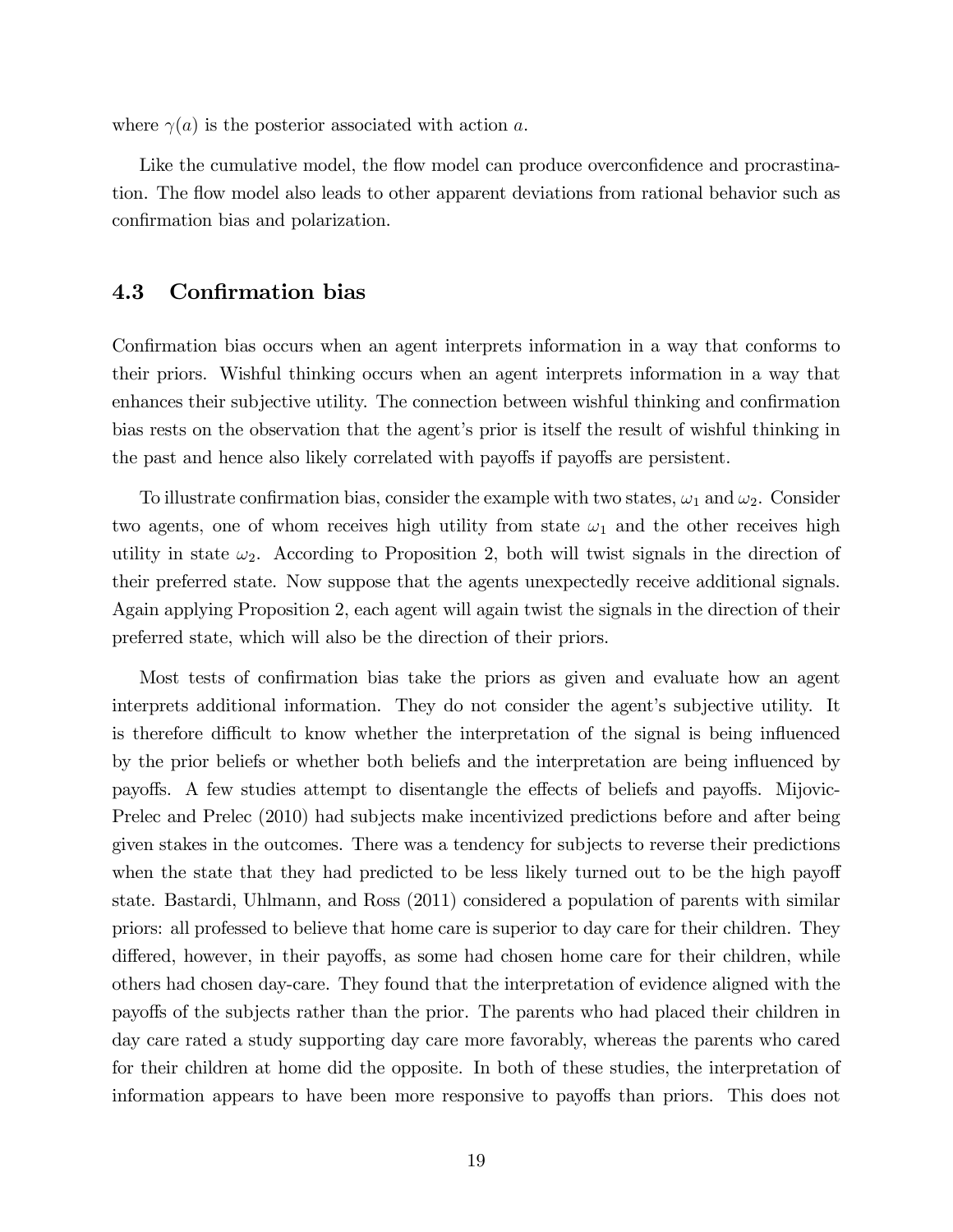imply that priors do not matter, but only that wishful thinking might be present as well.

### 4.4 Polarization

Polarization occurs when two agents with opposing beliefs see the same signal and each becomes more convinced that their view is the correct one (Lord, Ross and Lepper, 1979). Wishful thinkers can exhibit polarization if they place different values on the states and the information that they receive is sufficiently ambiguous.

Consider again a setting with two agents labeled i and j and two states labeled  $\omega_1$  and  $\omega_2$ . Suppose that agent i receives utility  $u_H$  in state  $\omega_1$  and  $u_L$  in state  $\omega_2$  and agent j receives utility  $u_H$  in state  $\omega_2$  and  $u_L$  in state  $\omega_1$ . In keeping with our discussion of confirmation bias, suppose that each has received some information in the past that they have interpreted optimistically, so that agent *i* has a prior that places weight  $\mu_H > \frac{1}{2}$  $\frac{1}{2}$  on state  $\omega_1$ , and agent j places the same prior on state  $\omega_2$ . Each then sees the same signal s generated by the information structure  $\bar{p}$ . Let  $\bar{p}_1$  denote the probability of seeing s in state  $\omega_1$  and  $\bar{p}_2$  the probability of seeing s in state  $\omega_2$ .

Each interprets the signal according to  $(10)$ . Since their payoffs and priors differ, their interpretation differs. Agent  $i$  chooses

$$
p_1(i) = \frac{\bar{p}_1}{\bar{p}_1 + (1 - \bar{p}_1)e^{-\frac{\theta\mu_H(i)\mu_L(i)p_1(i)(u_H - u_L)}{(p_1(i)\mu_1(i) + p_2(i)\mu_2(i))^2}}}
$$

$$
p_2(i) = \frac{\bar{p}_2}{\bar{p}_2 + (1 - \bar{p}_2)e^{\frac{\theta\mu_H(i)\mu_L(i)p_2(i)(u_H - u_L)}{(p_1(i)\mu_1(i) + p_2(i)\mu_2(i))^2}}}
$$

whereas agent  $j$  chooses

$$
p_1(j) = \frac{\bar{p}_1}{\bar{p}_1 + (1 - \bar{p}_1)e^{\frac{\theta \mu_H(j)\mu_L(j)p_1(j)(u_H - u_L)}{(p_1(j)\mu_1(j) + p_2(j)\mu_2(j))^2}}}
$$

$$
p_2(i) = \frac{\bar{p}_2}{\bar{p}_2 + (1 - \bar{p}_2)e^{-\frac{\theta \mu_H(j)\mu_L(j)p_2(j)(u_H - u_L)}{(p_1(j)\mu_1(j) + p_2(j)\mu_2(j))^2}}}
$$

The functional forms are similar. Only the mapping between payoffs, priors, and states is switched. In keeping with Proposition 2, agent i twists their interpretation of the signal in the direction of their more preferred state, which is state  $\omega_1$ . They choose  $p_1(i) > \bar{p}_1$  and  $p_2(i) < \bar{p}_1$ . Agent j twists the signal in the opposite direction. They choose  $p_1(j) < \bar{p}_1$  and  $p_2(j) > \bar{p}_1.$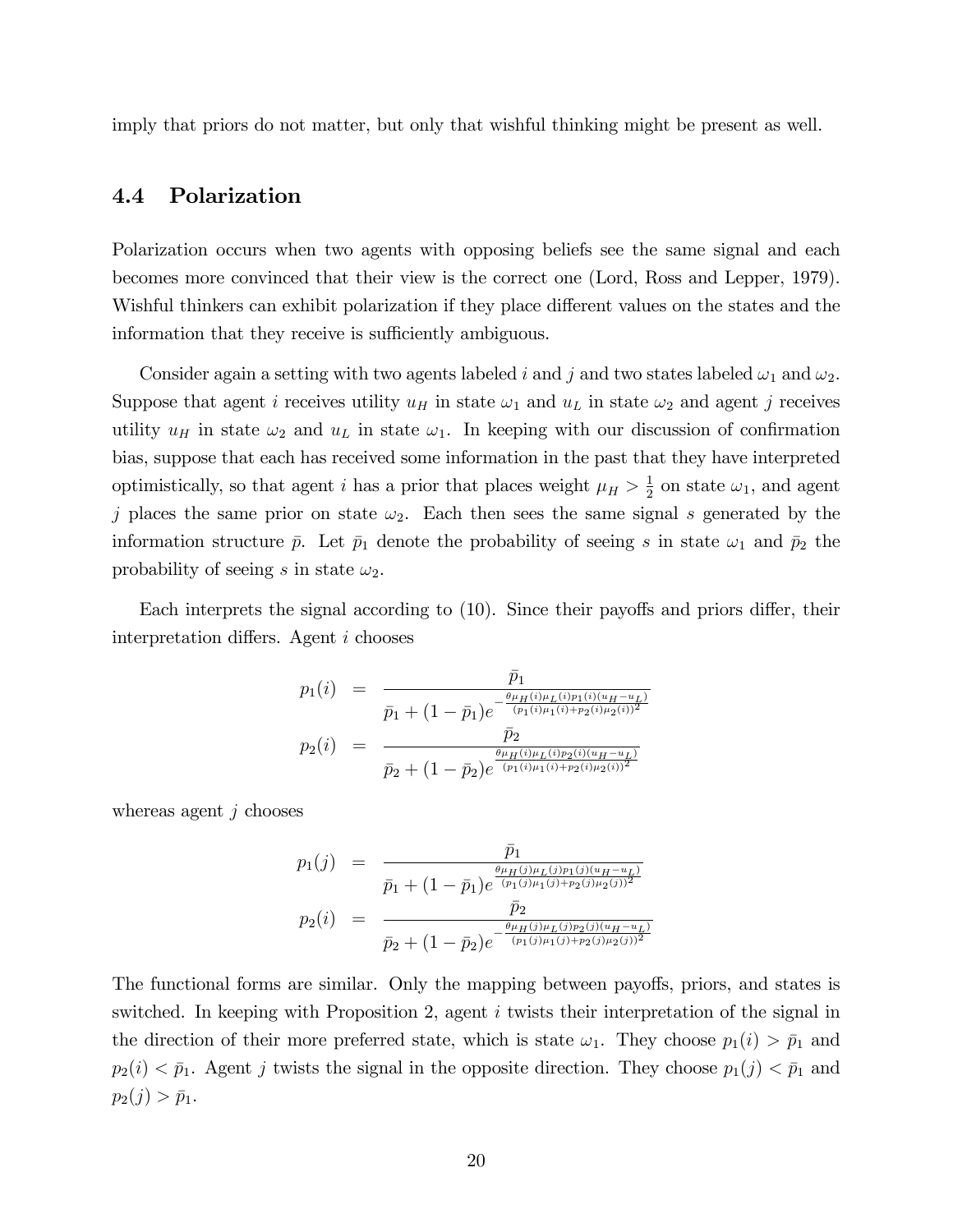These choices give rise to the posteriors:

$$
\gamma_1(i) = \frac{\mu_H}{\mu_H + (1 - \mu_H) \frac{p_2(i)}{p_1(i)}}
$$

and

$$
\gamma_1(j) = \frac{\mu_L}{\mu_H + (1 - \mu_H) \frac{p_2(j)}{p_1(j)}}
$$

Polarization occurs if  $\gamma_i(\omega_1) > \mu_H$  and  $\gamma_j(\omega_1) < \mu_L$  which requires  $\frac{p_2(i)}{p_1(i)} < 1 < \frac{p_2(j)}{p_1(j)}$  $\frac{p_2(j)}{p_1(j)}$ . In this case both agents have observed the same signal and each has become more confident in their assessment of the state.

Now 
$$
\frac{p_2(i)}{p_1(i)} < 1
$$
 if  
\n
$$
\bar{p}_2\left(\bar{p}_1 + (1-\bar{p}_1)e^{-\frac{\theta\mu_H(i)\mu_L(i)p_1(i)(u_H - u_L)}{(p_1(i)\mu_1(i) + p_2(i)\mu_2(i))^2}}\right) < \bar{p}_1\left(\bar{p}_2 + (1-\bar{p}_2)e^{\frac{\theta\mu_H(i)\mu_L(i)p_2(i)(u_H - u_L)}{(p_1(i)\mu_1(i) + p_2(i)\mu_2(i))^2}}\right).
$$

Similarly  $\frac{p_2(j)}{p_1(j)} > 1$  if

$$
\bar{p}_2\left(\bar{p}_1+(1-\bar{p}_1)e^{\frac{\theta\mu_H(j)\mu_L(j)p_1(j)(u_H-u_L)}{(p_1(j)\mu_1(j)+p_2(j)\mu_2(j))^2}}\right)>\bar{p}_1\left(\bar{p}_2+(1-\bar{p}_2)e^{-\frac{\theta\mu_H(j)\mu_L(j)p_2(j)(u_H-u_L)}{(p_1(j)\mu_1(j)+p_2(j)\mu_2(j))^2}}\right).
$$

Since  $u_H > u_L$ , the signs of the exponents in the exponentials push the inequalities in the right direction. If  $\bar{p}_1 = \bar{p}_2$ , then both inequalities hold. Hence polarization is possible. Polarization is more likely (at least in this example) when the objective odds  $\frac{\bar{p}(\omega_2)}{\bar{p}(\omega_1)}$  are close to even and when  $u_H - u_L$  is large. In other words, polarization tends to occur when the signal is relatively uninformative about the state and the desire to believe is large.

#### 4.5 Comparing the two formulations

The cumulative model and the flow model each have their advantages and disadvantages. Both approaches can explain overconfidence and procrastination. In addition, the flow model can explain confirmation bias and polarization. The cumulative model cannot. The reason is that subjective posteriors are closely tied to objective posteriors in (4). News that raises  $\bar{\gamma}(\omega)$  will tend to raise  $\gamma(\omega)$  for all agents. The cumulative model leads to an algebraically simpler solution which may prove useful in dynamic applications.

There are other differences in the two approaches. Agents in the flow model are subjective Bayesians and appear non-Bayesian to an objective observer. On the other hand, agents in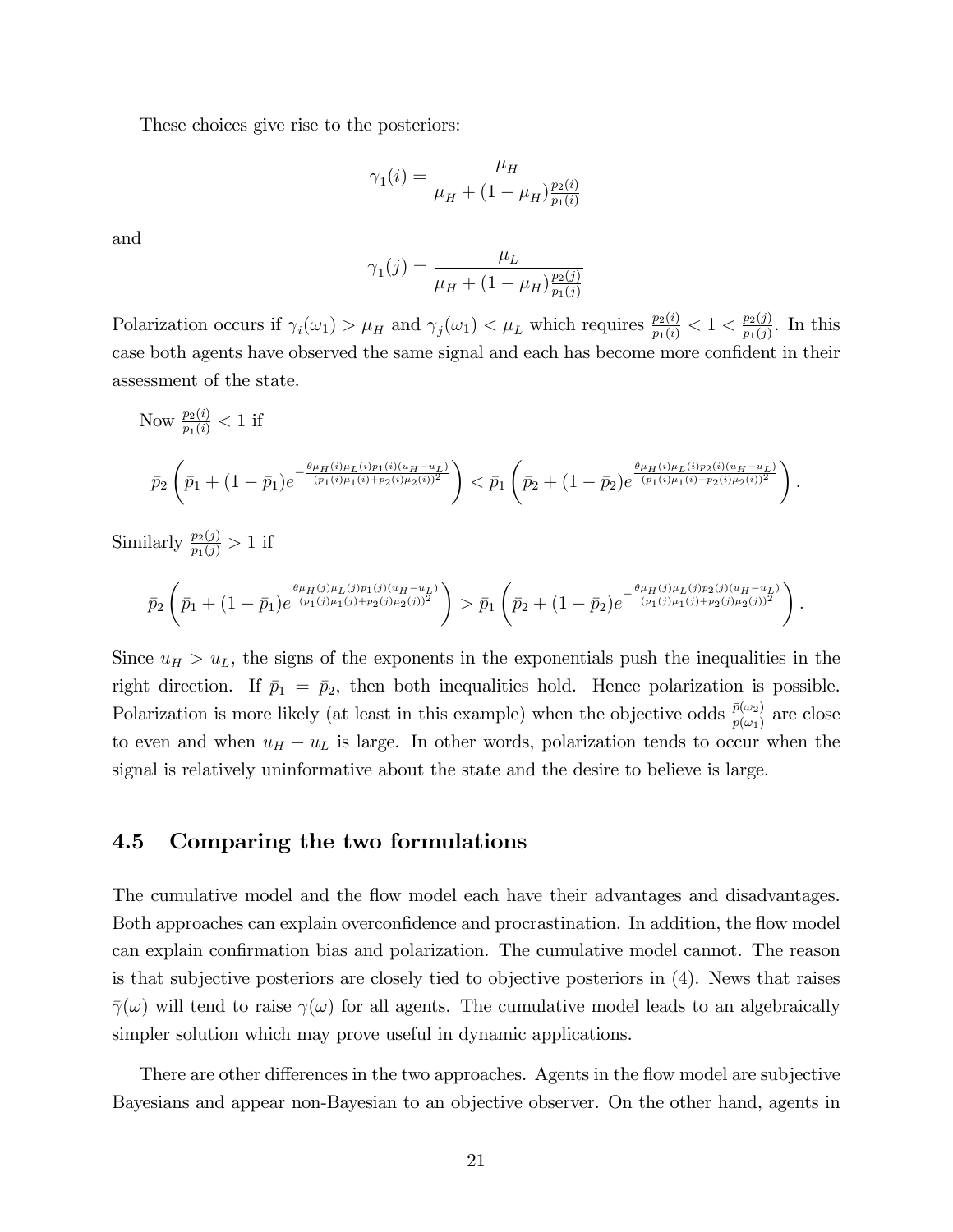the cumulative model maximize (3). They therefore appear to be objective Bayesians with an Epstein-Zin utility function. If one attempts to elicit their subjective beliefs, however, these subjective beliefs will appear non-Bayesian.

Beliefs are more stable in the flow model. They evolve with the flow of information. Beliefs can potentially change dramatically in the cumulative model. If an agent chooses action  $a$ , and the payoff to action  $a$  changes, then the agent will alter their beliefs even if they have not received any new information.

If the payoffs to states are stable, then beliefs in the flow model may diverge further and further from objective reality over time as the agent continues to twist new signals in the direction of the higher payoffs. This divergence may seem undesirable in some settings. It is possible that the true model is a combination of the two settings. The flow model is used on a day to day basis, but ever so often the agent takes stock of their world view and recalibrates their posteriors using the cumulative model.

### 5 Three asset pricing models

In this section we illustrate some of the equilibrium implications of the theory through three asset pricing models. The first is a model with a risk free bond and idiosyncratic income risk along the lines of Huggett (1993) extended to include agents that differ in their optimism. All else equal the more optimistic agents tend to consume more and save less, and therefore are less wealthy in steady state. The equilibrium interest rate is above that in an economy without optimism. The second is a model of trade with private information. Again we assume that agents differ in their optimism. We show that informed traders, whether optimistic or not, can profit from their private information by trading with agents with different beliefs. The third model is a model of bubbles in the spirit of Kindleberger (1978). Occasionally optimists get lucky; their wealth increases; and their influence on asset prices grows, raising asset prices for a time above what is warranted by objective observers.

#### 5.1 A Huggett economy

Time is discrete. There is a single asset, a risk free bond, with a gross return R. There are a continuum of agents indexed by  $i \in [0, 1]$ . Agents indexed by  $i \in [0, \eta]$  are objective. They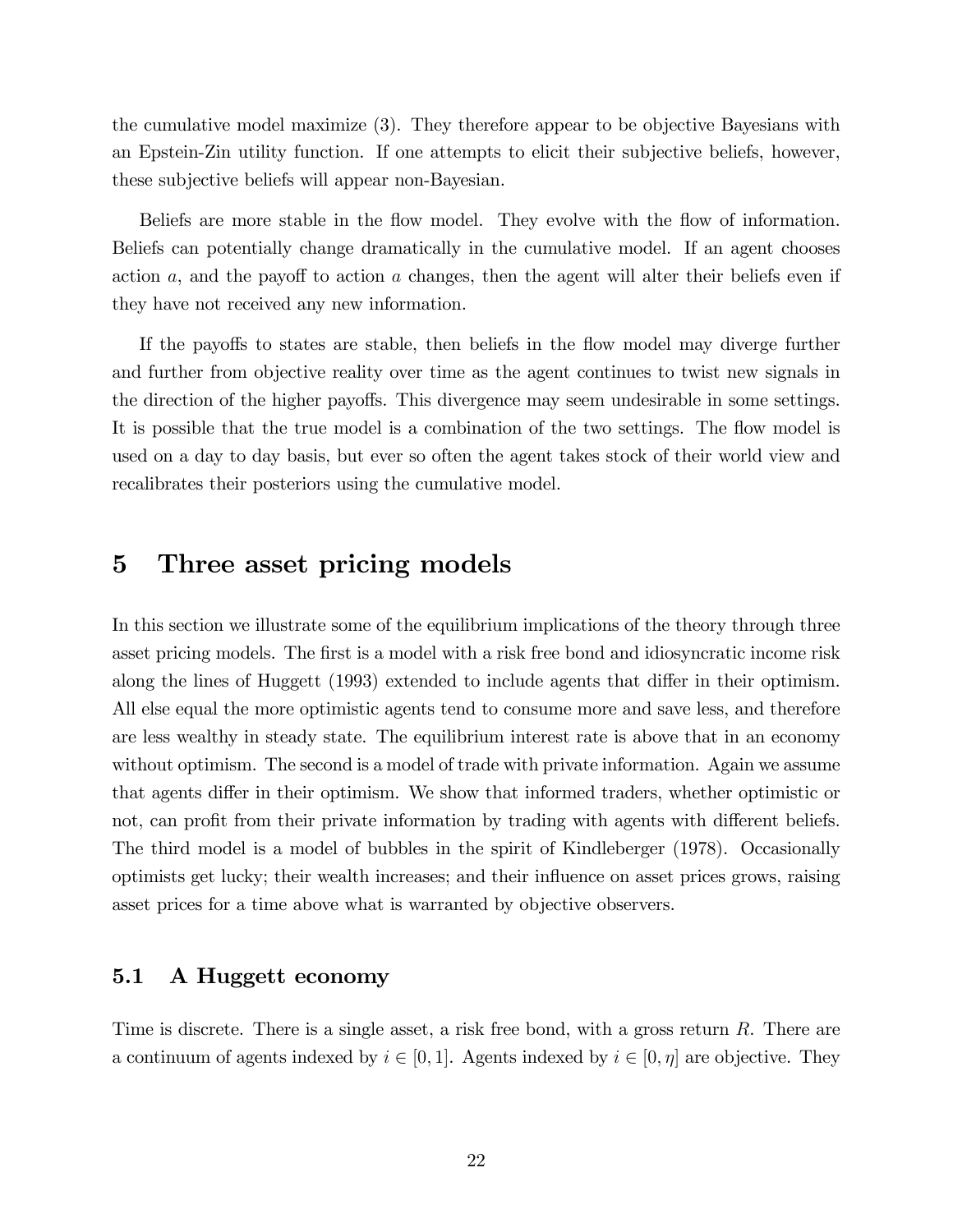maximize

$$
E\sum_{t=0}^{\infty} \beta^t u(c_t)
$$

The remainder of agents are wishful thinkers. Wishful thinkers maximize the same utility function u and have the same discount factor  $\beta$ , but choose their expectations. In both cases we assume that  $u$  is increasing, concave, differentiable and displays decreasing absolute risk aversion, a class which includes constant relative risk aversion.<sup>14</sup>

Each period t, each agent i receives an endowment  $y_{it}$ .  $y_{it}$  takes one of S values  $\{y_1, \ldots y_S\} \equiv$ Y. The realizations of  $y_{it}$  are independent and identically distributed across individuals. The probability of  $y_{it}$  is  $p(y_{it})$ .

The state of individual i in period t is  $(A_i, y_i)$  where  $A_i$  is their in period  $t-1$  saving and  $y_i$  is their current-period endowment income. We restrict  $A_i > \phi$  where  $\phi < 0$  and  $y_1 \ge -(R-1)\phi$  so that the agent can always service their debts if saving is negative.

We need to extend (3) to a dynamic setting. We construct the dynamic analog of the cumulative model. We maintain the assumption that wishful thinkers are sophisticated and that they understand the relationship between action choice and beliefs. Given their initial state  $(A_0, y_0)$ , we assume that they choose a sequence of state contingent plans  $A(y^t)$ subjective beliefs  $\gamma(y^t)$  where  $y^t$  is the history of endowment realizations through period t. Their maximization problem is:

$$
V^{w}(A_{0}, y_{0}) = \max_{\{\gamma(y^{t}), A(y^{t}) > \phi\}_{t>0, y^{t} \in Y^{t}}}\sum_{t=0}^{\infty} \beta^{t} \sum_{y^{t} \in Y^{t}} \gamma(y^{t})u(RA(y^{t-1}(y^{t})) + y_{t} - A(y^{t})) - \frac{1-\beta}{\theta} \sum_{t=1}^{\infty} \beta^{t} \sum_{y^{t} \in Y^{t}} \gamma(y^{t}) \ln \frac{\gamma(y^{t})}{\bar{\gamma}(y^{t})}
$$

where  $y^{t-1}(y^t)$  denotes the history through  $y^{t-1}$  embedded in the history  $y^t$ . As before the first term is subjective expected utility. The second term is the cost of distorting beliefs. We allow the agent to manipulate beliefs at all horizons. We discount the distortion of future beliefs at the same rate as future utility. The  $1 - \beta$  in front compensates for the fact that distorting  $\gamma(y^t)$  also tends to distort  $\gamma(y^s)$  for all  $s > t$ , so that  $\gamma(y^t)$  effectively enters the sequence problem with a weight  $\beta^t/(1-\beta)$ .

<sup>14</sup>We need asset accumulation to be bounded to use standard theorems. The only cases in the literature in which it is known that asset accumulation is bounded is the case of i.i.d. income shocks and decreasing absolute risk aversion (Schechtman and Escudero, 1977) or income that follows a two state Markov chain and constant relative risk aversion (Huggett, 1983).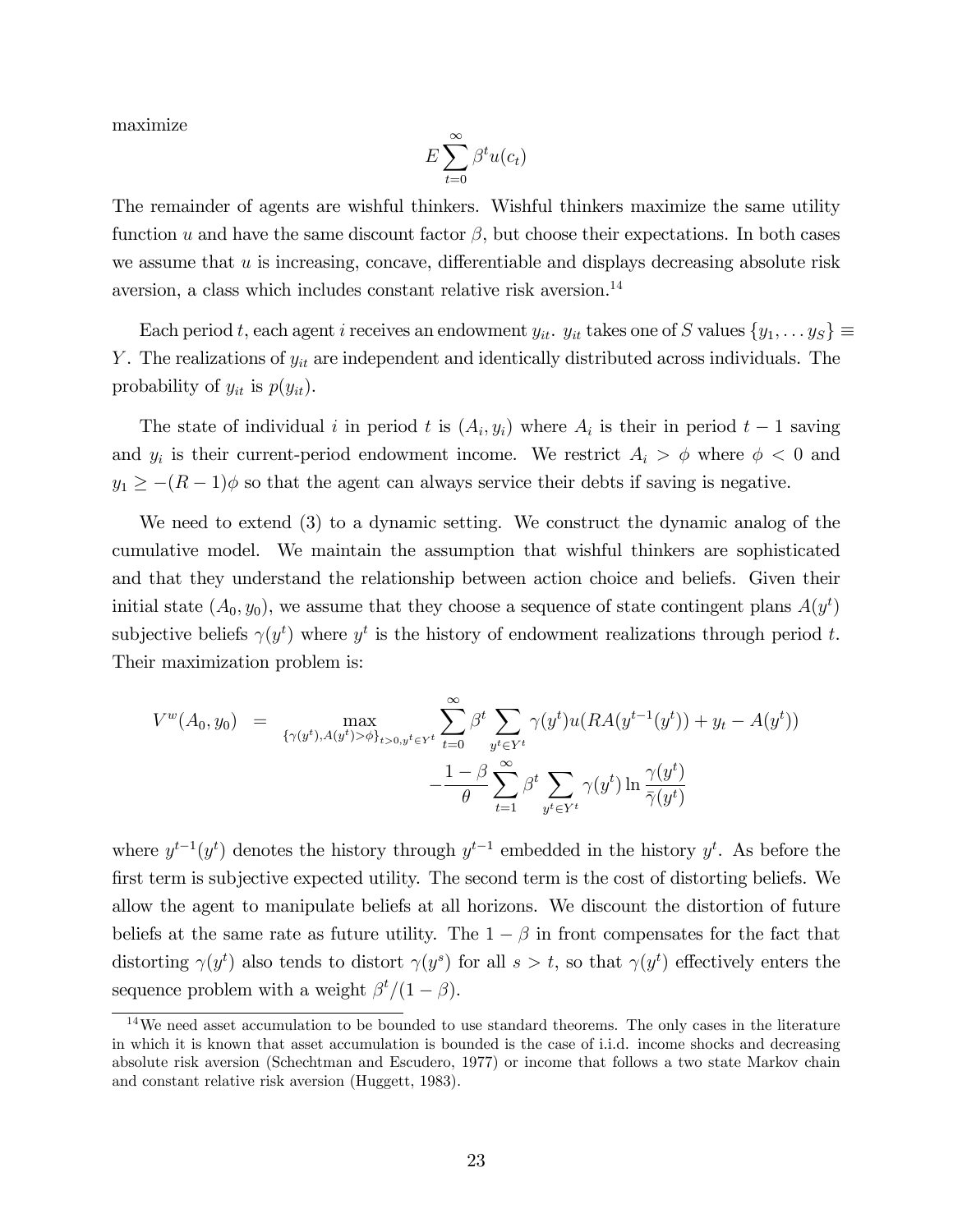If we assume subjective beliefs are consistent in the sense that the conditional expectations satisfy the laws of probability,  $\gamma(y^t) = \gamma(y_s(y^t))\gamma(y^t|y_s(y^t))$  for all  $0 < s < t$ , then we can write the cost of distorting  $y^t$  recursively:

$$
\sum_{y^t \in Y^t} \gamma(y^t) \ln \frac{\gamma(y^t)}{\bar{\gamma}(y^t)} = \sum_{y_1 \in Y} \left[ \gamma(y_1) \ln \frac{\gamma(y_1)}{\bar{\gamma}(y_1)} + \gamma(y_1) \sum_{y^t \in Y^t \text{ s.t. } y_1 \in y^t} \gamma(y^t | y_1) \ln \frac{\gamma(y^t | y_1)}{\bar{\gamma}(y^t | y_1)} \right]
$$

The cost of distorting  $y^t$  is the cost of distorting  $y_1$  plus the cost of distorting  $y^t$  conditional on  $y_1$ . This allows us to write the wishful thinker's problem recursively (see the appendix for the details):

$$
V^{w}(A, y) = \max_{A' > \phi, \{\gamma(y')\}_{y' \in Y}} u(c) + \beta \sum_{y' \in Y} \gamma(y') V^{w}(A', y') - \frac{\beta}{\theta} \sum_{y' \in Y} \gamma(y') \ln \frac{\gamma(y')}{\overline{\gamma}(y')} \tag{11}
$$

$$
= \max_{A' > \phi} u(c) + \frac{1}{\theta} \ln E_{(A, y)} \exp{\{\theta V^{w}(A', y')\}}
$$

where it is understood that  $c = RA + y - A'$  and the second equality comes from substituting the optimal beliefs as in (5). Note that choice is dynamically consistent in this setting. Even though, following Jevons, we think of the agent as choosing the entire future sequence of beliefs and actions to maximize their current subjective utility, the agent solves a problem of similar form in the future so that the subjective plans that the agents contemplates in one period become actual plans when future states are realized. The wishful thinker distorts the probabilities that future states will occur but not the actions that will be taken in those states.

An equilibrium is an interest rate R, two densities  $h^o(A, y)$  and  $h^w(A, y)$ , and two functions  $c^{\circ}(A, y)$  and  $c^{w}(A, y)$  such that  $c^{\circ}(A, y)$  is the optimal policy of the objective agents and  $c^w(A, y)$  is the optimal policy of the wishful thinkers, the goods market clears

$$
\int_0^{\eta} c^o(A_{it-1}, y_{it})di + \int_{\eta}^1 c^w(A_{it-1}, y_{it})di = \int_0^1 y_{it}di
$$

and  $h^{\circ}(A, y)$  and  $h^{\circ}(A, y)$  characterize the steady state distribution across states of the two types of agent respectively.

We have the following proposition (the proof is in the appendix).

Propostion The following hold:

1. An equilibrium exists.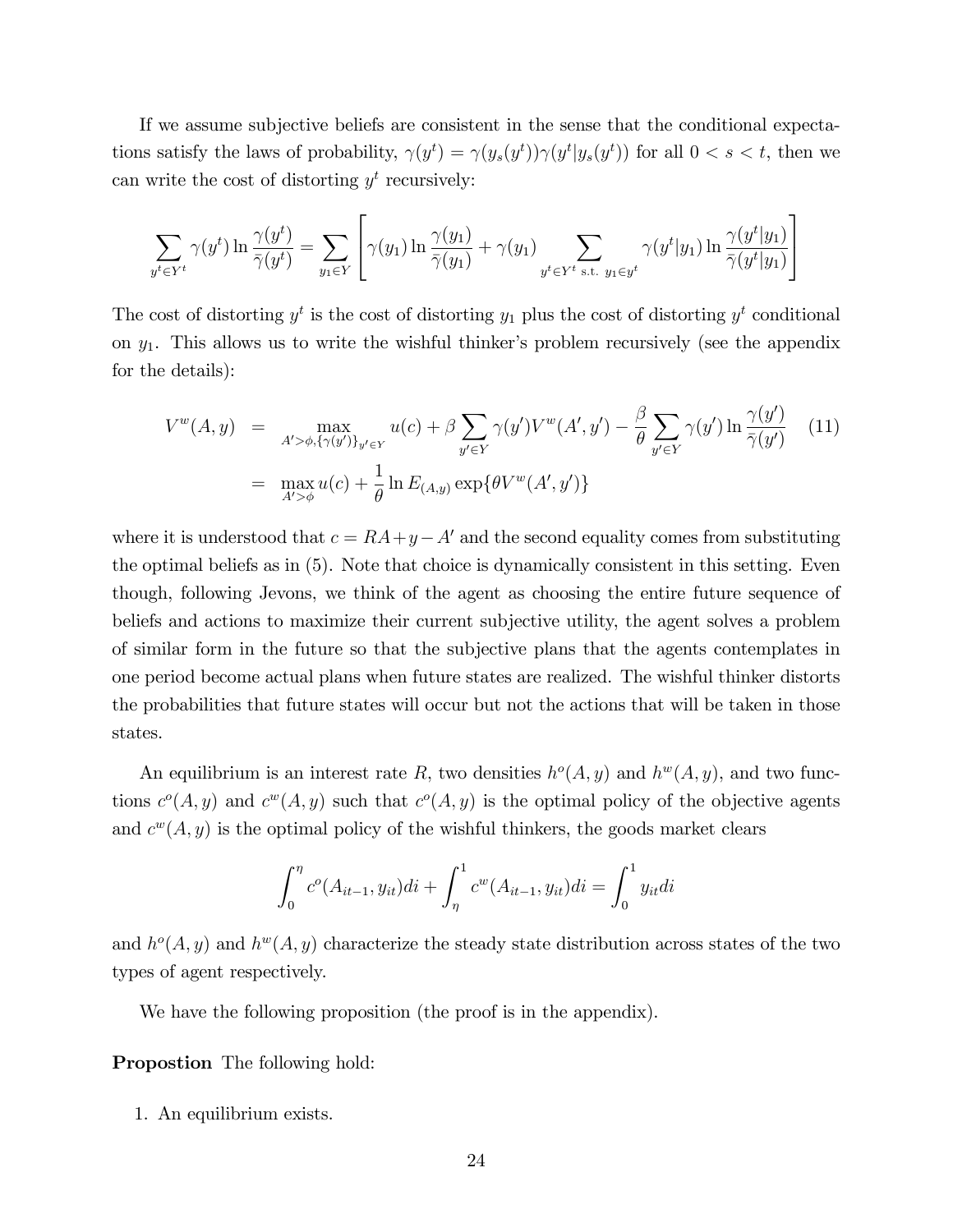- 2. The consumption function  $c^w(A, y)$  and the value function  $V^w(A, y)$  for the wishful thinkers are increasing in both their arguments.
- 3. Whenever  $A' > \phi$ , the Euler equation for the wishful thinkers is

$$
u'(c^{w}(A, y)) = \beta RE_{(A, y)} \left[ \frac{\exp{\{\theta V^{w}(A', y')\}}}{E_{(A, y)} [\exp{\{\theta V^{w}(A', y')\}}]} u'(c^{w}(A', y')) \right].
$$

where  $E_{(A,y)}$  is the objective expectation conditional on  $(A, y)$ .

- 4. Given y,  $h^o(A, y)$  first order stochastically dominates  $h^w(A, y)$ .
- 5. Whenever the equilibrium is unique, R is decreasing in  $\eta$ .

Given the assumptions of DARA utility and i.i.d. income, Schechtman and Escudero (1977) show that asset accumulation is bounded above. The first three results then follow from standard dynamic programming arguments. Given that high value states tend to be high consumption states and high consumption states are low marginal utility states, the Euler equation implies that wishful thinkers tend to place greater weight on low marginal utility states than do the objective agents. It follows that  $E_{(A,y)} \frac{u'(c^w(A',y'))}{u'(c^w(A,y))} < E_{(A,y)} \frac{u'(c^o(A',y'))}{u'(c^o(A,y))}$  $u'(c^o(A,y))$ whenever  $A' > \phi$ , and that wishful thinkers consume more, save less, and accumulate less wealth. The lower wealth explains point 4. The precautionary savings motive of the objective agents tends to push down the real interest rate. Wishful thinkers' optimism tends to push the interest rate up.  $R$  is therefore increasing in the proportion of wishful thinkers which explains point 5.<sup>15</sup>

Note it is important here that wishful thinking affects the only the expectation of labor income in this Huggett economy. The bond return is fixed. In a model with risky assets, wishful thinkers can be optimistic about asset returns. Depending on the relative importance of income and substitution effects, saving could rise. We will revisit this issue below when we consider asset bubbles.

Figure 3 depicts the determination of the equilibrium. The gross interest rate R is on the vertical axis. The two curves depict the average saving of each type of agent:  $A^{w}(R)$  for wishful thinkers and  $A^o(R)$  for objective agents. When R equals 0,  $A^o(R)$  equals  $\phi$ . As R approaches  $1/\beta$ ,  $A^o(R)$  converges to  $\infty$  (Chamberlain and Wilson, 2000). Since the objective agents save more,  $A^o(R)$  is always to the right of  $A^w(R)$ . The equilibrium is at the point that total saving in the economy is equal to zero, so that  $\eta A^o(R) + (1 - \eta)A^w(R) = 0$ .

 $15$ The qualifier "whenever the equilibrium is unique" is needed only because one cannot guarantee that the equilibrium in the Huggett model is unique and hence there may be equilibria in which the  $A(R)$  curves in Figure 4 below "bend the wrong way."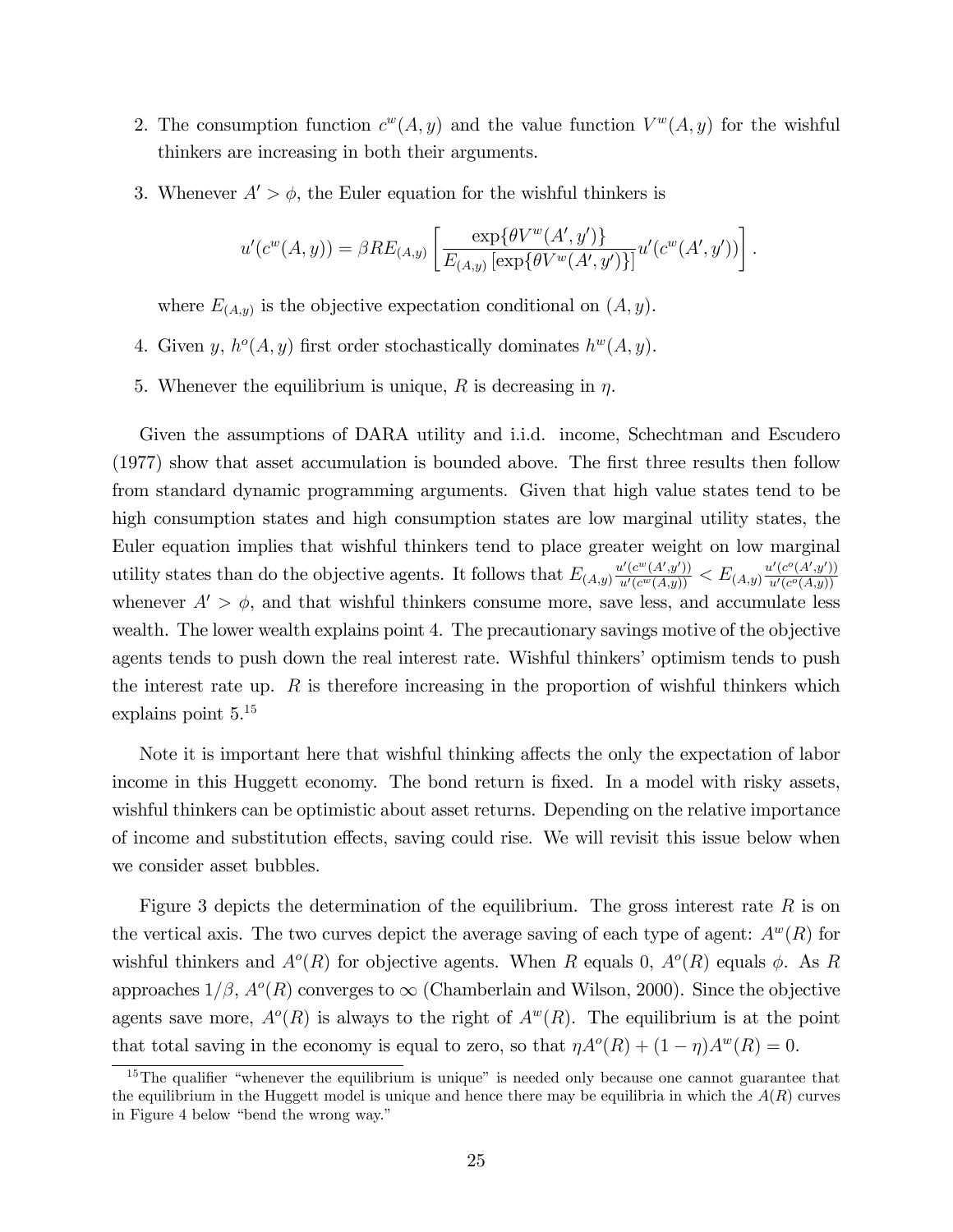#### [Insert Figure 3]

### 5.2 Information-based trade

In our Huggett economy, agents have access to the same objective information yet hold different beliefs. The fact that they "agree to disagree" suggests that our model might lie outside of the class of considered by Milgrom and Stokey (1982). In fact, relative to Milgrom and Stokey, our model relaxes the assumption that it is common knowledge that all agents are rational expected utility maximizers.<sup>16</sup>

We present an example of information-based trade. There are four states  $\{\omega_1, \omega_2, \omega_3, \omega_4\}$ and two assets  $a_1$  and  $a_2$ . There are two agents: one is objective and one is a wishful thinker. The following table presents  $u(a, \omega)$ . These are the same for both agents.

|            | $a_1$ | $a_2$ |
|------------|-------|-------|
| $\omega_1$ | 6     | 4     |
| $\omega_2$ | 2     | 4     |
| $\omega_3$ | 2     | 3     |
| $\omega_4$ | 2     | Ш     |

Table 1: Payoffs to the two actions

We assume that initially all states are equally likely. Since both assets have the same expected payout, the objective agent is indifferent. The wishful thinker, however, places more weight on  $\omega_1$  and prefers asset  $a_1$ <sup>17</sup> Therefore assigning  $a_1$  to the wishful thinker and  $a_2$  to the objective agent is ex ante efficient.

Suppose now that the agents receive a signal that indicates whether the state is in the set  $\{\omega_1,\omega_2\}$  or the set  $\{\omega_3,\omega_4\}$ . If the signal indicates  $\{\omega_1,\omega_2\}$  there is no trade. The objective agent is still indifferent and the wishful thinker still prefers  $a_1$ . If, however, the signal indicates  $\{\omega_3, \omega_4\}$ . The objective agent remains indifferent, but the wishful thinker places greater weigh on  $\omega_3$  and prefers to trade  $a_1$  for  $a_2$ . The objective agent obliges.

Note that the signal could be the private information of the wishful thinker without affecting this outcome. The wishful thinker's willingness to trade would reveal that their

 $16$ We also implicity shut down any learning mechanism that would get rid of biased beliefs in the long run as agents gather enough information to reject their biased model in favor or the objective one.

<sup>&</sup>lt;sup>17</sup>For example if  $\theta = 1$ , the expected value of  $a_1$  is 4.67 and the expected value of  $a_2$  is 3.50.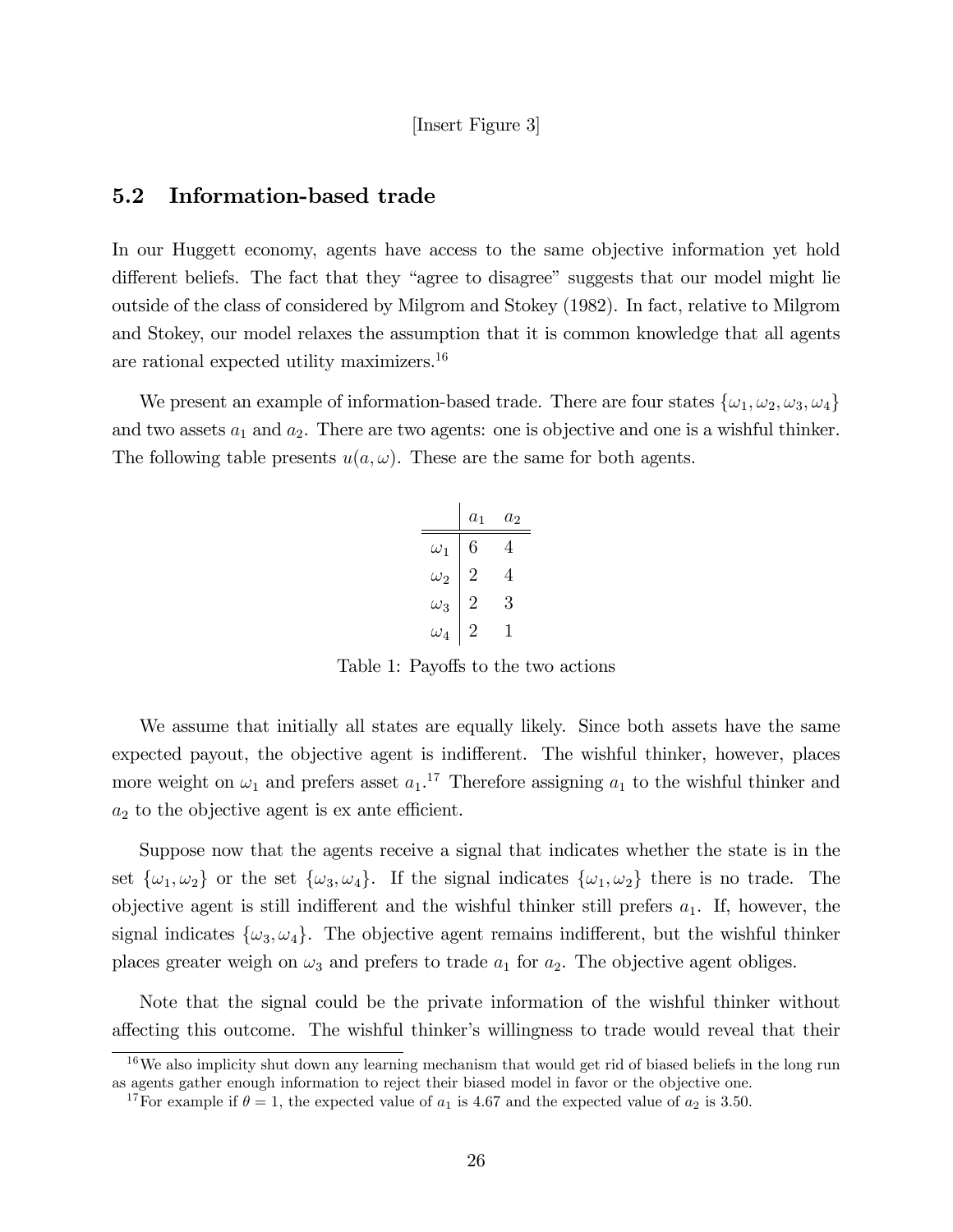information set is  $\{\omega_3, \omega_4\}$ , but the agents would agree to disagree on the relative probabilities of  $\omega_3$  and  $\omega_4$  and trade would still take place. Similarly we could raise the payoff to  $a_1$  in state  $\omega_3$  and the payoff to  $a_2$  in state  $\omega_2$  by a small amount  $\varepsilon$  without altering the ex ante efficiency of the allocation, and then the signal could be the private information of the objective agent and trade would take place in the case that the signal was  $\{\omega_3, \omega_4\}.$ 

When the signal is private information, agents learn from trade. They understand the motivation of the other agent and back out the signal from the other agents desire to trade. This differentiates our framework from other models of trade with heterogeneous beliefs in which agents hold their beliefs dogmatically and do not learn from trade. Examples include Blume and Easley (1992), Geanakoplos (2003), Borovicka (2018), or Caballero and Simsek (2018).

While special this example illustrates the general point that wishful thinkers and objective agents process information differently. A change in circumstance may alter the relative probability of various states in the mind of the objective agent, but it has an additional effect on the perspective of the wishful thinker as it also alters the wishful thinker's desire to distort these probabilities. In this way, news is likely to differentially affect perceived asset returns, and these differential effects on perceived returns are likely to generate trade.

#### 5.3 Bubbles

We saw in our Huggett economy that the presence of wishful thinkers can drive up the price of an asset, in this case a risk free bond, relative to that of an economy populated only by objective agents. Here we use this observation to áesh out a story of asset bubbles. In normal times, assets will be priced mainly by the objective agents as we saw in our Huggett economy that the wishful thinkers will tend to have less wealth. Every now and then, however, the wishful thinkers may take over and an asset price may rise above fundamental value, where fundamental value is taken to be the price in an economy dominated by objective agents.

Kindelberger (1978) describes the typical bubble as follows. The bubble begins with the introduction of a new asset, typically reflecting a new technology such as railroads, information technology, or cryptocurrency. A period of good news then increases interest in the new asset. In the second phase, interest evolves into euphoria, and prices rise above what would be expected by an objective observer. This is the bubble phase. Typically the bubble does not crash immediately. There is a period of hesitation at the top of the market. This is the third phase. The final phase is the crash, as reality sets in and prices return to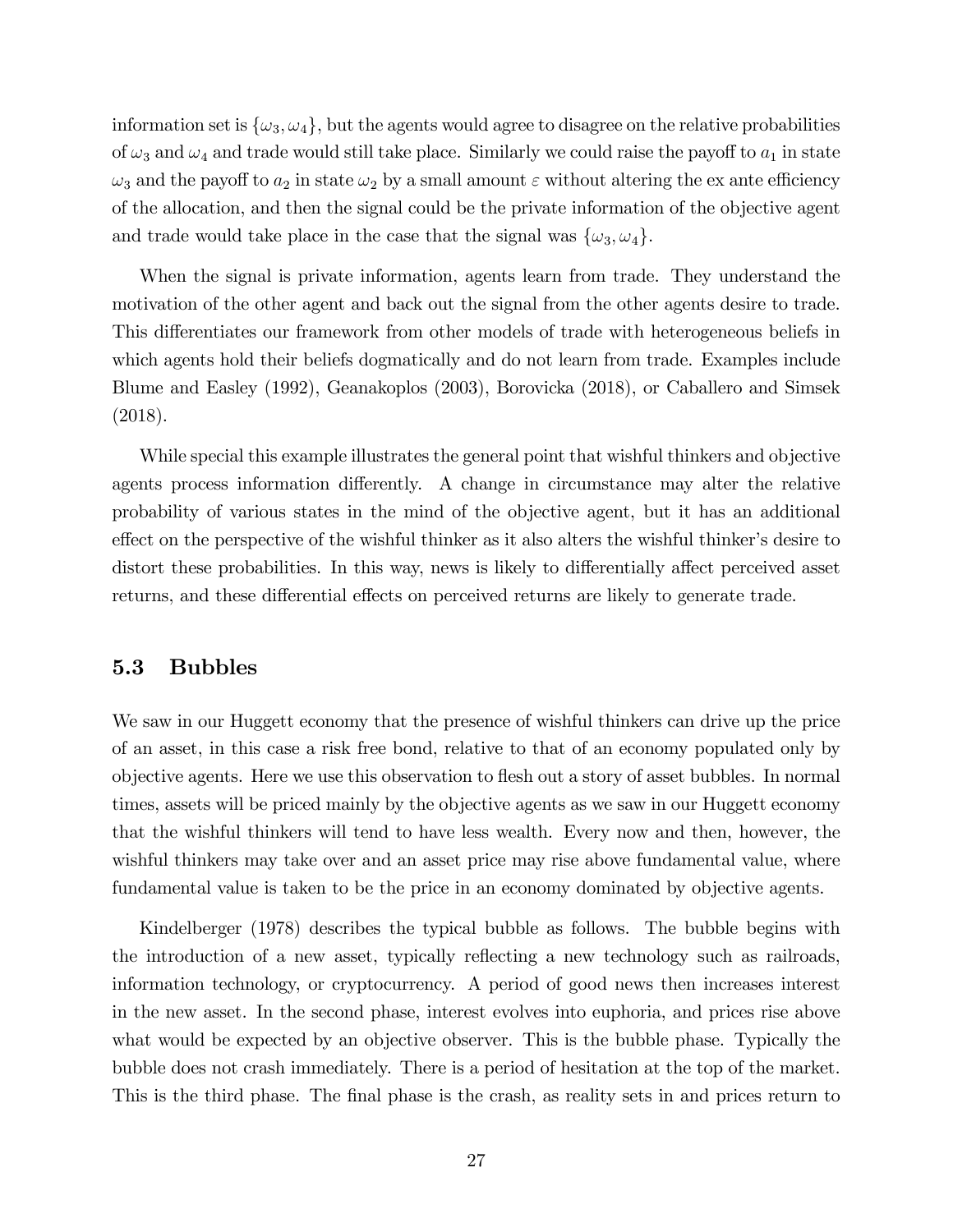normal.

A model with wishful thinkers and objective agents can fit this general pattern. Here we sketch the broad outlines of such a model. Consider the introduction of a new technology. Suppose that initially it is not known wheather the technology is viable or not, and that conditional on being viable there is a chance that the technology is transformative and a chance that the technology is merely mildly profitable. Wishful thinkers will be drawn to the new technology both because it is unproven and hence uncertain and because it promises high returns. Initially wishful thinkers will make up only a small portion of the demand for the asset because they tend to be less wealthy than objective agents. The initial success of the asset may cause their role to grow with time. This happens for two reasons. First, since the wishful thinkers will hold a greater share of the new asset in their portfolios, initial reports that the technology is viable will disproportionately benefit them.<sup>18</sup> Second, in the flow model each bit of good news will be interpreted in a positive light, leading to greater and greater optimism. As the importance of the wishful thinkers grows, they bid the price of the asset above fundamentals. As the price rises the importance of the wishful thinkers continues to grow, as objective agents see the market as overvalued. At the top of the market, when an objective observer would question the potential of the technology to be transformative, wishful thinkers will tend to downplay bad news. This is the period of hesitation. Wishful thinking, however, is not magical thinking. Eventually even optimists must admit that the asset is only mildly successful.

## 6 Discussion

#### 6.1 Sophistication vs naïveté

We have chosen to model sophisticated agents that are aware of how choices affect their beliefs. When choosing an action in the decision problems  $(3)$  or  $(11)$ , the agent foresees that their beliefs will change and takes this into consideration. Another possibility is that agents are naïve. They may not consider or may not be aware of how their choices affect their beliefs.

Most of the phenomenon considered above would still be apparent if the agent were naïve. Optimism, overconÖdence and polarization only depended on the choice of beliefs, not on

 $18$ This effect is also present in Caballero and Simsek (2018). The price of the risky asset rises with the wealth of their optimistic agents.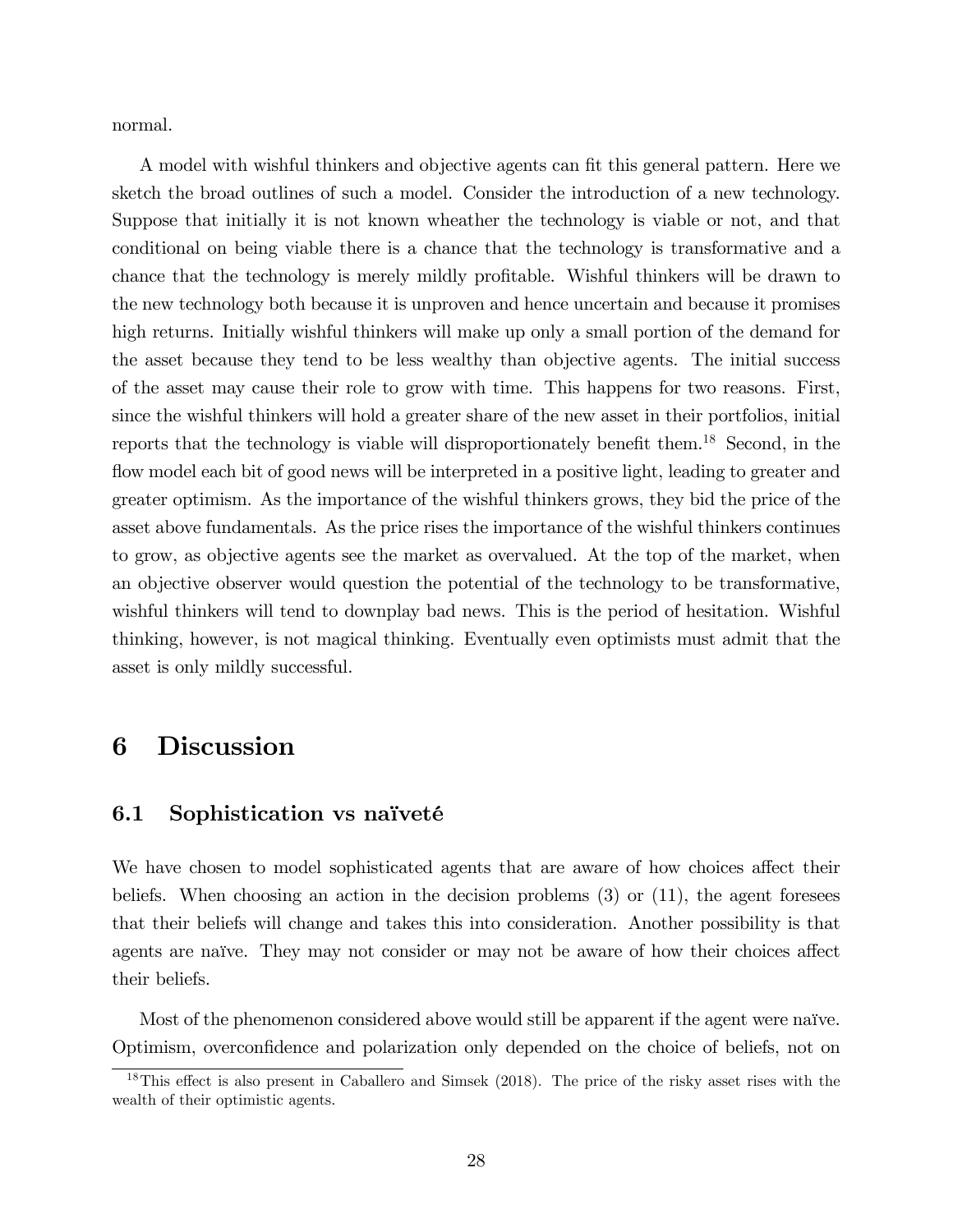the choice of actions. Naïveté, however, gives rise to dynamic inconsistency, as the agent fails to anticipate how a choice today will affect beliefs that affect choices tomorrow. Time inconsistency gives rise to additional phenomenon which we consider below.

One such phenomenon is the endowment effect (Kahneman, Knetsch, and Thaler, 1990). The endowment effect is the idea that the mere possession of an object increases its value in the mind of the possessor. Consider a naïve agent in the cumulative model and consider an object of uncertain value. If the agent possesses the object, then the agent will tend to overweight the possibility that the object has high value. If the agent does not posses the object they have no reason to believe that it is of high value and since they are naïve they would not consider how possession of the object would affect their beliefs. This gives rise to the endowment effect. This explanation of the endowment effect is similar to those in cognitive science which emphasize biased search, memory and information processing (See Morewedge and Giblin  $(2015)$  for a review).<sup>19</sup>

Another phenomenon is the foot-in-the-door technique in marketing (Freedman and Fraser, 1966). The foot-in-the-door technique involves getting a person to make a big decision by first having them make a similar decision on a smaller scale. As an example consider a world with two states  $\omega_H$  and  $\omega_L$  and consider a gamble in which the agent gets x if the state is  $\omega_H$  and  $-x$  otherwise. Suppose that utility,  $u(x)$ , is increasing and concave and that the agent has a prior belief  $\mu_H$  that the state is  $\omega_H$ . If the agent is naïve, they base the decision on their prior and do not consider how taking the gamble will affect their beliefs. If  $\mu$ <sub>H</sub> is high enough, but not too high, it is possible due to the concavity of utility that the agent would choose the gamble for small  $x$  and avoid the gamble for larger  $x$ . Upon choosing the gamble for small  $x$ , wishful thinking would lead the agent to increase the perceived probability of  $\omega_H$ , and it is then possible that they would be willing to take the larger gamble.

#### 6.2 Robustness or Wishful Thinking

Hansen and Sargent (2008) model agents as pessimistic. Their agents are concerned that their model of the economy is inaccurate, and seek to make sure that their decisions are robust to plausible alternatives. This leads to an optimization problem very similar to (3), but the cost (2) enters with the opposite sign and the agent first minimizes with respect

 $19\text{Since the agent in the flow model manipulates the flow of information and not the stock of information, }$ the flow model can only explain the endowment effect if the person who receives the object also receives a signal that they can manipulate.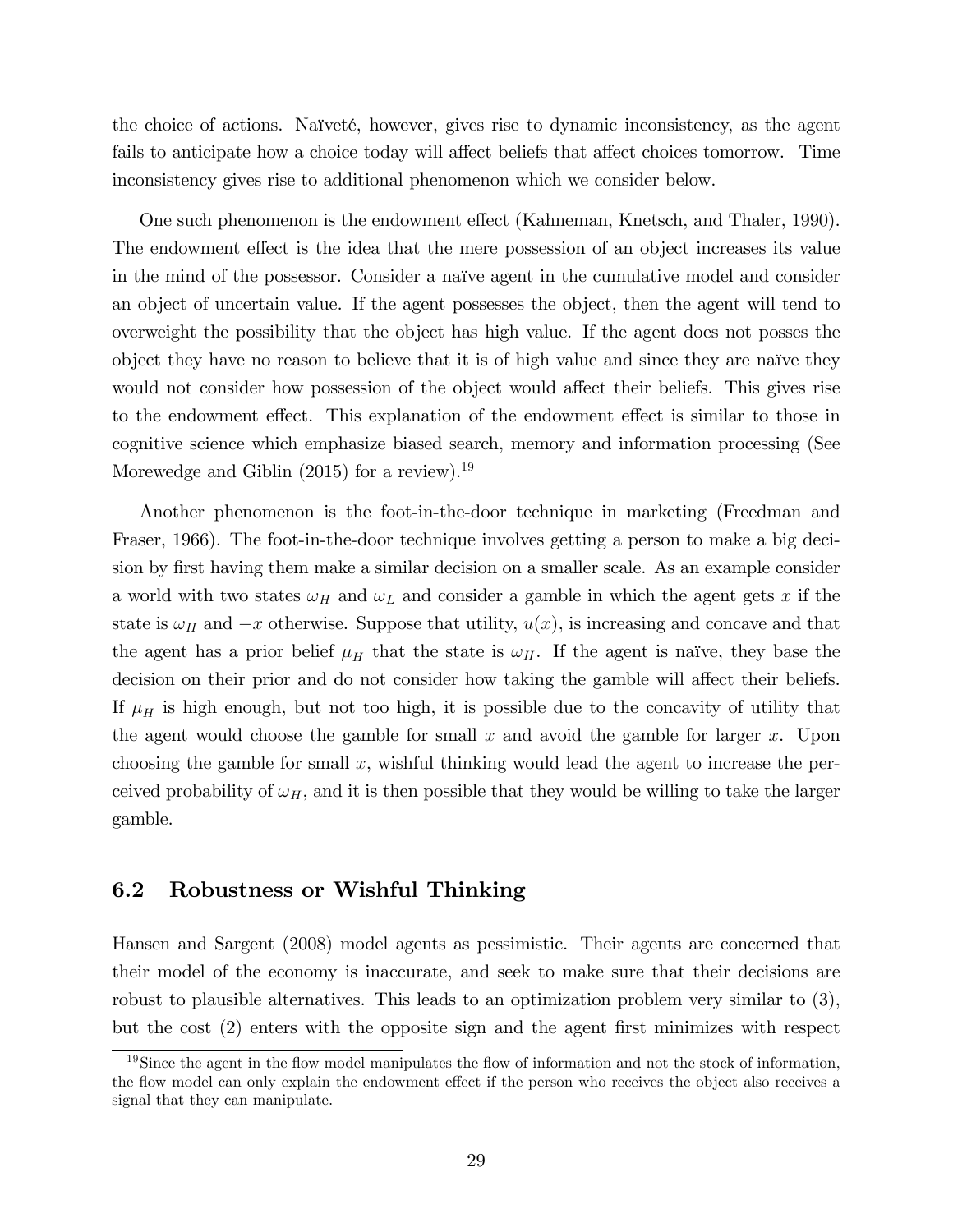to beliefs before maximizing with respect to actions. Not surprisingly, this leads to very different behavior. The agent distorts beliefs toward the low payoff states instead of the high payoff states, and behaves as if they have a preference for early resolution of uncertainty rather than late resolution of uncertainty.

Which model is a better is a better model of human behavior is not an easy question to answer. Each model is supported by its own body of psychological evidence and each performs well on in certain domains and poorly in others. The psychological justification for robustness is that it is consistent with ambiguity aversion and generates a preference for late resolution of uncertainty, which many find plausible. The economic justification for robustness is that a preference for robustness gives rise to risk sensitive preferences which help to explain the behavior of asset prices, in particular the equity premium.

As discussed above, there is also psychological evidence that agents distort beliefs in the direction of payoffs, and the psychological evidence in favor of optimism is at least as strong as that in favor of ambiguity. While robustness appears to help explain asset pricing behavior, there are many economic situations where are better explained by wishful thinking. Corporate Önance tends to treat entrepreneurs as optimistic. Referring to entrepreneurs, Daniel Kahneman said, "A lot of progress in the world is driven by the delusional optimism of some people." Cooper, Woo, and Dunkelburg (1988) find that two thirds of entrepreneurs believe that their firm will fare better than similar firms run by others. Hamilton (2000) finds that the median earnings of entrepreneurs is 35% less than would they would be predicted to earn in alternative jobs. Hall and Woodward (2010) argue that due to the extreme dispersion in payoffs, an entrepreneur backed by venture capital with rational expectations and a coefficient of relative risk aversion equal to two should place a certainty equivalent value only slightly greater than zero on the distribution of outcomes that they face at the time that they start their company. Dropping out of Harvard to develop a social networking site as Mark Zuckerberg did would appear much more consistent with optimism than a preference for robustness.

Many self-control problems would appear to be more consistent with optimism than robustness. We have already cited the evidence on gym memberships (DellaVigna and Malmendier, 2006). Payday lending is another example. Payday loans typically accrue about 18% over a period of two weeks or an annualized value of over 7000%. Borrowers appear to be overoptimistic regarding their ability to repay and end up rolling loans over multiple times. Borrowers also tend to be optimistic regarding how many times they will roll over debt.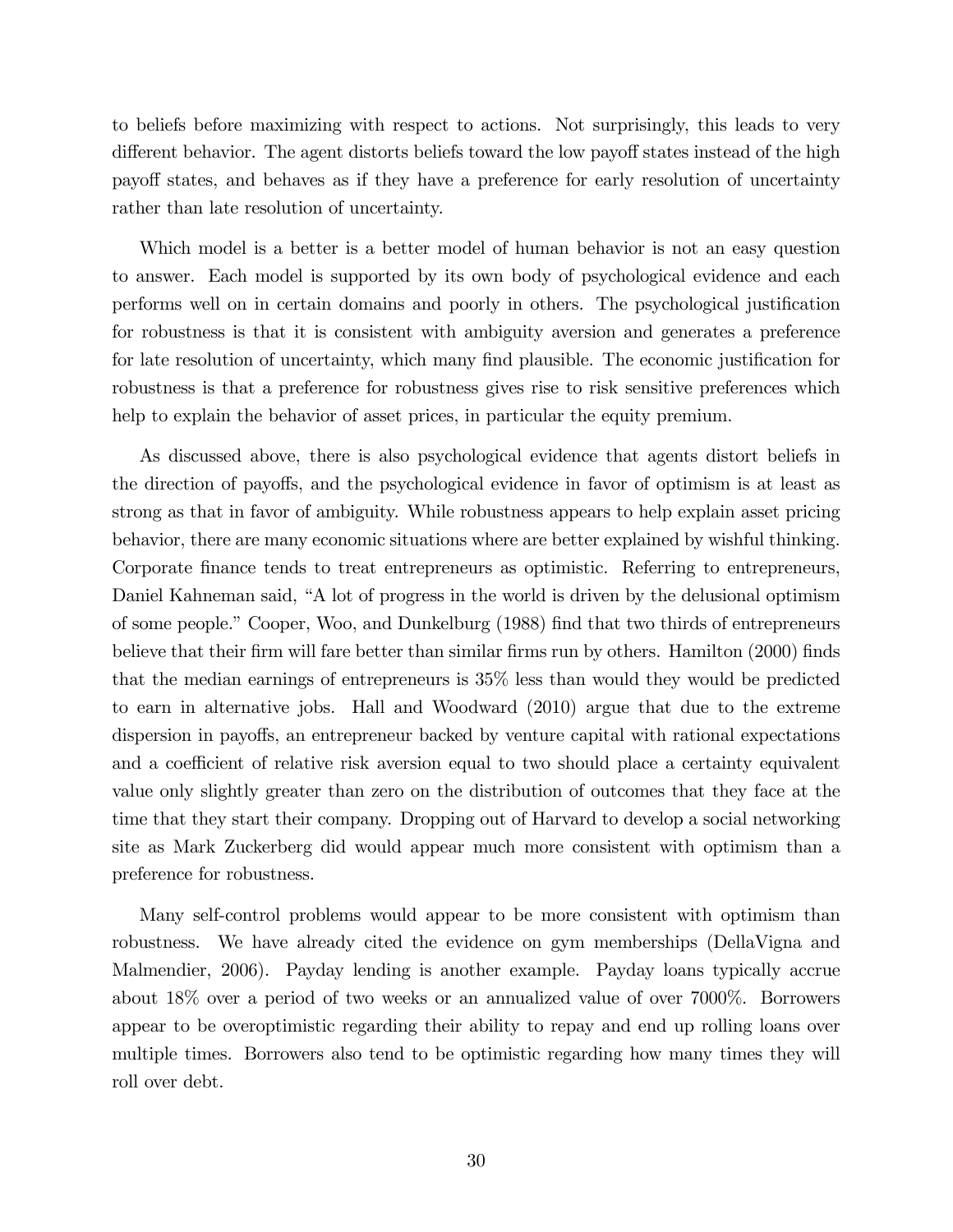It is a question for future research to find the key determinants of when a domain is more appropriate for wishful thinking and when a domain is more appropriate for robustness. Our Huggett economy suggests that in normal times asset pricing may naturally be a domain for robustness, since wishful thinkers tend to accumulate less wealth. Our discussion of bubbles suggests that sometimes, however, wishful thinkers may come to play a larger role. Entrepreneurship, on the other hand, would seem to be a natural domain for wishful thinking.

It may also be the case that the same agents are wishful thinkers in some situations and robust in others. Bassanin, Faia, and Valaria (2018) take a step in this direction. Citing psychological research that suggests people are sometimes ambiguity averse and sometimes ambiguity seeking and that these attitudes are state dependent, they construct a business cycle model that incorporates both behaviors. They assume that agents are ambiguity averse if the value function is below its historical mean, and ambiguity seeking otherwise. Their model amplifies business cycles by generating optimism in booms and pessimism in busts.

#### 6.3 Brunnermeier and Parker

The most closely related paper is Brunnermeier and Parker (2005). That paper like our paper presents a model of belief choice in which the benefit of belief choice is that beliefs enter directly into utility. Like our agents in the flow model, their agents are subjective Bayesians. Their model leads to many of the same phenomenon as our model, in particular optimism and overconfidence.

The main difference between the two approaches is the way in which they handle the cost of belief choice. We assume a cost of distorting beliefs from some objective benchmark. Brunnermeier and Parker focus instead on how distorted beliefs might lead to suboptimal decisions. Because an agent with distorted beliefs may not be aware that their decisions are suboptimal, they assume that the costs and benefits of belief choice are evaluated according to the objective beliefs. To avoid the contractions arising from an agent using the objective beliefs for one set of decisions and the distorted beliefs for another set of decisions, they separate the two decisions in time. In their model there is an initial "period zero" that occurs before all choices are made. In this period the agent chooses a prior. This choice balances the utility gain from choosing an optimistic prior against the against the mistakes that result from a mistaken prior. This choice is made using the objective probabilities to weight outcomes. In subsequent periods, the agent observes the world, updates their information as would a Bayesian and makes decisions. There is no subsequent belief choice.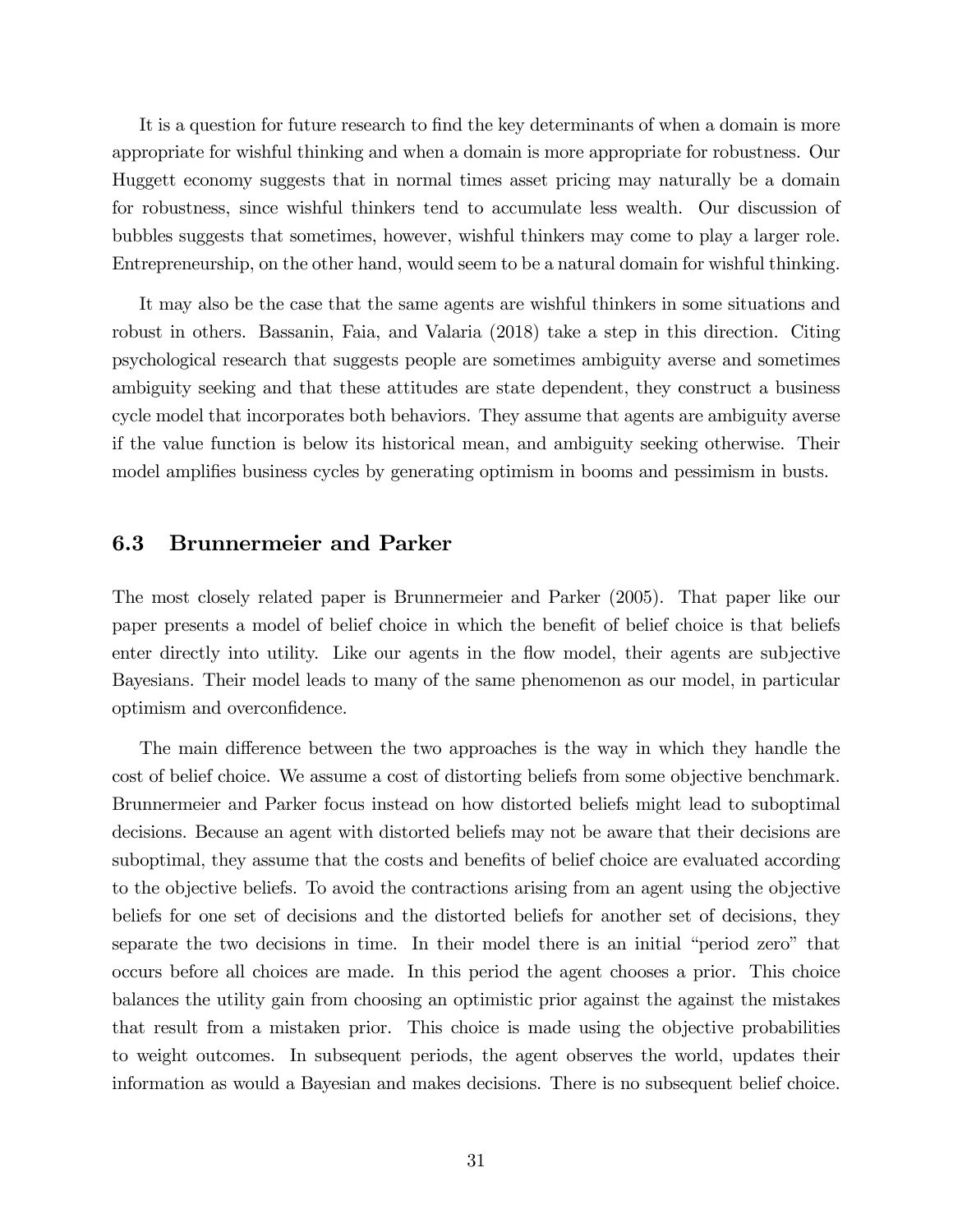Suboptimal decisions are clearly an important cost of distorted beliefs. Incorporating this cost, however, presents significant modelling challenges as one has to figure out how to model an agent that simultaneously juggles two sets of beliefs. Brunnermeier and Parker found an ingenious solution to this dilemma by separating the choice of beliefs from the choice of actions. The cost of their approach is that beliefs are only chosen once at the beginning of life.

Other differences between the models evolve out of the placement of belief choice at the beginning of life. In Brunnermeier and Parker, agents have an incorrect prior, but their interpretation of evidence accords with objective reality. In our flow model, agents may or may not have an incorrect prior, it is there interpretation of signals that is overly optimistic. In Brunnermeier and Parker the initial choice of beliefs tends to affect future choices. In our model, past choices also mold future beliefs.

### 7 Conclusion

We model an agent who gets utility from their beliefs and therefore interprets information optimistically. The framework can explain behavioral biases such as optimism, procrastination, confirmation bias, polarization, the endowment effect, and the foot-in-the-door phenomenon. In spite of these biases, the agent is subjectively Bayesian in some formulations.

Our theory is based on two fundamental ideas. First that agents derive utility from their beliefs along the lines of Jevons (1905), Loewenstein (1987) and Caplin and Leahy (2001). The second is that at any point in time there are a set of models of the world that are all plausible (Hansen and Sargent, 2008), so that agents have some freedom in choosing their beliefs without choosing beliefs that are obviously wrong.

An interesting direction for future research is to endogenize the set of plausible models. This could be done either on the supply side or the demand side. If one takes the view that the set of plausible models is well represented by the views in the mainstream media, one could endogenize this supply along the lines Mullainathan and Schleifer (2005). On the demand side, one could imagine enriching the model to add a choice of attention along the lines of Sims (1998), Matejka and McKay (2015), or Caplin, Csaba, Leahy and Nov (2018). Since wishful thinkers have a preference for late resolution of uncertainty, one might expect wishful thinkers to exhibit willful ignorance.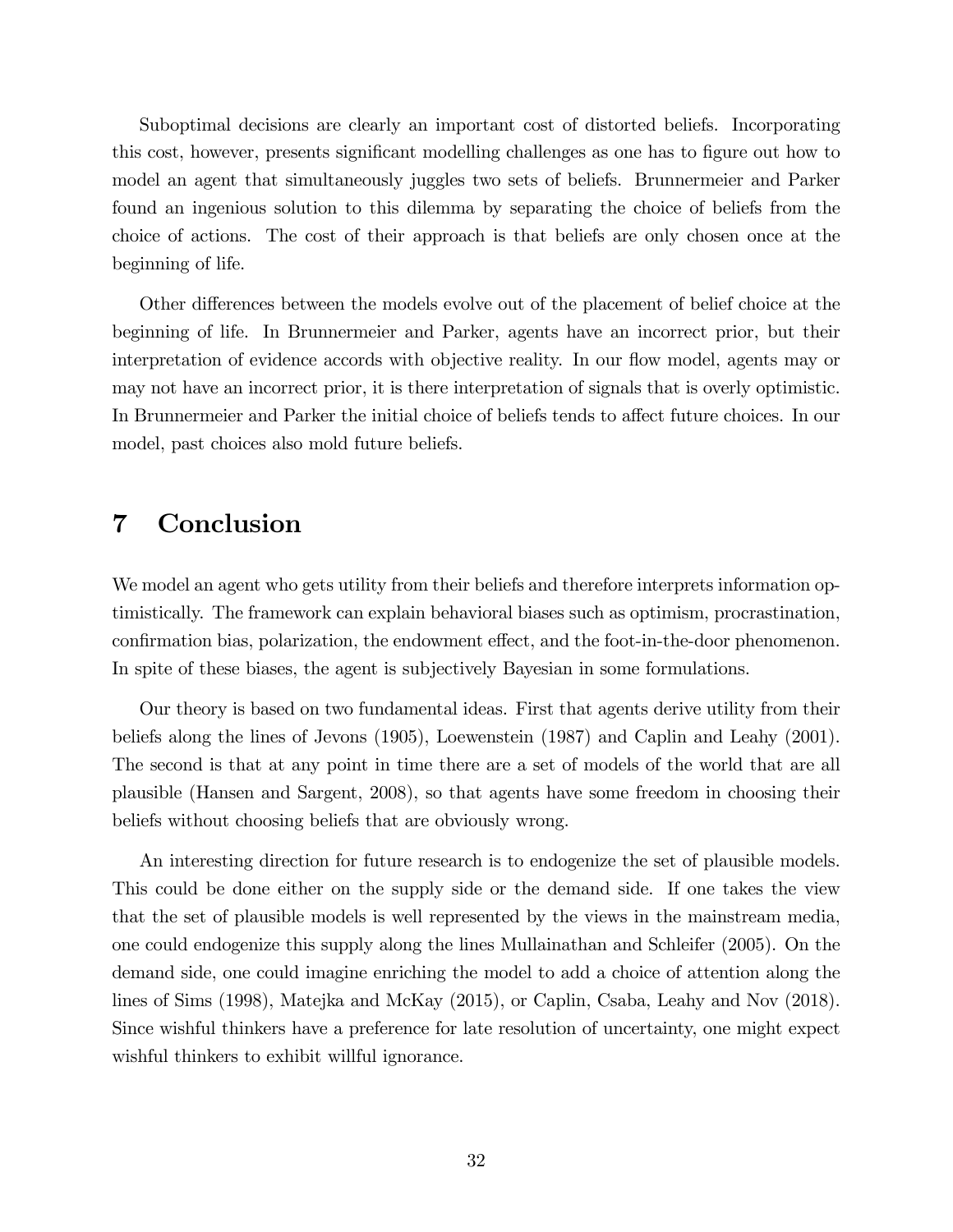#### References

Akerlof, George, and William Dickens (1982), "The Economic Consequences of Cognitive Dissonance," American Economic Review, 72, 307-319.

Bassanin, Marzio, Ester Faia, and Valeria Patella (2018), "Ambiguous Leverage Cycles," working paper.

Bastardi, A.; Uhlmann, E. L.; Ross, L. (2011), "Wishful Thinking: Belief, Desire, and the Motivated Evaluation of Scientific Evidence," Psychological Science, 22, 731-732.

Benabou, Roland, and Jean Tirole (2002), "Self-Confidence and Personal Motivation," Quarterly Journal of Economics 117, 871-915.

Benabou, Roland, and Jean Tirole (2016), "Mindful Economics: The Production, Consumption, and Value of Beliefs," *Journal of Economic Perspectives* 30, 141-164.

Bernardo, Antonio, and Ivo Welch (2001), "On the Evolution of Overconfidence and Entrepreneurs," Journal of Economics and Management Strategy, 10, 301-330.

Blume, Lawrence, and David Easley (1992), "Evolution and Market Behavior." Journal of Economic Theory 58,  $9-40$ .

Brunnermeier, Markus and Jonathan Parker (2005), "Optimal Expectations," American Economic Review, 1092-1118.

Brunnermeier, Markus, Filippos Papakonstantinou, and Jonathan Parker (2008), "An Economic Model of the Planning Fallacy," NBER Working Paper 14228.

Burnside, Craig, Martin Eichenbaum and Sergio Rebelo (2016), "Understanding Housing Booms and Busts," Journal of Political Economy 124, 1088-1147.

Bordalo, Pedro, Nicola Gennaioli, and Andrei Schleifer (2018), "Diagnostic Expectations and Credit Cycles," Journal of Finance 73, 199-227.

Borovicka, Jaroslav (2018), "Survival and Long-Run Dynamics with Heterogeneous Beliefs under Recursive Preferences," Journal of Political Economy, forthcoming.

Buehler, Roger, Dale Griffin, and Michael Ross (1994), "Exploring the Planning Fallacy: Why People Underestimate their Task Completion Times," Journal of Personality and Social Psychology 67, 366-381.

Buehler, Roger, Dale Griffin, and Heather MacDonald (1997), "The Role of Motivated Rea-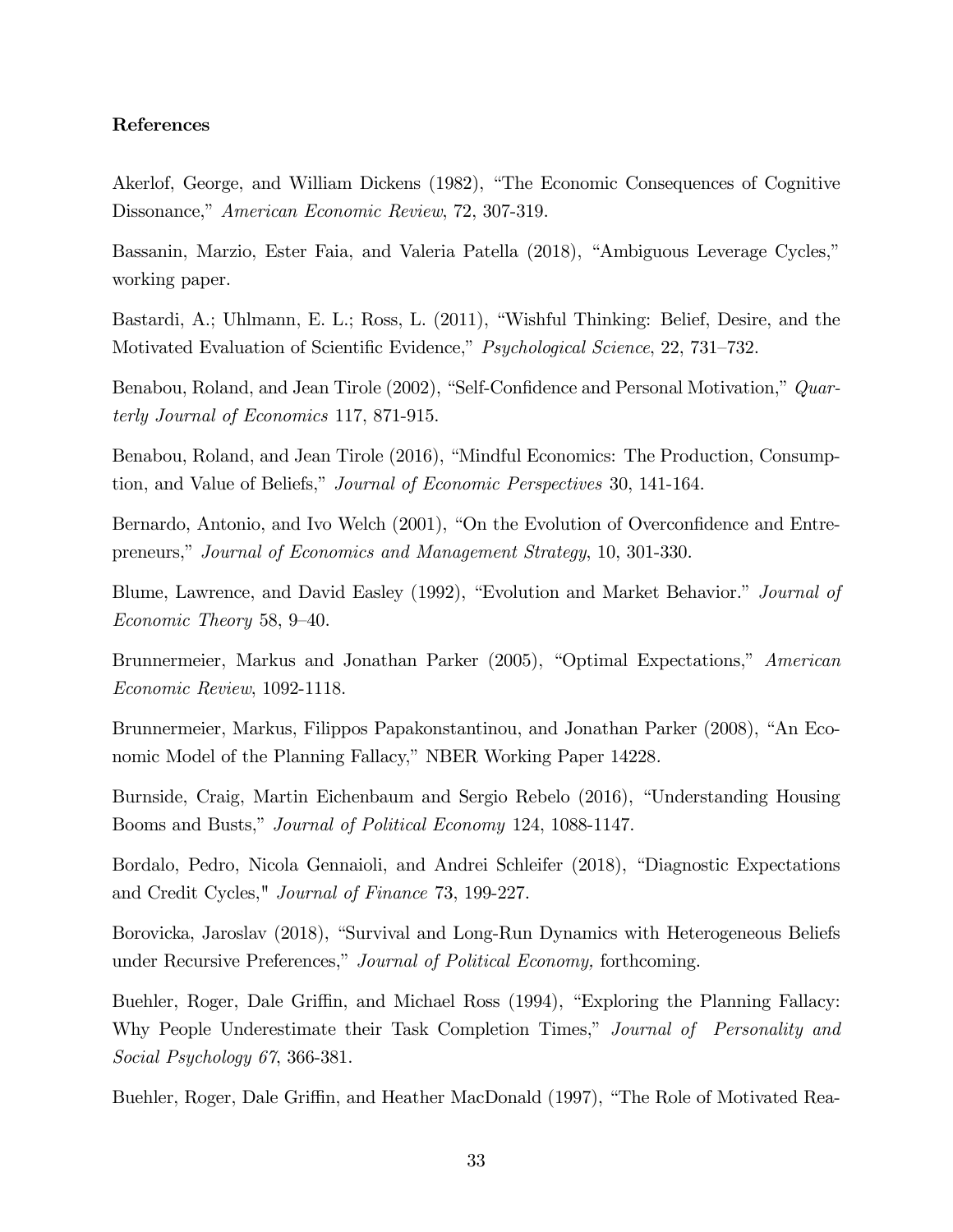soning in Optimistic Time Predictions," Personality and Social Psychology Bulletin 23, 238-247.

Caballero, Ricardo, and Alp Simsek (2108), "A Risk-centric Model of Demand Recessions and Macroprudential Policy," NBER Working Paper No. 23614

Caplin, Andrew, and John Leahy (2001), "Psychological Expected Utility," Quarterly Journal of Economics 116, 55–79.

Caplin, Andrew, and John Leahy  $(2004)$ , "The Supply of Information by a Concerned Expert," Economic Journal 114, 487-505.

Caplin, Andrew, and John Leahy (2006), "The Social Discount Rate," Journal of Political Economy 112, 1257-1268.

Caplin, Andrew, Daniel Csaba, John Leahy, and Oded Nov (2018), "Rational Inattention and Psychometrics," working paper.

Chamberlain, Gary and Charles Wilson (2000), "Optimal Intertemporal Consumption under Uncertainty." Review of Economic Dynamics 3, 365-395.

Cooper, Arnold, Carolyn Woo, and William Dunkelburg (1988), "Entrepreneur's Perceived Chances of Success," Journal of Business Venturing 3, 97-108.

Dixit, Avinash (1989), "Entry and Exit Decisions under Uncertainty," Journal of Political Economy 97, 620-638.

Debondt, Werner, and Richard Thaler (1996), "Financial Decision Making in Markets and Firms: A Behavioral Perspective," Handbook in Operations Research and Management Science 9, North-Holland.

DellaVigna Stefano, and Ulrike Malmendier  $(2006)$ , "Paying not to go to the Gym," American Economic Review 96, 694-719.

Epstein, Larry, and Stanley Zin (1989), "Substitution, Risk Aversion, and the Temporal Behavior of Consumption and Asset Returns: A Theoretical Framework," Econometrica, 57, 937-969.

Exley, Christine, and Judd Kessler (2018), "Motivated Errors," working paper.

Freedman, J. L., and S. C. Fraser (1966), "Compliance without pressure: The foot-in-thedoor technique." Journal of Personality and Social Psychology 4, 195–202.

Fuster, Andreas, David Laibson, and Brock Mendel (2012), "Natural Expectations and Eco-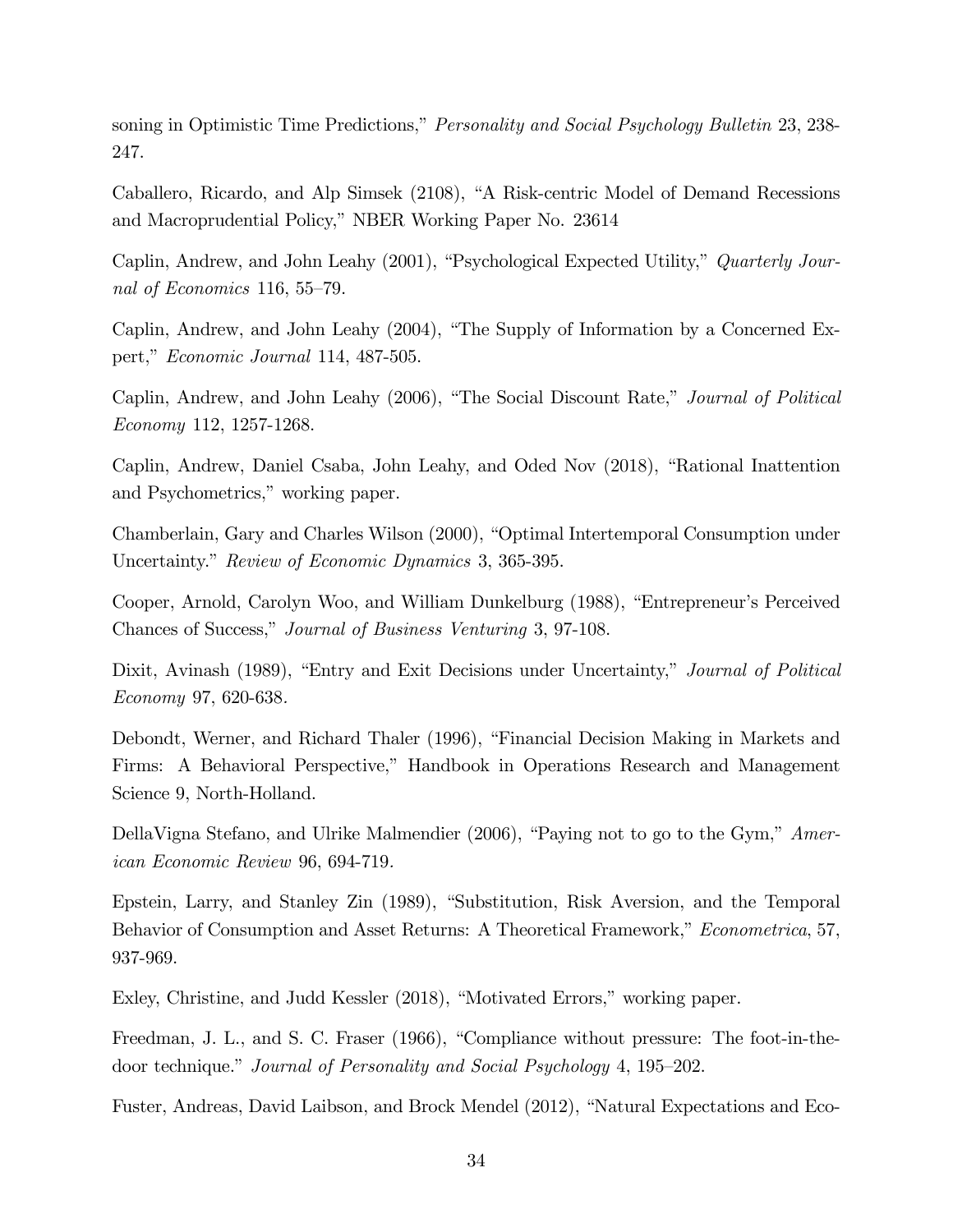nomic Fluctuations," Journal of Economic Perspectives 24, 87-84.

Gabaix, Xavier (2014), "A Sparsity-Based Model of Bounded Rationality," Quarterly Journal of Economics 129, 1661-1710.

Geanakoplos, John (2003) "Liquidity, Default, and Crashes: Endogenous Contracts in General Equilibrium," in Advances in Economics and Econometrics: Theory and Applications, Econometric Society Monographs, Eighth World Conference 2, 170–205. New York: Cambridge University Press.

Hall, Robert, and Susan Woodward (2010), "The Burden of the Nondiversifiable Risk of Entrepreneurship," American Economic Review 100, 1163-1194.

Hamilton, Barton (2000), "Does Entrepreneurship Pay? An Empirical Analysis of the Returns to Self-employment," Journal of Political Economy 103, 604-631.

Hansen, Lars, and Thomas Sargent (2008), Robustness, Princeton: Princeton University Press.

Hopenhayn, Hugo (1992), "Entry, Exit, and Firm Dynamics in Long Run Equilibrium," Econometrica 60, 1127-1150.

Huggett, Mark (1993), "The Risk Free Rate in Heterogeneous-Agent, Incomplete-Insurance Economies," Journal of Economic, Dynamics and Control 17, 953-969.

Ito, Takatoshi (1990), "Foreign Exchange Rate Expectations: Micro Survey Data," American Economic Review 80, 434-449.

Jevons, William (1905), Essays in Economics, London: Macmillan.

Kahneman, Daniel, Jack Knetsch, and Richard Thaler (1990), "Experimental Tests of the Endowment Effect and the Coase Theorem," Journal of Political Economy 98, 1325–1348.

Kahneman, Daniel, and Amos Tversky (1979): "Intuitive Prediction: Biases and corrective procedures," TIMS Studies in Management Science, 12,313–327.

Kindelberger, Charles (1978), Manias, Crashes and Panics, New York: Basic Books.

Knox, R. E., Inkster, J. A. (1968), "Postdecision Dissonance at Posttime," Journal of Personality and Social Psychology, 18, 319–323.

Loomes, Graham and Robert Sugden (1982), "Regret Theory: An Alternative Theory of Rational Choice Under Uncertainty," The Economic Journal 92, 805-824.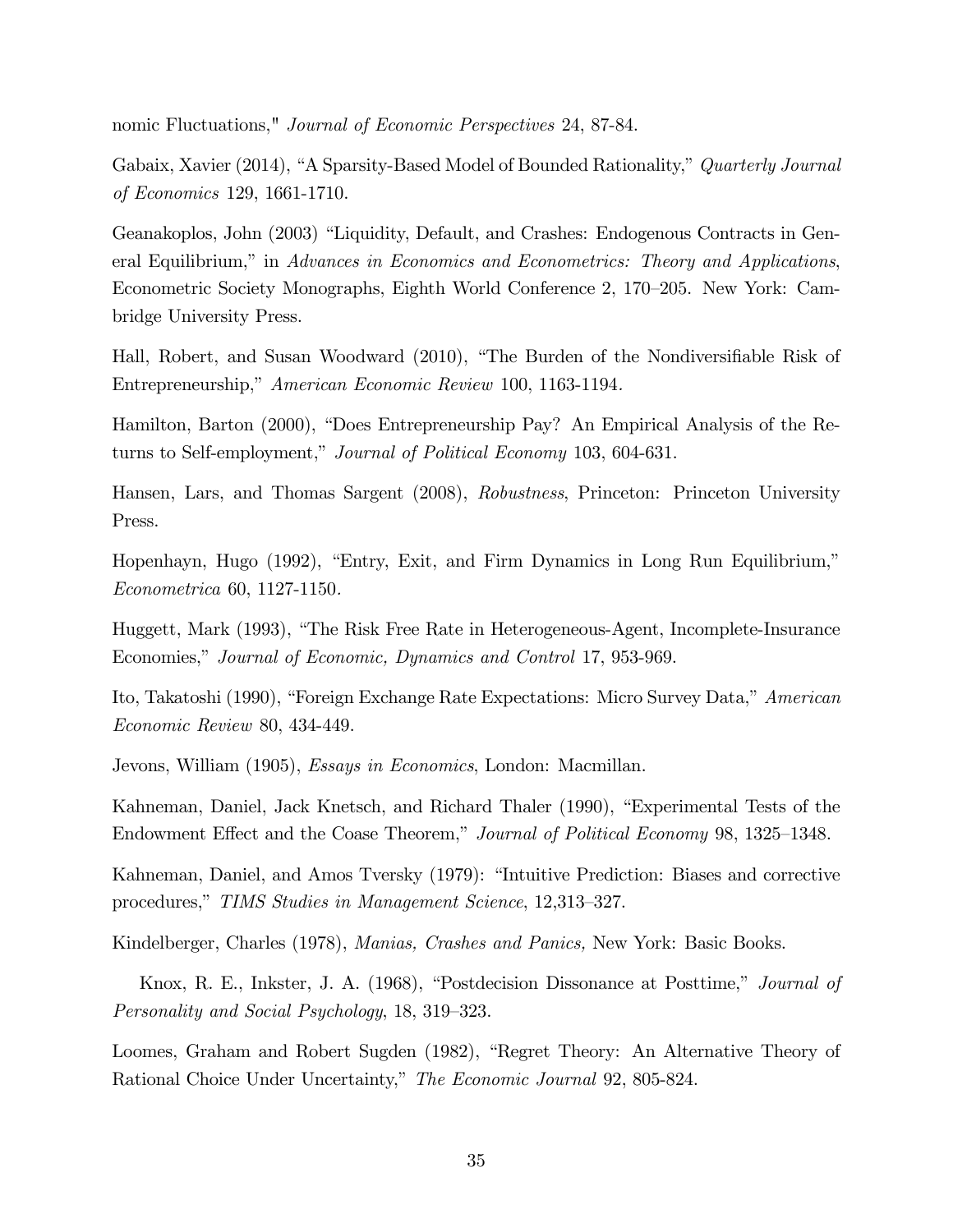Lord, Charles, Lee Ross and Mark Lepper (1979), "Biased Assimilation and Attitudinal Polarization: The Effects of Prior Theories on Subsequently Considered Evidence," Journal of Personality and Social Psychology, 37, 2098-2109.

Loewenstein, George (1987), "Anticipation and the Valuation of Delayed Consumption," The Economic Journal, 97, 666–684.

Schechtman, Jack, and Vera Escudero (1977), "Some Results on 'An Income Fluctuation Problem'," Journal of Economic Theory 16, 151-166.

Stokey, Nancy, and Robert Lucas (1989), Recursive Methods in Economic Dynamics, Cambridge: Harvard University Press.

Milgrom, Paul, and Nancy Stokey (1982), "Information, Trade, and Common Knowledge," Journal of Economic Theory 26, 17-27.

Mijovic-Prelec, Canica, and Drazen Prelec (2010), "Self-Deception as Self-Signalling: A model and Experimental Evidence," Philosophical Transactions of the Royal Society, B, 265, 227-240.

Morewedge, Carey, and Colleen Giblin (2015), "Explanations of the endowment effect: an integrative review," Trends in Cognitive Sciences 19, 339–348.

Matejka, Filip, and Alisdair McKay (2015), "Rational Inattention to Discrete Choices: A New Foundation for the Multinomial Logit Model," *American Economic Review*, 105, 272-298.

Mullainathan, Sendil, and Andrei Schleifer (2005), "The Market for News," American Economic Review 95, 1031-1052.

Pronin, Emily, Kimberly McCarthy, Sylvia Rodriguez, and Daniel Wegner (2006), "Everyday Magical Powers: The Role of Apparent Mental Causation in the Overestimation of Personal Influence," Journal of Personality and Social Psychology 91, 218  $-231$ 

Sims, Christopher (1998), "Stickiness," Carnegie-Rochester Conference Series on Public Policy 49, :317-356.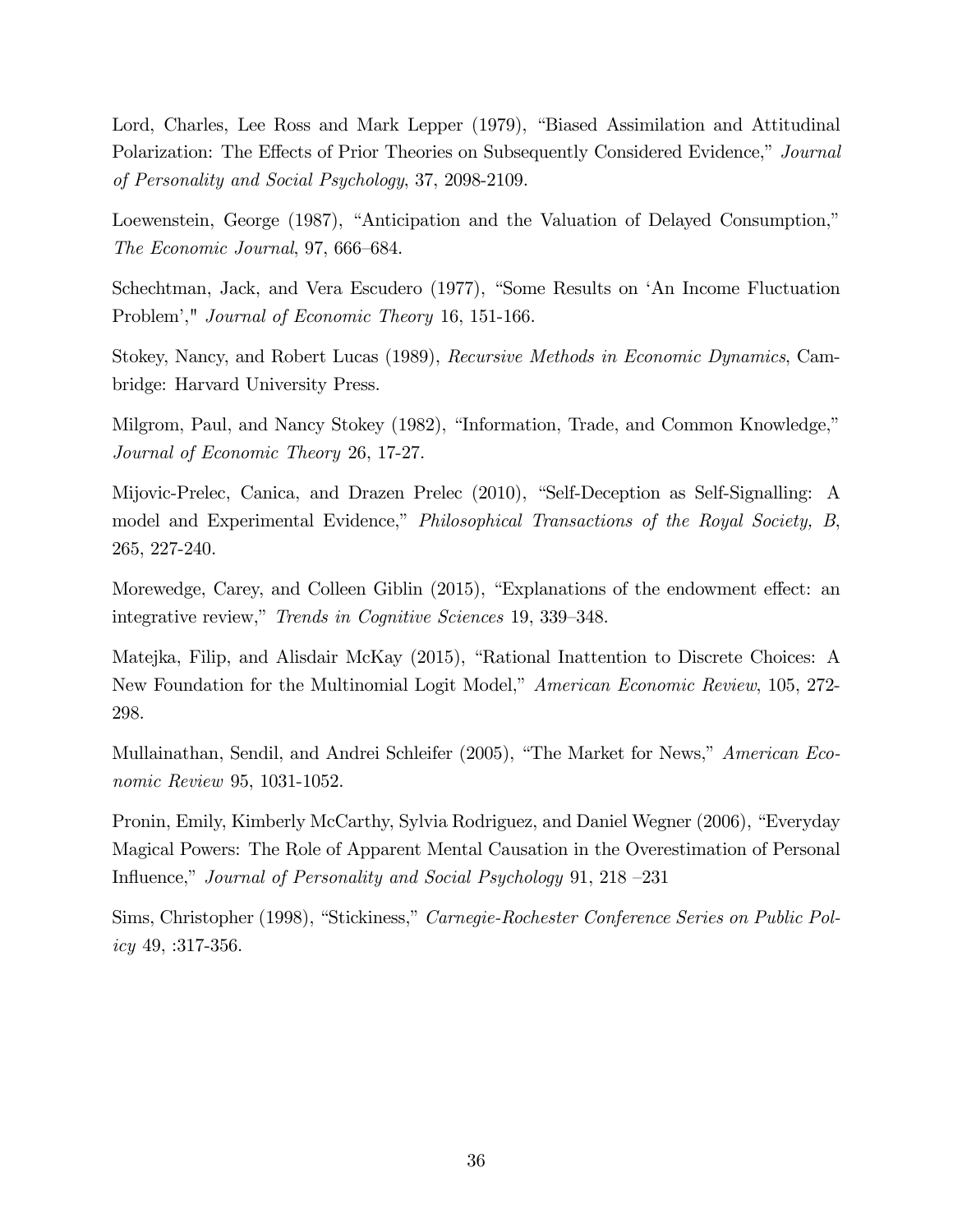## 8 Appendix

### 8.1 Derivation of (9)

Consider the maximization problem (8). The first order condition for  $p(s|\omega)$  is

$$
0 = \frac{\partial E_{\gamma}u(\omega)}{\partial p(s|\omega)} - \frac{1}{\theta}\ln\frac{p(s|\omega)}{\bar{p}(s|\omega)} - \frac{1}{\theta} - \lambda_{\omega}
$$

where  $\lambda$  is the Lagrange multiplier on the constraint  $\sum_{s'} p(s'|\omega) = 1$ . We ignore the constraint  $p(\omega) \geq 0$ . We will show that the it is never binding.

Solving for  $p(s|\omega)$ ,

$$
p(s|\omega) = \bar{p}(s|\omega) \exp\left[\theta \frac{\partial E_{\gamma} u(\omega)}{\partial p(\omega)} - 1 - \theta \lambda_{\omega}\right]
$$
(12)

Now consider  $s' \in S \backslash s$ . The first order condition for  $p(s'|\omega)$  implies

$$
p(s'|\omega) = \bar{p}(s'|\omega) \exp[-1 - \theta \lambda_{\omega}]
$$

as  $\frac{\partial E_{\gamma}u(\omega)}{\partial p(s'|\omega)}$  $\frac{\partial E_{\gamma}u(\omega)}{\partial p(s'|\omega)}=0.$ 

Summing over all  $s'$  including  $s$ ,

$$
1 = \sum_{s' \in S} p(s'|\omega) = \bar{p}(s|\omega) \exp\left[\theta \frac{\partial E_{\gamma} u(\omega)}{\partial p(\omega)} - 1 - \theta \lambda_{\omega}\right] + \sum_{s' \in S \backslash S} \bar{p}(s'|\omega) \exp\left[-1 - \theta \lambda_{\omega}\right]
$$
(13)

or

$$
\exp[-1 - \theta \lambda_{\omega}] = \left[ \bar{p}(s|\omega) \exp\left[\theta \frac{\partial E_{\gamma} u(\omega)}{\partial p(\omega)}\right] + (1 - \bar{p}(s'|\omega))\right]^{-1}
$$

Dividing the left-hand side of (12) by the left-hand side of (13) yields,

$$
p(s|\omega) = \frac{\bar{p}(s|\omega) \exp\left[\theta \frac{\partial E_{\gamma}u(\omega)}{\partial p(\omega)}\right]}{\bar{p}(s|\omega) \exp\left[\theta \frac{\partial E_{\gamma}u(\omega)}{\partial p(\omega)}\right] + (1 - \bar{p}(s|\omega))}
$$

as required. Note that given  $\bar{p}(s|\omega) \in (0,1)$ ,  $p(s|\omega) > 0$  so the constraint  $p(s|\omega) \geq 0$  is never binding.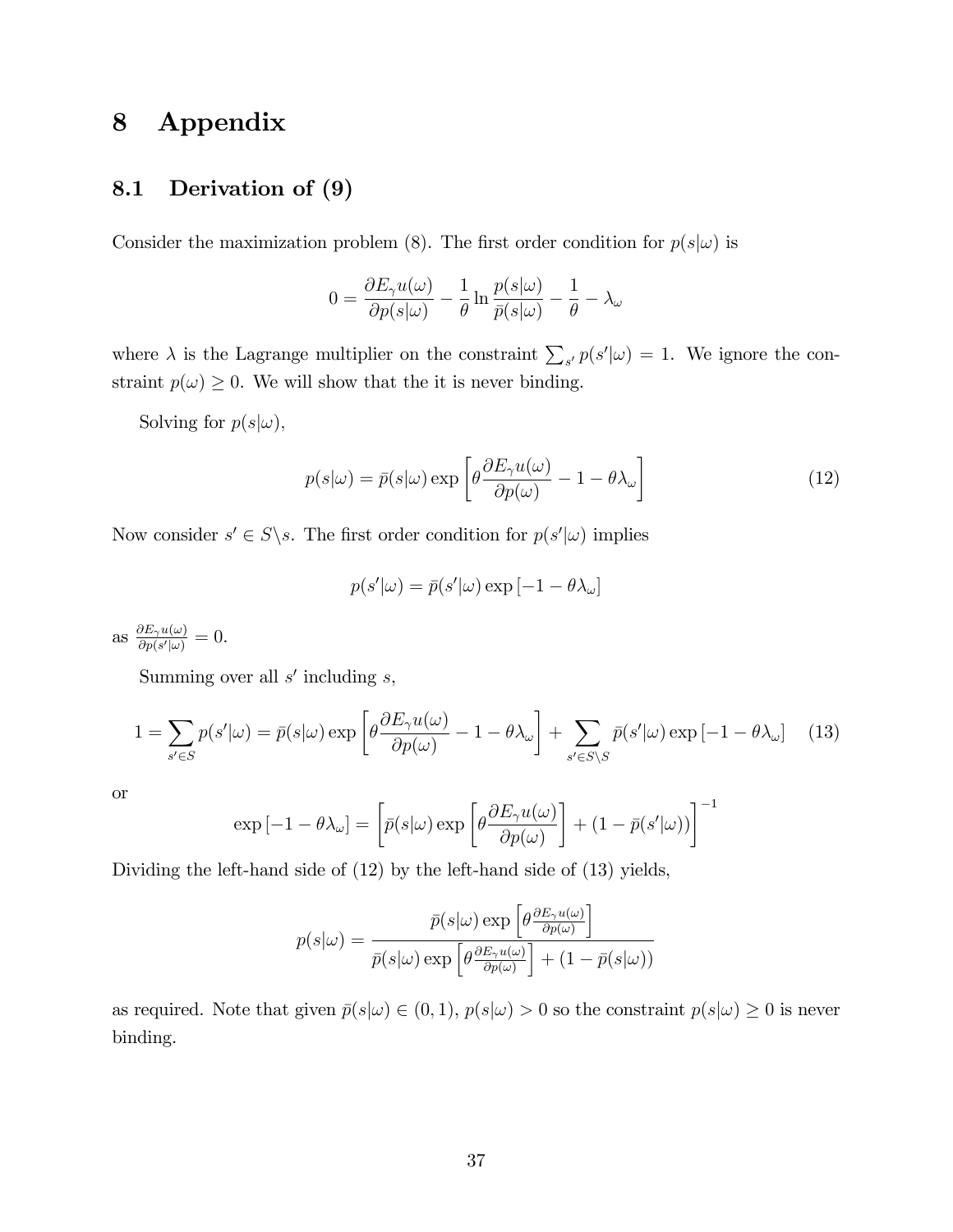## 8.2 Derivation of the Value of action a

Substituting (9) into (7)

$$
-\frac{1}{\theta} \sum_{\omega \in \Omega} \sum_{s' \in S} p(s'|\omega) \ln \frac{p(s'|\omega)}{\bar{p}(s'|\omega)}
$$
  
\n
$$
= -\frac{1}{\theta} \left[ \sum_{\omega \in \Omega} p(s|\omega) \ln \frac{\frac{\bar{p}(s|\omega) \exp \left[\theta \frac{\partial E_{\gamma} u(\omega)}{\partial p(\omega)}\right]}{\bar{p}(s|\omega) \exp \left[\theta \frac{\partial E_{\gamma} u(\omega)}{\partial p(\omega)}\right] + (1 - \bar{p}(s|\omega))} + \sum_{s' \in S \setminus s} \sum_{\omega \in \Omega} p(s'|\omega) \ln \frac{\frac{\bar{p}(s'|\omega)}{\bar{p}(s'|\omega)}}{\bar{p}(s'|\omega)} + (1 - \bar{p}(s|\omega)) \right] \right]
$$
  
\n
$$
= -\sum_{\omega \in \Omega} p(s|\omega) \frac{\partial E_{\gamma} u(\omega)}{\partial p(\omega)} + \frac{1}{\theta} \left[ \sum_{\omega \in \Omega} p(s|\omega) \ln \left(\bar{p}(s|\omega) \exp \left[\theta \frac{\partial E_{\gamma} u(\omega)}{\partial p(\omega)}\right] + (1 - \bar{p}(s|\omega))\right) + \sum_{s' \in S \setminus s} \sum_{\omega \in \Omega} p(s'|\omega) \frac{\partial E_{\gamma} u(\omega)}{\partial p(\omega)} + \frac{1}{\theta} \sum_{\omega \in \Omega} \ln \left(\bar{p}(s|\omega) \exp \left[\theta \frac{\partial E_{\gamma} u(\omega)}{\partial p(\omega)}\right] + (1 - \bar{p}(s|\omega))\right) \right]
$$

Focus on the first term

$$
\sum_{\omega \in \Omega} p(s|\omega) \frac{\partial E_{\gamma} u(\omega)}{\partial p(\omega)} = \sum_{\omega \in \Omega} p(s|\omega) \left( \frac{\mu(\omega)}{\sum_{\omega'} p(s|\omega') \mu(\omega')} [u(\omega) - E_{\gamma} u(\omega)] \right) = 0
$$

which completes the derivation.

## 8.3 Derivation of (11)

We begin with the maximization problem

$$
V(A, y) = \max_{\{\gamma(y^t)\}_{t>0, y \in Y}, \{A(y^t)\}_{t>0, y \in Y}} \sum_{t=0}^{\infty} \beta^t \sum_{y \in Y} \gamma(y^t) u(RA(y^{t-1}(y^t)) + y_t - A(y^t)) - \frac{1-\beta}{\theta} \sum_{t=1}^{\infty} \beta^t \sum_{y^t \in Y^t} \gamma(y^t) \ln \frac{\gamma(y^t)}{\bar{\gamma}(y^t)}
$$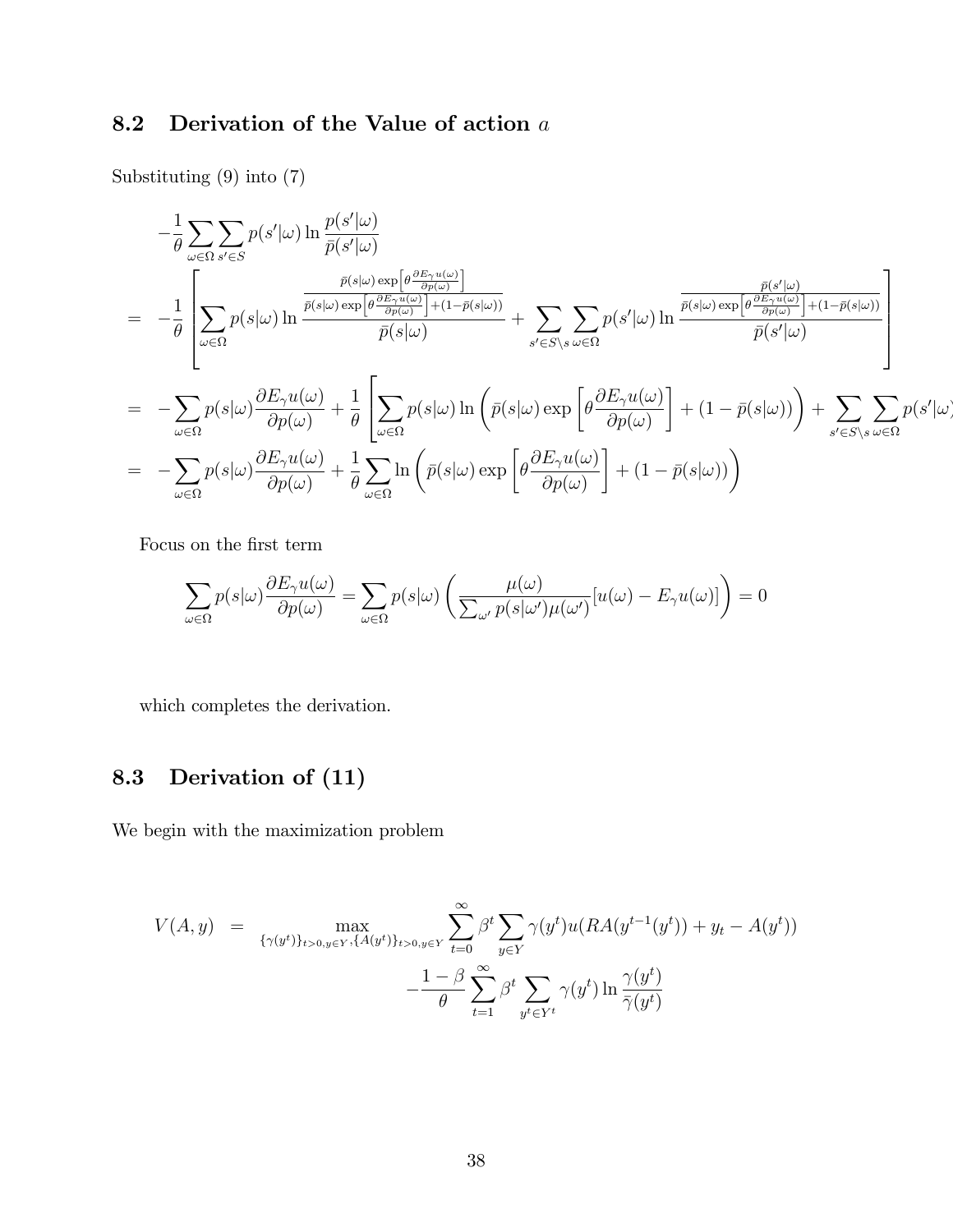where  $y^{t-1}(y^t)$  denotes the history through  $y^{t-1}$  embedded in  $y^t$  and  $A > \phi$ . The key observation that allows us to write the problem recursively is that

$$
\sum_{y^t \in Y^t} \gamma(y^t) \ln \frac{\gamma(y^t)}{\bar{\gamma}(y^t)} = \sum_{y_1 \in Y} \left[ \sum_{y^t \in Y^t \text{ s.t. } y_1 \in y^t} \gamma(y_1) \gamma(y^t | y_1) \ln \left( \frac{\gamma(y_1) \gamma(y^t | y_1)}{\bar{\gamma}(y_1) \bar{\gamma}(y^t | y_1)} \right) \right]
$$
  

$$
= \sum_{y_1 \in Y} \left[ \gamma(y_1) \ln \frac{\gamma(y_1)}{\bar{\gamma}(y_1)} + \sum_{y^t \in Y^t \text{ s.t. } y_1 \in y^t} \gamma(y_1) \gamma(y^t | y_1) \ln \frac{\gamma(y^t | y_1)}{\bar{\gamma}(y^t | y_1)} \right]
$$

so that

$$
\frac{1-\beta}{\theta} \sum_{t=0}^{\infty} \beta^t \sum_{y^t \in Y^t} \gamma(y^t) \ln \frac{\gamma(y^t)}{\bar{\gamma}(y^t)} \n= \frac{1-\beta}{\theta} \sum_{t=1}^{\infty} \beta^t \sum_{y_1 \in Y} \left[ \gamma(y_1) \ln \frac{\gamma(y_1)}{\bar{\gamma}(y_1)} + \sum_{y^t \in Y^t \text{ s.t. } y_1 \in y^t} \gamma(y_1) \gamma(y^t | y_1) \ln \frac{\gamma(y^t | y_1)}{\bar{\gamma}(y^t | y_1)} \right] \n= \frac{\beta}{\theta} \sum_{y_1 \in Y} \gamma(y_1) \ln \frac{\gamma(y_1)}{\bar{\gamma}(y_1)} + \sum_{y_1 \in Y} \beta \gamma(y_1) \frac{1-\beta}{\theta} \sum_{t=2}^{\infty} \beta^{t-1} \left[ \sum_{y^t \in Y^t \text{ s.t. } y_1 \in y^t} \gamma(y^t | y_1) \ln \frac{\gamma(y^t | y_1)}{\bar{\gamma}(y^t | y_1)} \right]
$$

Similarly we can rewrite expected utility

$$
\sum_{t=0}^{\infty} \beta^{t} \sum_{y \in Y} \gamma(y^{t}) u(RA(y^{t}) - A(y^{t-1}(y^{t})))
$$
\n
$$
= u(RA(y_{1}) - A_{0}) + \sum_{t=1}^{\infty} \beta \beta^{t-1} \sum_{y_{1} \in Y} \sum_{y^{t} \in Y^{t} \text{ s.t. } y_{1} \in y^{t}} \gamma(y_{1}) \gamma(y^{t}|y_{1}) u(RA(y^{t}) - A(y^{t-1}(y^{t})))
$$
\n
$$
= u(RA(y_{1}) - A_{0}) + \beta \sum_{y_{1} \in Y} \gamma(y_{1}) \sum_{t=1}^{\infty} \beta^{t-1} \sum_{y^{t} \in Y^{t} \text{ s.t. } y_{1} \in y^{t}} \gamma(y^{t}|y_{1}) u(RA(y^{t}) - A(y^{t-1}(y^{t})))
$$

Putting the two together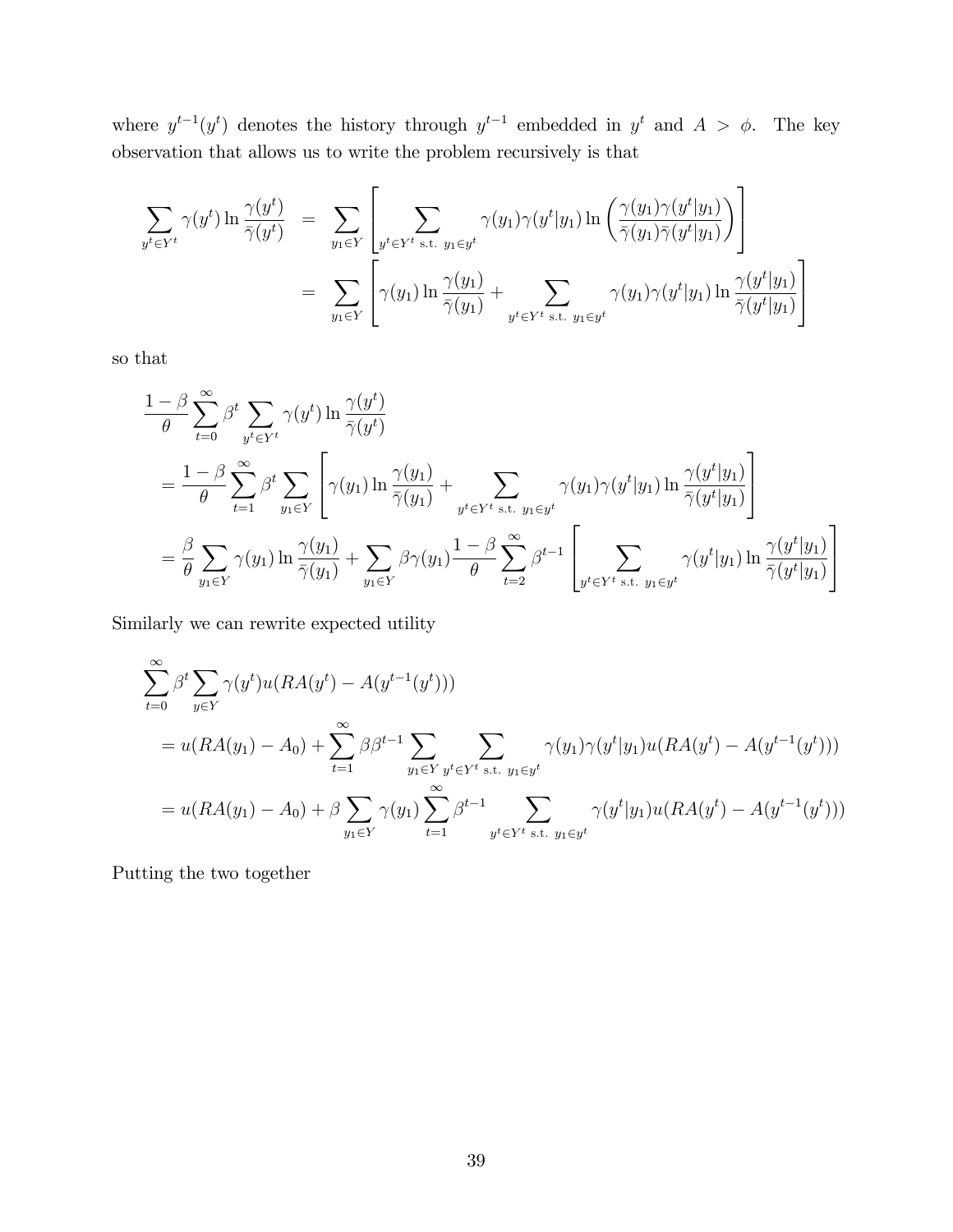$$
V(A,y) = \max_{\{\gamma(y^t)\}_{t>0,y\in Y}, \{A(y^t)\}_{t>0,y\in Y}} \sum_{t=0}^{\infty} \beta^t \sum_{y \in Y} \gamma(y^t) u(RA(y^t) - A(y^{t-1}(y^t)))
$$
  
\n
$$
- \frac{1-\beta}{\theta} \sum_{t=1}^{\infty} \beta^t \sum_{y^t \in Y^t} \gamma(y^t) \ln \frac{\gamma(y^t)}{\overline{\gamma}(y^t)}
$$
  
\n
$$
= \max_{\{\gamma(y^t)\}_{t>0,y\in Y}, \{A(y^t)\}_{t>0,y\in Y}} u(RA(y_1) - A_0) - \frac{\beta}{\theta} \sum_{y_1 \in Y} \gamma(y_1) \ln \frac{\gamma(y_1)}{\overline{\gamma}(y_1)}
$$
  
\n
$$
+ \beta \sum_{y_1 \in Y} \gamma(y_1) \left[ \sum_{t=1}^{\infty} \beta^{t-1} \sum_{y^t \in Y^t \text{ s.t. } y_1 \in y^t} \gamma(y^t | y_1) u(RA(y^t) - A(y^{t-1}(y^t))) \right]
$$
  
\n
$$
- \frac{1-\beta}{\theta} \sum_{t=2}^{\infty} \beta^{t-1} \sum_{y^t \in Y^t \text{ s.t. } y_1 \in y^t} \gamma(y^t | y_1) \ln \frac{\gamma(y^t | y_1)}{\overline{\gamma}(y^t | y_1)} \right]
$$
  
\n
$$
= \max_{\{\gamma(y^t)\}_{t>0,y\in Y}, \{A(y^t)\}_{t>0,y\in Y}} u(RA(y_1) - A_0)
$$
  
\n
$$
- \frac{\beta}{\theta} \sum_{y_1 \in Y} \gamma(y_1) \ln \frac{\gamma(y_1)}{\overline{\gamma}(y_1)} + \beta \sum_{y_1 \in Y} \gamma(y_1) V(A(y_0), y_1)
$$

which is the desired equation.

### 8.4 Proof of the Propositions

**Proposition 1** Given  $\mu$  and  $\bar{p}$ , there exists a p that satisfies (9) for all  $\omega \in \Omega$ .

**Proof:** Consider the mapping  $T : [0, 1]^{|\Omega|} \to [0, 1]^{|\Omega|}$  defined by (9). Given any  $p \in [0, 1]^{|\Omega|}$ define  $T(p)(\omega) \in [0, 1]$ , by

$$
T(p)(\omega) = \frac{\bar{p}(\omega) \exp\left[\theta \frac{\partial E_{\gamma} u(\omega)}{\partial p(\omega)}\right]}{\bar{p}(\omega) \exp\left[\theta \frac{\partial E_{\gamma} u(\omega)}{\partial p(\omega)}\right] + (1 - \bar{p}(\omega))}.
$$

Clearly  $T(p)(\omega) \in [0, 1]$  for each  $\omega$ . Also,  $T(p)$  is continuous in p. By Brouwer's fixed point theorem, there exists  $p \in \Delta(\Omega)$  such that  $T(p) = p$ .

Proposition 2 With two states:

- 1.  $p_H > \bar{p}_H$  and  $p_L < \bar{p}_L$
- 2.  $p_H$  is strictly increasing in  $u_H u_L$ , whereas  $p_L$  is strictly decreasing in  $u_H u_L$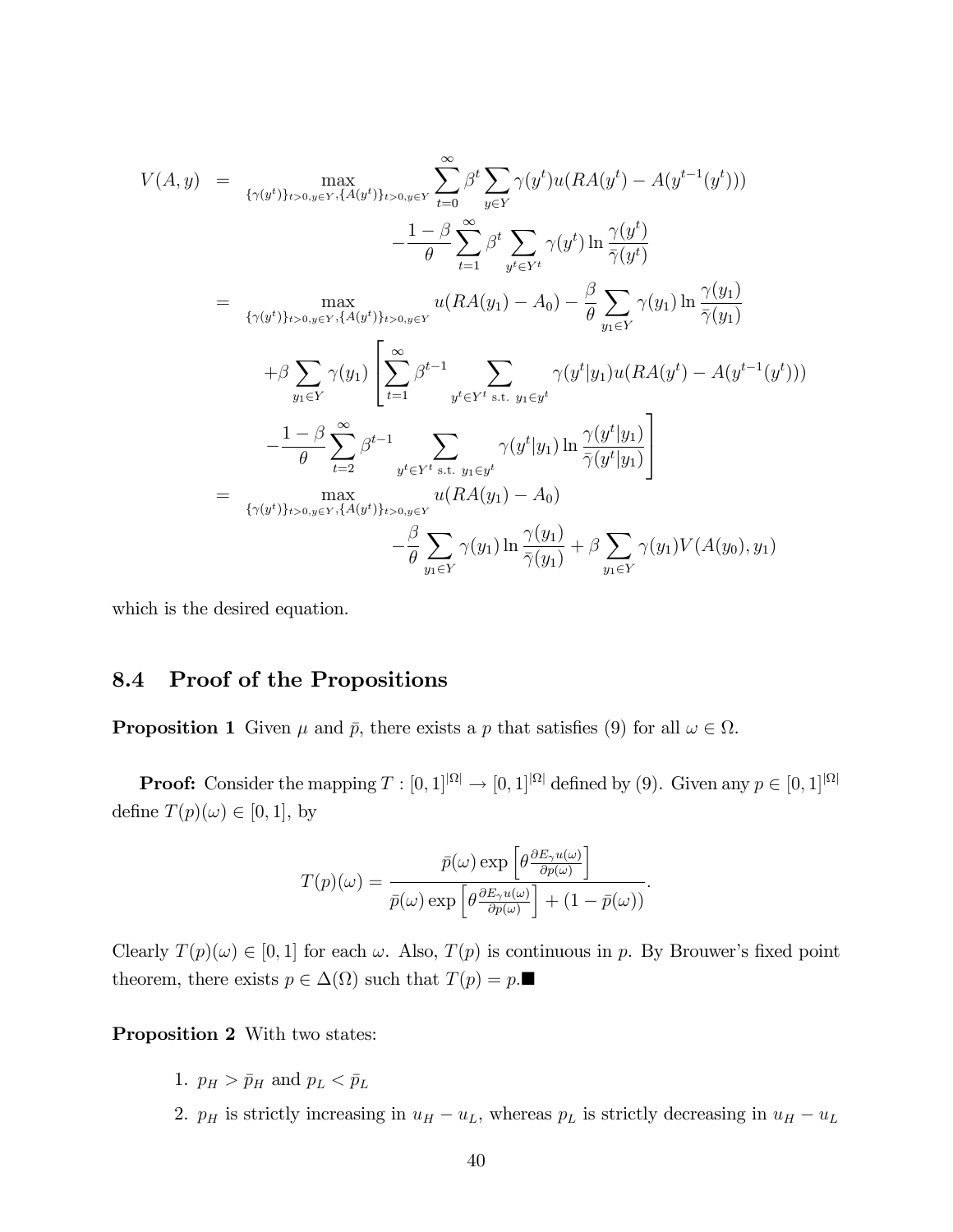- 3.  $p_H$  is strictly increasing in  $\theta$ , whereas  $p_L$  is strictly decreasing in  $\theta$
- 4.  $p_H$  is strictly increasing in  $\bar{p}_H$ , whereas  $p_L$  is strictly increasing in  $\bar{p}_L$
- 5.  $p_H$  is strictly increasing in  $\mu_H$  if  $p_H \mu_H < p_L \mu_L$  and decreasing in  $\mu_H$  if  $p_H \mu_H >$  $p_L\mu_L$ . The opposite applies for  $p_L$ .

**Proof:** Given two states  $(9)$  can be rewritten as.

$$
p_H = \frac{\bar{p}_H}{\bar{p}_H + (1 - \bar{p}_H)e^{-\frac{\theta \mu_H \mu_L p_L (u_H - u_L)}{(p_H \mu_H + p_L \mu_L)^2}}}
$$

(1) follows from the observation that  $u_H > u_L$  implies  $e^{-\frac{\theta\mu_H\mu_Lp_L(u_H-u_L)}{(p_H\mu_H+p_L\mu_L)^2}} < 1$ .  $p_L < \bar{p}_L$  because  $e^{\frac{\theta \mu_H \mu_L p_L (u_H - u_L)}{(p_H \mu_H + p_L \mu_L)^2}} > 1.$ 

Consider now  $T$  mapping defined in Proposition 1 and applied to the example with two states. Let  $T(p_H)$  denote  $T(p)(\omega_H)$ . Then

$$
T(p_H) = \frac{\bar{p}_H}{\bar{p}_H + (1 - \bar{p}_H)e^{-\frac{\theta \mu_H \mu_L p_L (u_H - u_L)}{(p_H \mu_H + p_L \mu_L)^2}}}
$$

Note that when  $p_H = 0$ , we have

$$
T(0) = \frac{\bar{p}_H}{\bar{p}_H + (1 - \bar{p}_H)e^{-\frac{\theta \mu_H (u_H - u_L)}{p_L \mu_L}}} > 0
$$

and when  $p_H = 1$ 

$$
T(1) = \frac{\bar{p}_H}{\bar{p}_H + (1 - \bar{p}_H)e^{-\frac{\theta \mu_H \mu_L p_L (u_H - u_L)}{(\mu_H + p_L \mu_L)^2}}} < 1
$$

Each fixed point of the  $T$  mapping is a solution to the first order condition.

Now consider the value of the policy  $p_H$ :

 $p_H\mu_Hu_H$  $\frac{1}{p_H \mu_H + p_L \mu_L}$ 1  $\frac{1}{\theta}$ p<sub>H</sub> ln (p<sub>H</sub>/p<sub>H</sub>)-1  $\frac{1}{\theta}(1-p_H)\ln((1-p_H)/(1-\bar{p}_H))+$ terms independent of  $p_H$ 

The derivative of this value is

$$
\frac{\mu_H u_H}{p_H \mu_H + p_L \mu_L} - \frac{p_H \mu_H u_H + p_L \mu_L u_L}{(p_H \mu_H + p_L \mu_L)^2} \mu_H - \frac{1}{\theta} \ln (p_H / \bar{p}_H) + \frac{1}{\theta} \ln ((1 - p_H) / (1 - \bar{p}_H))
$$
\n
$$
= \frac{\mu_H \mu_L p_L (u_H - u_L)}{(p_H \mu_H + p_L \mu_L)^2} - \frac{1}{\theta} \ln (p_H / \bar{p}_H) + \frac{1}{\theta} \ln ((1 - p_H) / (1 - \bar{p}_H))
$$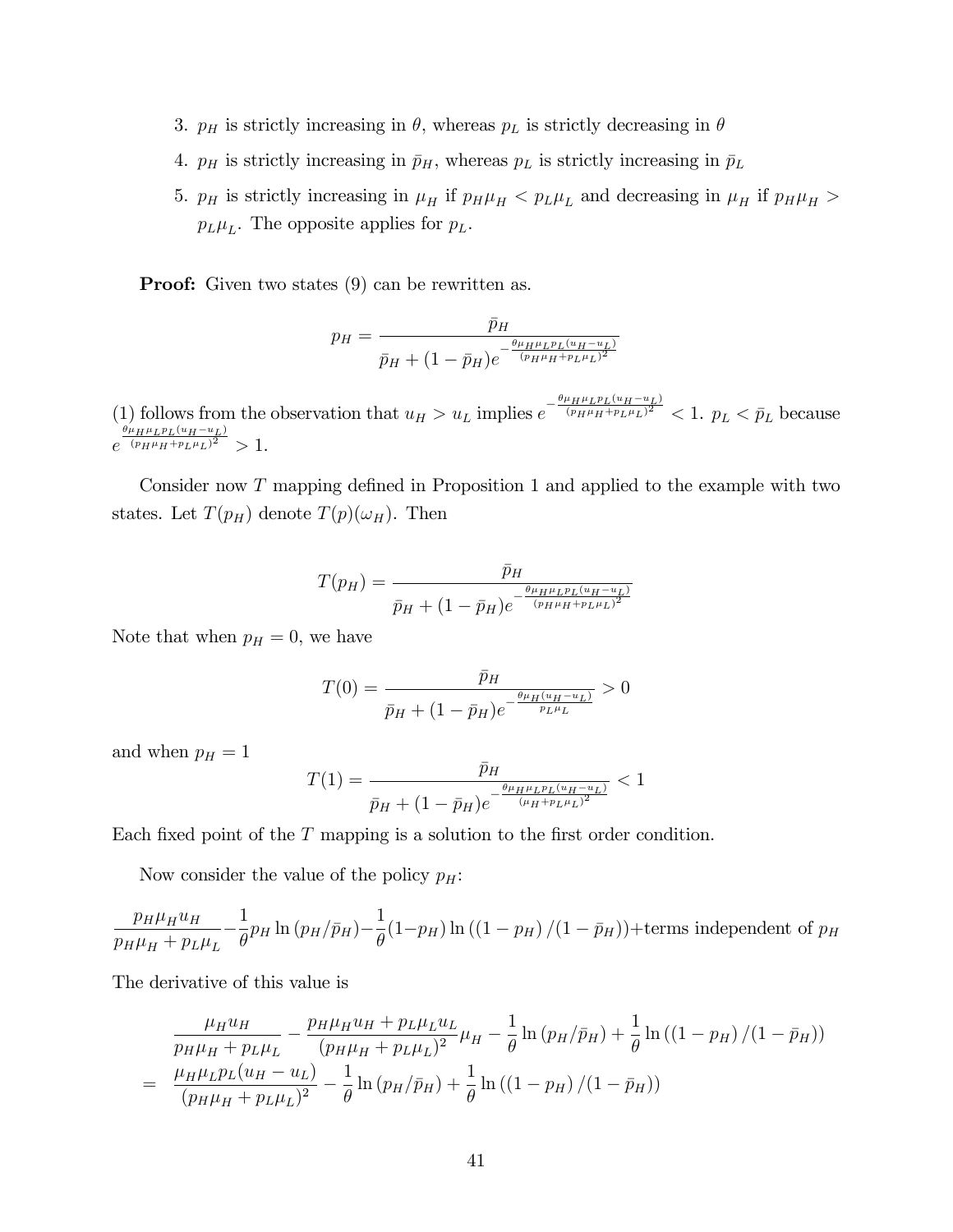Note here that  $p<sub>H</sub>$  and  $p<sub>L</sub>$  are chosen separately and do not necessarily sum to one. This derivative is positive and infinite if  $p_H = 0$  and negative and infinite when  $p_H = 1$ . Hence the first and last critical points are maxima. Generically every local maximum is associated with a point  $T(p) = p$  such that  $T'(p) < 1$ .

(2), (3) and (4) follow from the observation that T is increasing in  $\mu_H - \mu_L$ ,  $\theta$ , and  $\bar{p}_H$ together with the observation that  $T'(p) < 1$  at all maxima.

As concerns point (5), consider the effect of an increase in  $\mu_H$  on  $\frac{\mu_H \mu_L}{(p_H \mu_H + p_I)}$  $\frac{\mu_H\mu_L}{(p_H\mu_H+p_L\mu_L)^2}=\frac{\mu_H(1-\mu_H)}{(p_H\mu_H+p_L(1-\mu_H)}$  $(p_H\mu_H+p_L(1-\mu_H))^2$ the derivative is

$$
\frac{1 - 2\mu_H}{(p_H \mu_H + p_L \mu_L)^2} - 2 \frac{(\mu_H - \mu_H^2)(p_H - p_L)}{(p_H \mu_H + p_L \mu_L)^3}
$$

This has the same sign as

$$
(1 - 2\mu_H) \qquad (p_H \mu_H + p_L \mu_L) - 2(\mu_H - \mu_H^2)(p_H - p_L)
$$
  
=  $p_H \mu_H + p_L \mu_L - 2\mu_H p_H \mu_H - 2\mu_H p_L \mu_L - 2\mu_H p_H + 2\mu_H p_L - 2\mu_H^2 p_L + 2\mu_H^2 p_H$   
=  $\mu_L p_L - \mu_H p_H$ 

So  $\frac{\mu_H(1-\mu_H)}{(p_H\mu_H+p_L(1-\mu_H))^2}$  is increasing in  $\mu_H$  when  $\mu_H p_H < \mu_L p_L$  and decreasing otherwise. It follows that  $T(p)$  is increasing in  $\mu_H$  when  $\mu_H p_H < \mu_L p_L$  and decreasing otherwise, which implies  $(5)$ .

#### Proposition 3 The following hold

- 1. An equilibrium exists.
- 2. The consumption function  $c^w(A, y)$  and the value function  $V^w(A, y)$  for the wishful thinkers are increasing in both their arguments.
- 3. Whenever  $A' > \phi$ , the Euler equation for the wishful thinkers is

$$
u'(c^{w}(A, y)) = \beta RE_{(A, y)} \left[ \frac{\exp{\{\theta V^{w}(A', y')\}}}{E_{(A, y)} [\exp{\{\theta V^{w}(A', y')\}}]} u'(c^{w}(A', y')) \right].
$$

where  $E_y$  is the objective expectation conditional on y and  $V^w$  is the value of an optimal policy.

- 4. Given y,  $h^o(A, y)$  first order stochastically dominates  $h^w(A, y)$ .
- 5. R is decreasing in  $\eta$ .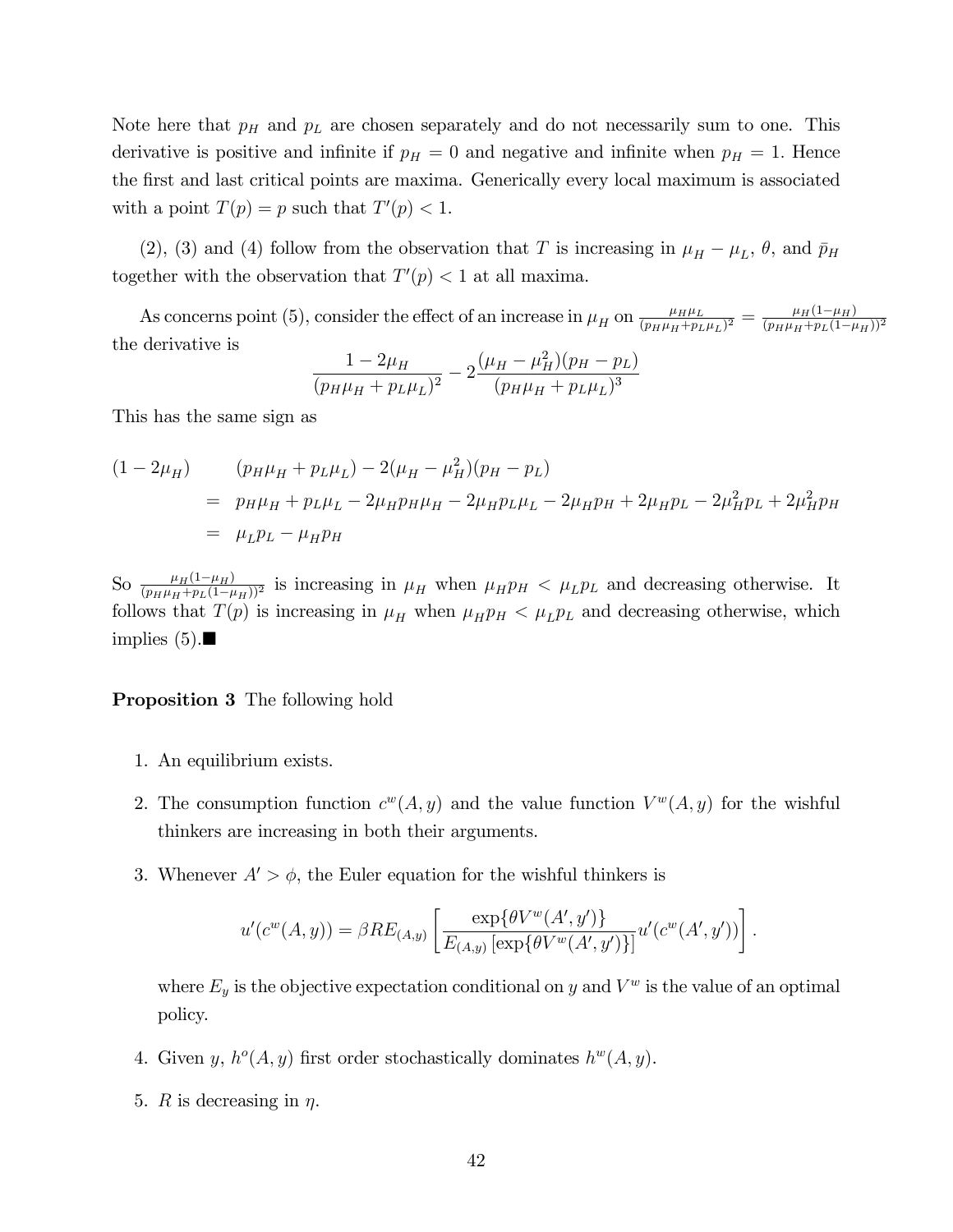**Proof:** We begin with the individual's problem and then prove existence of an equilibrium. Suppose that there an upper bound  $\overline{A}$  such that  $A_{it} \leq \overline{A}$ . We will establish that such an  $\bar{A}$  exists. Let  $\Omega = [\phi, \bar{A}]$ . Since  $\phi$  is above the natural borrowing constraint by assumption, an individual with assets  $\phi$  and the lowest income realization can always consume. This ensures that the utility function is bounded on  $\Omega$ .

Because income is i.i.d. the agent's current state is simply  $a = RA + y$ . The Bellman equation for the objective individuals is

$$
Vo(a) = \max_{A'>\phi} u(a - A') + \beta E_y Vo(RA' + y')
$$

Consider the mapping  $TV^o(a) = \max_{A' > \phi} u(a - A') + \beta E_y \{V^o(RA' + y')\}$ . Given  $R < 1/\beta$ ,  $u' > 0$ ,  $u'' < 0$ , standard dynamic programming arguments (Stokey and Lucas, 1979) insure that  $T$  has a unique fixed point and that this is the optimal policy of the objective individual. Given the strict concavity of utility, the Theorem of the Maximum the maximum implies  $A^{\circ\prime}(a|R)$  is continuous in R. Standard dynamic programming arguments also imply that  $V^o(a)$  is increasing and differentiable in  $a^{20}$ .

These results also apply to the wishful thinkers. The Bellman equation for the wishful thinkers is

$$
V^{w}(a) = \max_{A' > \phi} u(a - A') + \beta \ln E \exp\{V^{w}(RA' + y')\}
$$

Consider the mapping  $TV^w(a) = \max_{A' > \phi} u(a - A') + \beta \ln E \exp\{V^w(RA' + y')\}$ . Note that

$$
\max_{A' \in \phi} u(a - A') + \beta \ln E \exp \{ V^w (RA' + y') + a \} = \max_{A' \in \phi} u(a - A') + \beta (E \exp \{ V^w (RA' + y') \} ) + \beta a
$$

so that Blackwell's conditions hold (monotonicity is obvious), and  $T$  is a contraction mapping. Again standard dynamic programming arguments insure that a solution exists  $V^w(A, y)$ , that  $V^w(a)$  is increasing and differentiable in a and that  $A^{w}(a|R)$  is continuous in R. This establishes point (2).

The Euler equation for the objective agents is standard

$$
u'(c_t) = \beta REu'(c_{t+1})
$$

 $20T^{\circ}$  maps the set of bounded weakly increasing functions into the set of bounded weakly increasing functions. The Benviniste-Schenkman theorem establishes differentiability.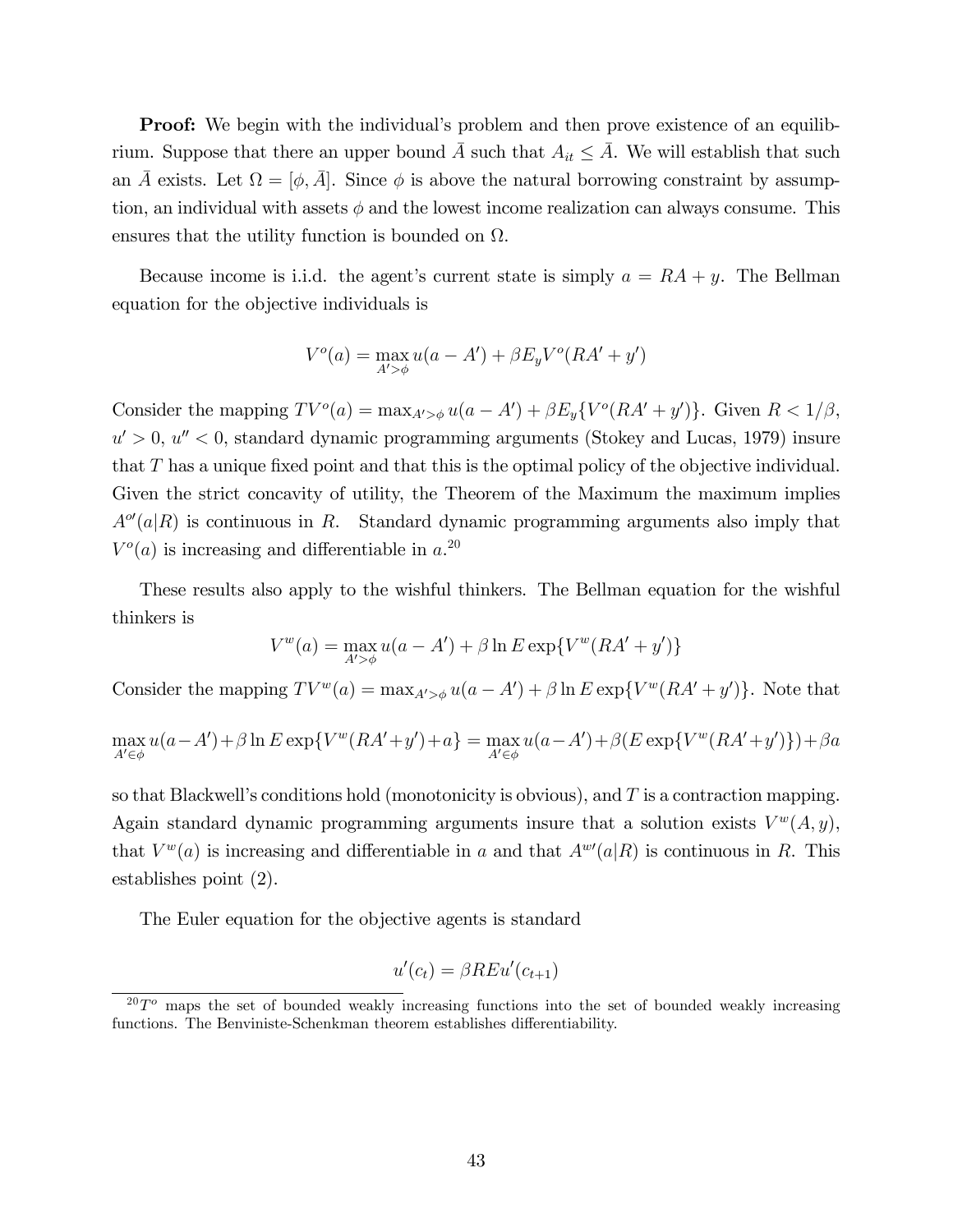The Euler equation for the wishful thinkers is less standard. The first order condition for  $A'$ is

$$
u'(c_t) = \beta R \frac{E \exp\{V^w(a_{t+1})\} \frac{d}{da} V^w(a_{t+1})}{E \exp\{V^w(a_{t+1})\}}
$$

The derivative of the value function with respect to A is

$$
\frac{d}{da}V^w(a_t) = u'(c_t)
$$

Together these imply.

$$
u'(c_t) = \beta R \frac{E \exp\{V^w(a_{t+1})\} u'(c_{t+1})}{E \exp\{V^w(a_{t+1})\}}
$$

This establishes point (3).

We now establish that  $A^{w}(a|R) \leq A^{\circ}(a|R)$ . Consider the mappings  $T^{\circ}$  and  $T^{w}$ . Suppose that  $\frac{d}{da}V^w(a_{t+1}) \leq \frac{d}{da}V^o(a_{t+1})$ .  $\frac{d}{da}TV^w(a_t) \leq \frac{d}{da}TV^o(a_t)$ . Consider the Euler Equation of the wishful thinker

$$
\frac{d}{da}TV^{w}(a_{t}) = \beta R \frac{E \exp\{V^{w}(a_{t+1})\} \frac{d}{da}V^{w}(a_{t+1})}{E \exp\{V^{w}(a_{t+1})\}}
$$

We can expand the right-hand side

$$
\beta R \frac{E \exp\{V^w(a_{t+1})\} \frac{d}{da}V^w(a_{t+1})}{E \exp\{V^w(a_{t+1})\}} = \beta R \frac{E_{y_t} \exp\{V^w(a_{t+1})\} E \frac{d}{da}V^w(a_{t+1}) + \text{cov}(V^w(a_{t+1}), \frac{d}{da}V^w(a_{t+1})\}}{E \exp\{V^w(a_{t+1})\}}
$$

$$
= \beta R \left(E \frac{d}{da}V^w(a_{t+1}) + \frac{\text{cov}(V^w(a_{t+1}), \frac{d}{da}V^w(a_{t+1})\}}{E \exp\{V^w(a_{t+1})\}}
$$

Since  $V^w(a)$  and c are both increasing in y and the exponential is positive, the second covariance term is non-positive. It follows that

$$
\frac{d}{da}TV^w(a_t) \leq \beta RE_{y_t}\frac{d}{da}V^w(a_{t+1}) \leq \beta RE_{y_t}\frac{d}{da}V^o(a_{t+1}) = TV^o(a_t)
$$

It then follows from Corollary 3.1 in Stokey and Lucas that  $\frac{d}{da}V^w(a) \leq \frac{d}{da}V^o(a)$  and it follows from the Euler equation that  $A^{w}(a|R) \leq A^{o}(a|R)$ . This establishes point (4).

We now turn to the question of existence. Given  $R < 1/\beta$  and DARA utility there exists an upper bound on the assets of the objective agents (Schechtman and Escudero, 1977). Let  $\overline{A}$  denote the least upper bound. Given R, we then have  $a \in X = [R\phi + y_1, R\overline{A} + y_S]$ . We consider the measurable space  $(X, \mathcal{S})$  where  $\mathcal S$  is the Borel  $\sigma$ -algebra on X. Let  $P^o(\mathcal{A}|a)$ and  $P^w(\mathcal{A}|a)$  denote the probability of transiting to the set  $\mathcal{A} \in \mathcal{S}$  conditional on the state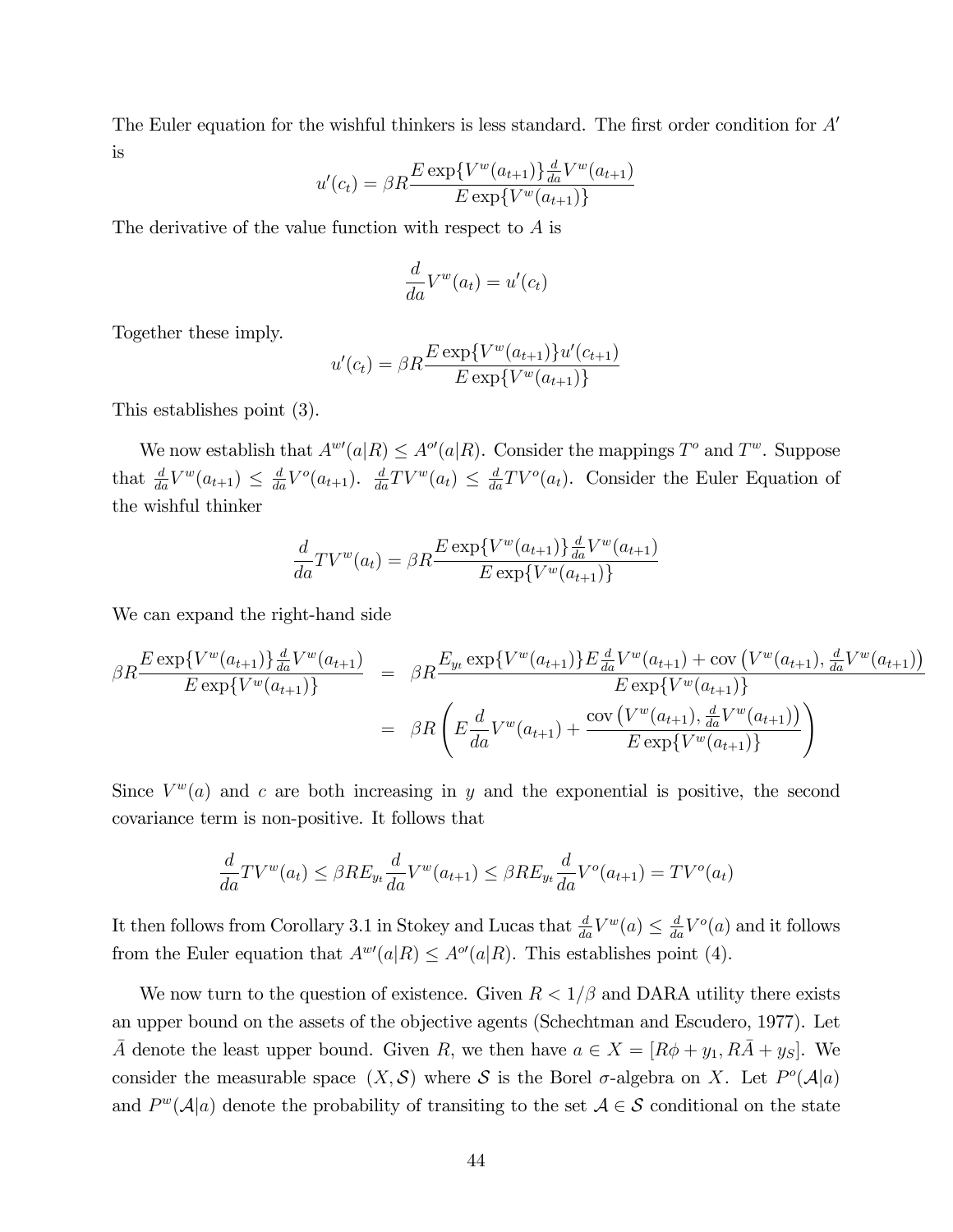$a \in X$ :

$$
P^o(\mathcal{A}|A) = \sum_{y' \in Y} p(y') I_{A^{o'}(a) + y' \in \mathcal{A}}.
$$

Stokey and Lucas (1999) Theorem 9.14 implies that  $P<sup>o</sup>$  has the Feller property. A similar argument establishes that  $P^w$  has the Feller property. Since  $A^{\mathcal{O}}(a|R)$  and  $A^{w\prime}(a|R)$  are increasing in a, it follows that  $P^w$  and  $P^o$  are both monotone. Finally note that an agent with  $A = \phi$  who receives a sufficiently long string of the highest income realizations will eventually accumulate enough wealth to place themselves in the neighborhood of  $\overline{A}$ , and that an agent with  $A = \overline{A}$  who receives a sufficiently long strong of the lowest income realizations will eventually accumulate enough wealth to place themselves in the neighborhood of  $\phi$ . Assumption 12.1 of Stokey and Lucas is therefore satisfied. Stokey and Lucas' Theorem 12.12 then establishes the existence of a unique invariant distributions  $h^o(a|R)$  and  $h^w(a|R)$ .

Let  $A^{\omega\prime}(a|R)$  and  $A^{\omega\prime}(a|R)$  denote the optimal saving policies of the wishful thinkers and the objective agents respectively. Define

$$
A^w(R) = \int A^{\omega\prime}(a|R)h^w(da|R)
$$

and

$$
A^o(R) = \int A^{o\prime}(a|R)h^o(da|R)
$$

Consider  $R \to \bar{R}$ , Lucas and Stokey Theorem 12.13 states that  $h^w(a|R)$  converges weakly to  $h^w(a|\overline{R})$  and  $h^o(A|R)$  converges weakly to  $h^o(A|\overline{R})$ . As  $A^{\omega\prime}(a|R)$  and  $A^{o\prime}(a|R)$  are continuous,  $A^w(R) \to A^w(\overline{R})$  and  $A^o(R) \to A^o(\overline{R})$  establishing the continuity of  $A^o(R)$  and  $A^w(R)$ 

Now if  $R = 0$ , then  $A^w(R) = A^o(R) = \phi < 0$ , so that  $A^w(R) + A^o(R) < 0$ . And as  $R \to 1/\beta$ ,  $A^o(R) \to \infty$  (Chamberlain and Wilson, 2000) Since  $A^w(R) \ge \phi$ , we have  $A^w(R) + A^o(R) > 0$  for R sufficiently close to  $1/\beta$ . Since  $A^w(R)$  and  $A^o(R)$  are continuous, there exists  $R$  such that

$$
A^w(R) + A^o(R) = 0.
$$

This establishes point (1).

Consider R as a function of  $\eta$ , the fraction of objective agents. An increase in  $\eta$ , given R, drives up consumption and down the interest rate. This establishes point  $(5)$ .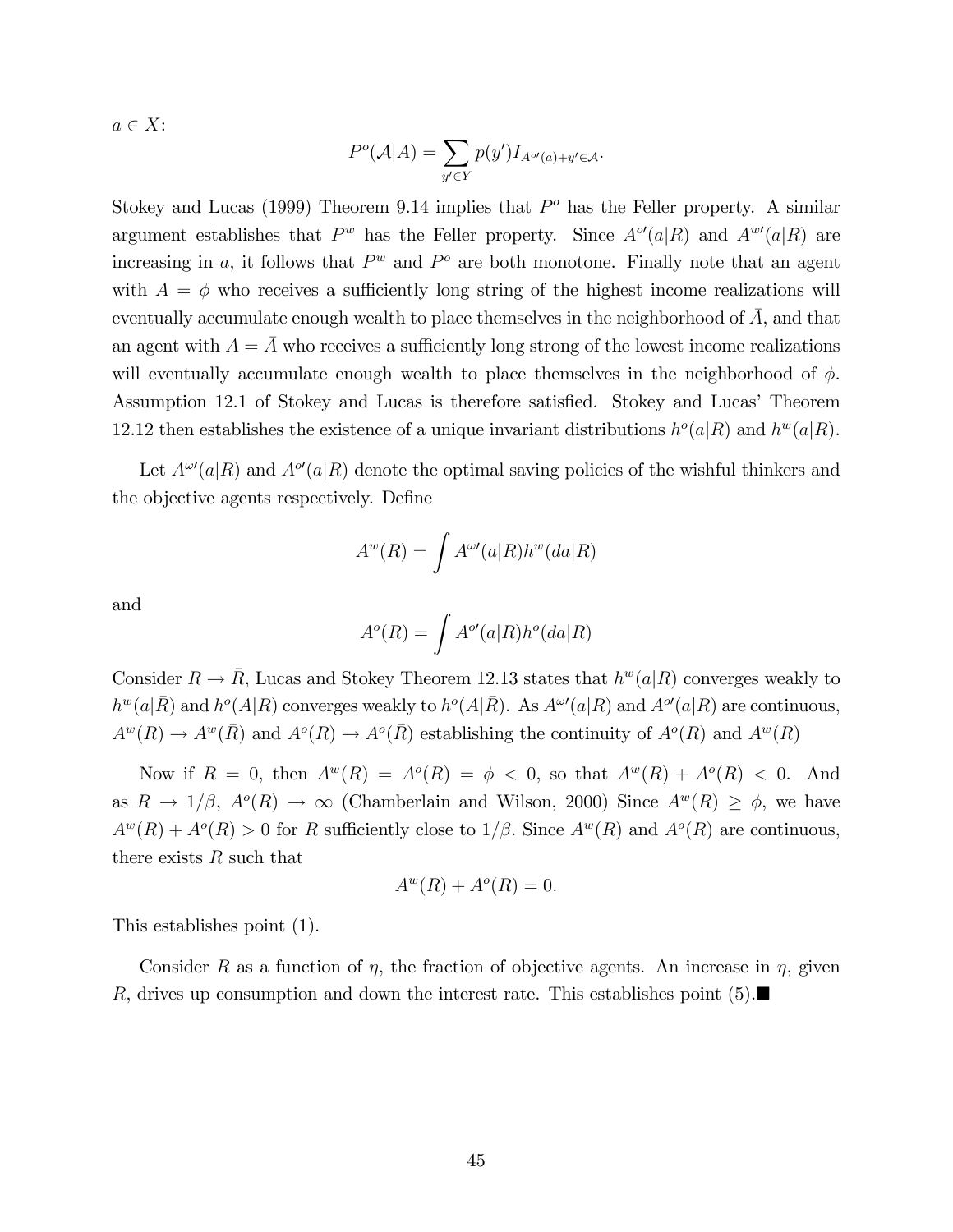

Figure 2: An Example of Procrastination